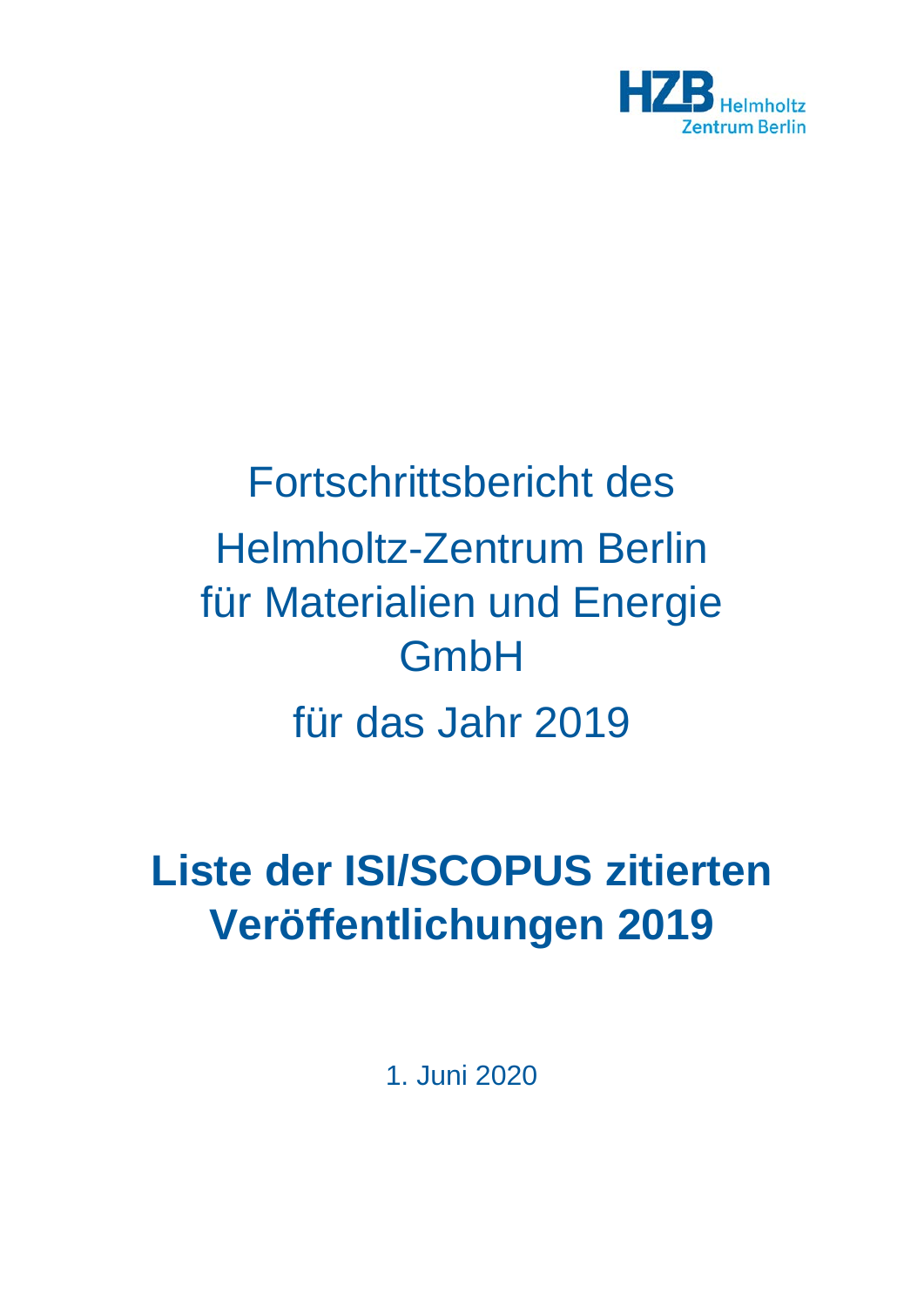Abate, A.; Dehmel, R.; Sepe, A.; Nguyen, N.; Roose, B.; Marzari, N.; Hong, J.; Hook, J.; Steiner, U.; Neto, C., *Halogen-bond driven self-assembly of perfluorocarbon monolayers on silicon nitride,* J. Mater. Chem. A **7,** 24445-24453 (2019), 10.1039/c9ta04620h

Abdel-Mageed, A.; Klyushin, A.; Rezvani, A.; Knop-Gericke, A.; Schlögl, R.; Behm, R., *Negative Charging of Au Nanoparticles during Methanol Synthesis from CO2/H-2 on a Au/ZnO Catalyst: Insights from Operando IR and Near-Ambient-Pressure XPS and XAS Measurements,* Angew. Chem. Int. Ed. **58,** 10325-10329 (2019), 10.1002/anie.201900150

Abdel-Mageed, A.M.; Klyushin, A.; Knop-Gericke, A.; Schlögl, R.; Behm, R.J., *Influence of CO on the Activation, O-Vacancy Formation, and Performance of Au/ZnO Catalysts in CO2 Hydrogenation to Methanol,* J. Phys. Chem. Lett. **10,** 3645-3653 (2019), 10.1021/acs.jpclett.9b00925

Abou-Ras, D.; Kirchartz, T., *Electron-Beam-Induced Current Measurements of Thin-Film Solar Cells,*  ACS Appl. En. Mat. **2,** 6127-6139 (2019), 10.1021/acsaem.9b01172

Abzieher, T.; Moghadamzadeh, S.; Schackmar, F.; Eggers, H.; Sutterlüti, F.; Farooq, A.; Kojda, D.; Habicht, K.; Schmager, R.; Mertens, A.; Azmi, R.; Klohr, L.; Schwenzer, J.A.; Hetterich, M.; Lemmer, U.; Richards, B.S.; Powalla, M.; Paetzold, U.W., *Electron-Beam-Evaporated Nickel Oxide Hole Transport Layers for Perovskite-Based Photovoltaics,* Adv. Energy Mat. **9,** 1802995/1-13 (2019), 10.1002/aenm.201802995

Ahmet, I.Y.; Ma, Y.; Jang, J.-W.; Henschel, T.; Stannowski, B.; Lopes, T.; Vilanova, A.; Mendes, A.; Abdi, F.F.; Van De Krol, R., *Demonstration of a 50 cm(2) BiVO4 tandem photoelectrochemical-photovoltaic water splitting device,* Sust. En. Fuels **3,** 2366-2379 (2019), 10.1039/C9SE00246D

Al Nakeeb, N.; Kochovski, Z.; Li, T.; Zhang, Y.; Lu, Y.; Lu, B.V.K.J., *Poly(ethylene glycol) brush-bpoly(Nvinylpyrrolidone)- based double hydrophilic block copolymer particles crosslinked via crystalline acyclodextrin domains,* RSC Adv. **9,** 4993-5001 (2019), 10.1039/c8ra10672j

Al-Ashouri, A.; Magomedov, A.; Roß, M.; Jost, M.; Talaikis, M.; Chistiakova, G.; Bertram, T.; Márquez, J.A.; Köhnen, E.; Kasparavicius, E.; Levcenco, S.; Gil-Escrig, L.; Hages, C.; Schlatmann, R.; Rech, B.; Malinauskas, T.; Unold, T.; Kaufmann, C.A.; Kort, *Conformal monolayer contacts with lossless interfaces for perovskite single junction and monolithic tandem solar cells,* En. Envir. Science **12,**  3356-3369 (2019), 10.1039/C9EE02268F

Albéric, M.; Stifler, C.A.; Zou, Z.; Sun, C.-Y.; Killian, C.E.; Valencia, S.; Mawass, M.-A.; Bertinetti, L.; Gilbert, P.U.P.; Politi, Y., *Growth and regrowth of adult sea urchin spines involve hydrated and anhydrous amorphous calcium carbonate precursors,* J. Struct. Biol. **1,** 100004/1-9 (2019), 10.1016/j.yjsbx.2019.100004

Alekseeva, O.; Naberezhnov, A.; Stukova, E.; Reehuis, M., *Study of structure and dielectric response of the ferroelectric composites (1-x)NaNO2 + (x)KNO2 at x=0.05, 0.1 and 0.2,* Ferroelectrics **538,** 06.Nov (2019), 10.1080/00150193.2019.1569979

Al-Falahat, A. M.; Kardjilov, N.; Khanh, T.V.; Markötter, H.; Boin, M.; Woracek, R.; Salvamini, F.; Grazzi, F.; Hilger, A.; Alrwashdeh, S.S.; Banhart, J.; Manke, I., *Energy-selective neutron imaging by exploiting wavelength gradients ofdouble crystal monochromators - simulations and experiments,*  Nucl. Instrum. Methods Phys. Res. Sect. A **943,** 162477/1-8 (2019), 10.1016/j.nima.2019.162477

Al-Falahat, A.; Kupsch, A.; Hentschel, M.P.; Lange, A.; Kardjilov, N.; Markötter, H.; Manke, I., *Correction approach of detector backlighting in radiography,* Rev. Sci. Instrum. **90,** 125108/1-7 (2019), 10.1063/1.5097170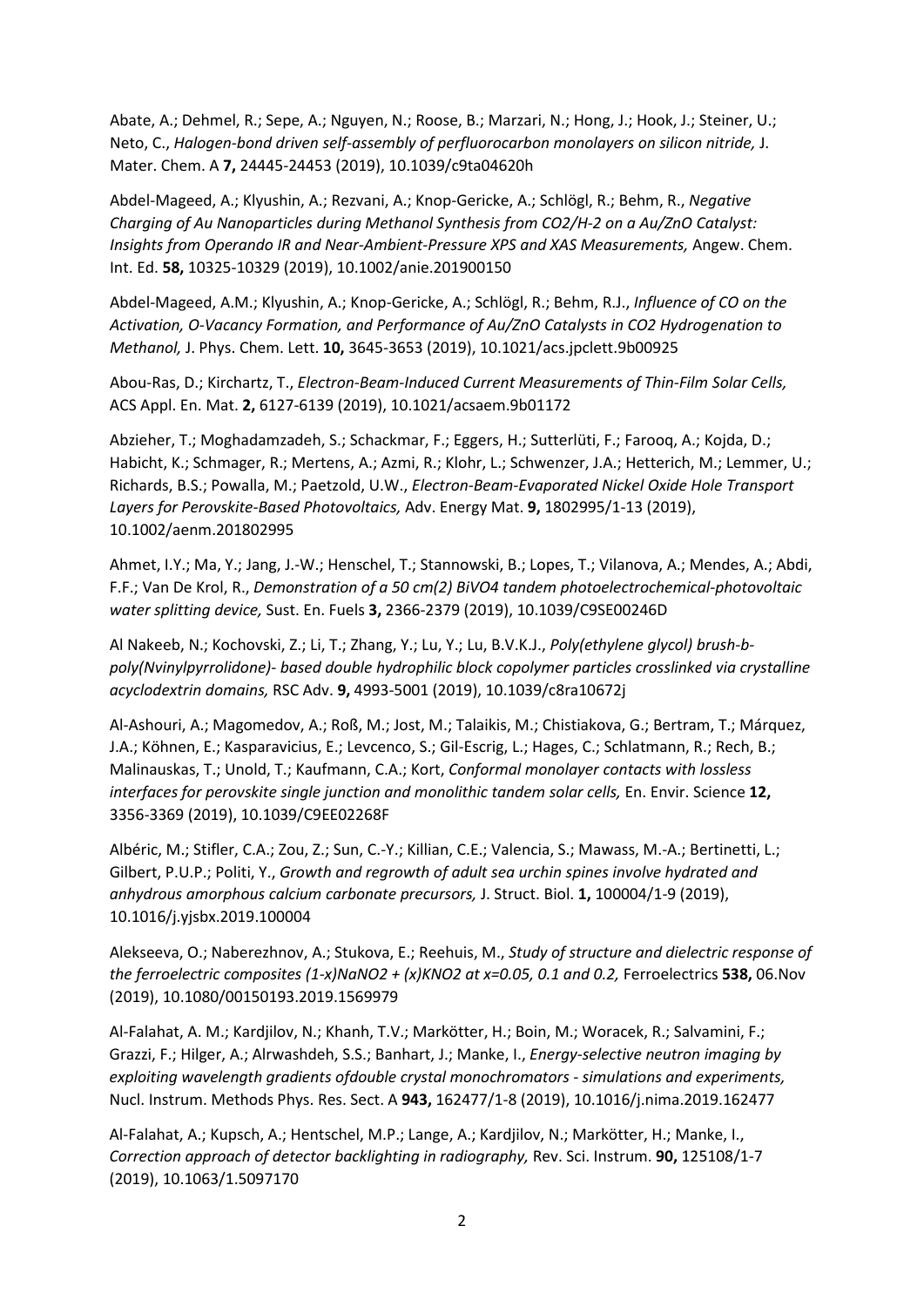Alhassanat, A.; Völker, L.; Gamer, C.; Rauguth, A.; Kredel, A.; Luo, C.; Radu, F.; Sapozhnik, A.; Mashoff, T.; Rentschler, E.; Elmers, H., *Solvent-induced high-spin transition in double-decker 3d-4f metallacrowns,* Phys. Rev. B **99,** 104404/1-8 (2019), 10.1103/PhysRevB.99.104404

Ali, H.; Seidel, R.; Bergmann, A.; Winter, B., *Electronic structure of aqueous-phase anatase titanium dioxide nanoparticles probed by liquid jet photoelectron spectroscopy,* J. Mater. Chem. A **7,** 6665- 6675 (2019), 10.1039/C8TA09414D

Alkahtani, M.; Lang, J.; Naydenov, B.; Jelezko, F.; Hemmer, P., *Growth of High-Purity Low-Strain Fluorescent Nanodiamonds,* ACS Phot. **6,** 1266-1271 (2019), 10.1021/acsphotonics.9b00224

Amkreutz, D.; Muske, M., *Elektronenstrahlverdampfen von Silizium: Eine vielfältige Depositionsmethode für Anwendungen in der Photovoltaik, für Displays oder MEMS,* VIP **31,** 20-24 (2019), 10.1002/vipr.201900710

Ananthanarayanan, D.; Wong, J.; Wang, E.; Chen, N.; Ho, J.; Aberle, A., *Determination of Metal-Induced Recombination of n-Type Bifacial Si Solar Cells Using Special Print Patterns, IEEE J. Photovolt,* **9,** 643-651 (2019), 10.1109/JPHOTOV.2019.2903177

Anders, J.; Lips, K., *MR to go,* J. Magn. Reson. **306,** 118-123 (2019), 10.1016/j.jmr.2019.07.007

Aristov, V.Yu.; Chaika, A.N.; Molodtsova, O.V.; Babenkov, S.V.; Locatelli, A.; Mente¿, T.; Sala, A.; Potorochin, D.; Marchenko, D.; Murphy, B.; Walls, B.; Zhussupbekov, K.; Shvets, I.V., *Layer-by-Layer Graphene Growth on beta-SiC/Si(001),* ACS Nano **13,** 526-535 (2019), 10.1021/acsnano.8b07237

Arlt, T.; Mahnke, H.-E.; Siopi, T.; Menei, E.; Aibéo, C.; Pausewein, R.; Reiche, I.; Manke, I.; Lepper, V., *Absorption edge sensitive radiography and tomography of Egyptian Papyri,* J. Cult. Herit. **39,** 13-20 (2019), 10.1016/j.culher.2019.04.007

Arora, A; Phillips, L.C.; Nukala, P.; Hassine, M.B.; Ünal, A.A.; Dkhil, B.; Balcells, Ll.; Iglesias, O.; Barthelemy, A.; Kronast, F.; Bibes, M.; Valencia, S., *Switching on superferromagnetism,* Phys. Rev. Mat. **3,** 024403/1-9 (2019), 10.1103/PhysRevMaterials.3.024403

Auer, H.; Yang, F.; Playford, H.Y.; Hansen, T.C.; Franz, A.; Kohlmann, H., *Covalent Si–H Bonds in the Zintl Phase Hydride CaSiH1+x (x ≤ 1/3),* Inorg. **7,** 106/1-13 (2019), 10.3390/inorganics7090106

Babu, S.; Prokes, K.; Huang, Y.K.; Radu, F.; Mishra, S.K., *Magnetic-field-induced incommensurate to collinear spin order transition in NiBr2,* J. Appl. Phys. **125,** 093902/1-9 (2019), 10.1063/1.5066625

Badaczewski, F.; Loeh, M.O.; Pfaff, T.; Dobrotka, S.; Wallacher, D.; Clemens, D.; Metz, J.; Smarsly, B., *Peering into the structural evolution of glass-like carbons derived from phenolic resin by combining small-angle neutron scattering with an advanced evaluation method for wide-angle X-ray scattering,*  Carbon **141,** 169-181 (2019), 10.1016/j.carbon.2018.09.025

Baehre, O.; Kloess, G.; Raue, D.; Muenster, T.; Franz, A., *From talc to enstatite: archaeometric investigations on an ancient Egyptian whitish bead,* Arch. Anthr. Sciences **11,** 1621-1629 (2019), 10.1007/s12520-019-00785-9

Baez, M.L., *Minimal models of alpha-Li2IrO3: Range of interactions, ground state properties, and magnetization processes,* Phys. Rev. B **99,** 184436/1-15 (2019), 10.1103/PhysRevB.99.184436

Balasubramanian, P.; Osterkamp, C.; Chen, Y.; Chen, X.; Teraji, T.; Wu, E.; Naydenov, B.; Jelezko, F., *dc Magnetometry with Engineered Nitrogen-Vacancy Spin Ensembles in Diamond, Nano Lett.* **19,** 6681-6686 (2019), 10.1021/acs.nanolett.9b02993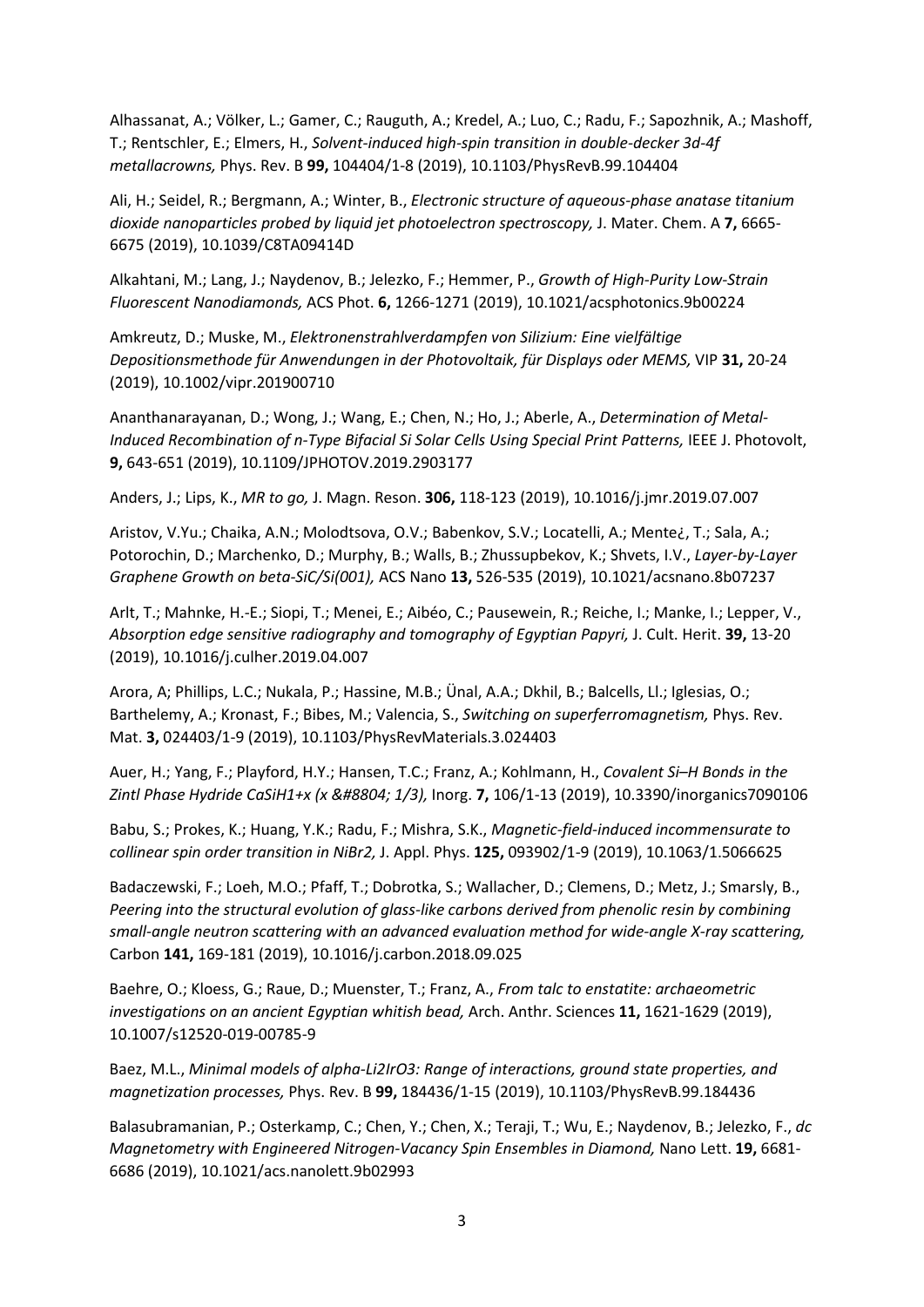Baldrati, L.; Gomonay, O.; Ross, A.; Filianina, M.; Lebrun, R.; Ramos, R.; Leveille, C.; Fuhrmann, F.; Forrest, T.R.; Maccherozzi, F.; Valencia, S.; Kronast, F.; Saitoh, E.; Sinova, J.; Kläui, M., *Mechanism of Néel order switching in antiferromagnetic thin films revealed by magnetotransport and direct imaging,* Phys. Rev. Lett. **123,** 177201/1-6 (2019), 10.1103/PhysRevLett.123.177201

Balz, C.; Lampen-Kelley, P.; Banerjee, A.; Yan, J.; Lu, Z.; Hu, X.; Yadav, S.M.; Takano, Y.; Liu, Y.; Tennant, D.A.; Lumsden, M.D.; Mandrus, D.; Nagler, S.E., *Finite field regime for a quantum spin liquid in alpha-RuCl3,* Phys. Rev. B **100,** 060405(R)/1-6 (2019), 10.1103/PhysRevB.100.060405

Bande, A., *Acoustic Phonon Impact on the Inter-Coulombic Decay Process in Charged Quantum Dot Pairs,* Mol. Phys. **117,** 2014-2028 (2019), 10.1080/00268976.2019.1574986

Baraka, A.; Ennaceri, H.; Ennaoui, A.; Ghennioui, A.; Jorio, A.; Khaldoun, A., *A novel approach to evaluate soiling adhesion on the surface of CSP reflectors via extended DLVO theory, Appl. Phys. A* **125,** (2019), 10.1007/s00339-019-2809-0

Baran, S.; Hoser, A.; Rams, M.; Ostrovsky, S.; Neumann, T.; Näther, C.; Tomkowicz, Z., *Neutron diffraction study of quasi-1D Ising ferromagnet [Co(NCS)(2)(pyridine)(2)](n),* J. Phys. Chem. Solids **130,**  290-297 (2019), 10.1016/j.jpcs.2018.11.001

Baumgärtel, P.; Grundmann, P.; Zeschke, T.; Erko, A.; Viefhaus, J.; Schäfers, F.; Schirmacher, H., *RAY-UI: New Features and Extensions,* AIP Conf. Proc. **2054,** 060034/1-6 (2019), 10.1063/1.5084665

Baumung, M.; Kollenbach, L.; Xi, L.; Risch, M., *Undesired bulk oxidation of LiMn2O4 increases overpotential of electrocatalytic water oxidation in lithium hydroxide electrolytes,* ChemPhysChem **20,** 01.Sep (2019), 10.1002/cphc.201900601

Baumung, M.; Schoenewald, F.; Erichsen, T.; Volkert, C.A.; Risch, M., *Influence of particle size on the apparent electrocatalytic activity of LiMn2O4 for oxygen evolution,* Sust. En. Fuels **3,** 2218-2226 (2019), 10.1039/c8se00551f

Becker, P.; Márquez, J.A.; Just, J.; Al-Ashouri, A.; Hages, C.; Hempel, H.; Jost, M.; Albrecht, S.; Frahm, R.; Unold, T., *Low Temperature Synthesis of Stable gamma-sPbI3 Perovskite Layers for Solar Cells Obtained by High Throughput Experimentation,* Adv. Energy Mat. **9,** 1900555/1-8 (2019), 10.1002/aenm.201900555

Belenkov, E.; Mavrinskii, V.; Greshnyakov, V.; Brzhezinskaya, Maria, *Structure and electronic properties of graphyne polymorphs formed from 4-8 graphene,* IOP Conf. Ser. **537,** 022070/1-6 (2019), 10.1088/1757-899X/537/2/022070

Beltrán, A. M.; Civantos, A.; Dominguez-Trujillo, C.; Moriche, R.; Rodriguez-Ortiz, J.A.; Garcia-Moreno, F.; Webster, T.J.; Kamm, P. H.; Mesa Restrepo, A.; Torres, Y., *Porous Titanium Surfaces to Control Bacteria Growth: Mechanical Properties and Sulfonated Polyetheretherketone Coatings as Antibiofouling Approaches,* Metals **9,** 995/1-18 (2019), 10.3390/met9090995

Bender, P.; Zákutná, D.; Disch, S.; Marcano, L.; Venero, D.; Honecker, D., *Using the singular value decomposition to extract 2D correlation functions from scattering patterns, Acta Crystallogr. A 75,* 766-771 (2019), 10.1107/S205327331900891X

Berg, M.; Uranga-Pina, L.; Martinez Mesa, A.; Bande, A., *Wavepacket golden rule treatment of interparticle Coulombic decay in paired quantum dots,* J. Chem. Phys. **151,** 244111/1-13 (2019), 10.1063/1.5131849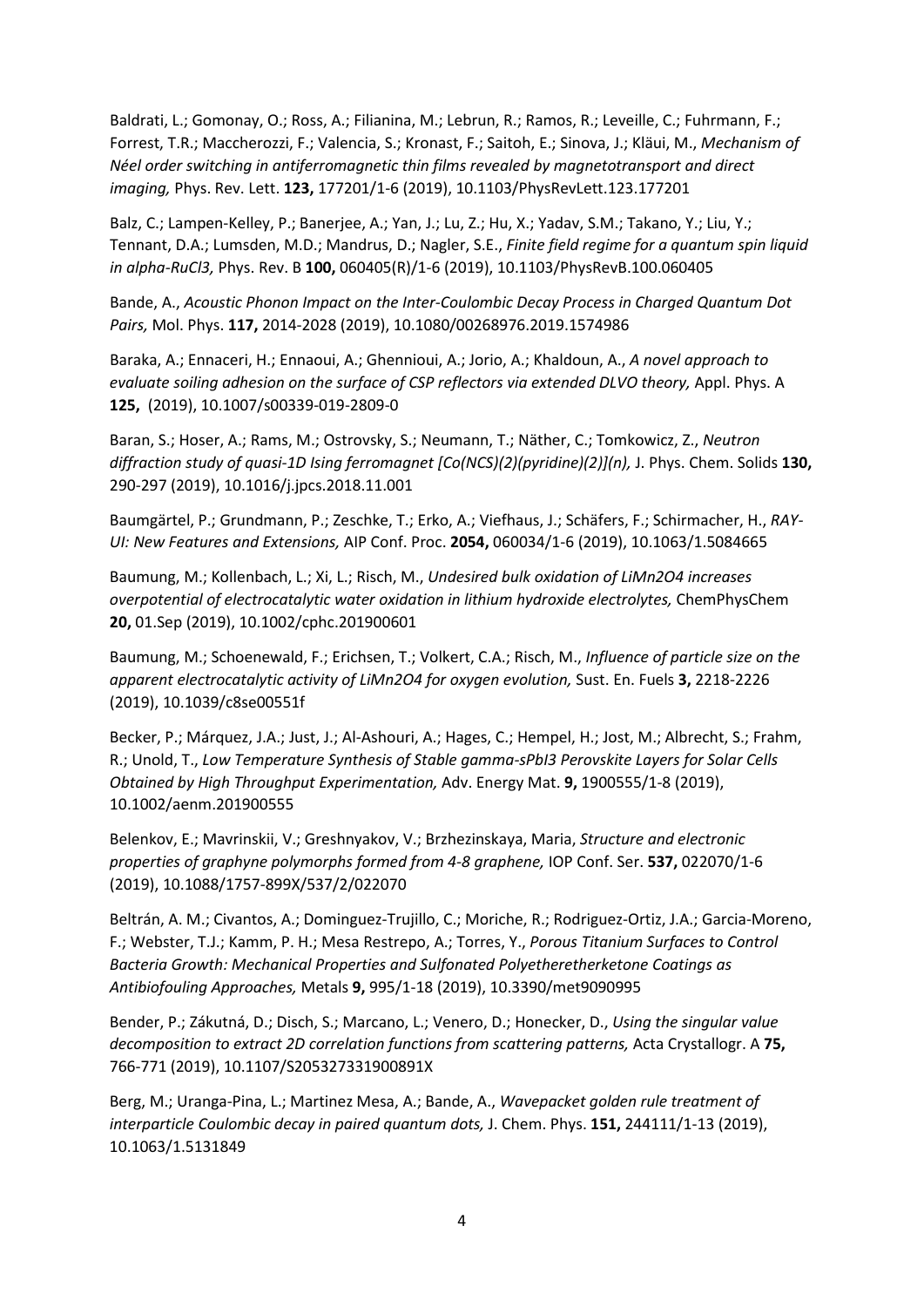Beyer, P.; Pham, D.; Peter, C.; Koch, N.; Meister, E.; Brütting, W.; Grubert, L.; Hecht, S.; Nabok, D.; Cocchi, C.; Draxl, C.; Opitz, A., *State-of-Matter-Dependent Charge-Transfer Interactions between Planar Molecules for Doping Applications,* Chem. Mater. **31,** 1237-1249 (2019), 10.1021/acs.chemmater.8b01447

Bikowski, A.; Zajac, D.; Vinnichenko, M.; Ellmer, K., *Evidence for the Al-Zn-O-i defect-complex model for magnetron-sputtered aluminum-doped zinc oxide: A combined X-ray absorption near edge spectroscopy, X-ray diffraction and electronic transport study,* J. Appl. Phys. **126,** 045106/1-13 (2019), 10.1063/1.5089555

Bluschke, M.; Yaari, M.; Schierle, E.; Bazalitsky, G.; Werner, J.; Weschke, E.; Keren, A., *Adiabatic variation of the charge density wave phase diagram in the 123 cuprate (CaxLa1-x)(Ba1.75 xLa0.25+x)Cu3Oy,* Phys. Rev. B **100,** 035129/1-10 (2019), 10.1103/PhysRevB.100.035129

Böhm, T.; Joseph, K.; Kirsch, M.; Moroni, R.; Hilger, A.; Osenberg, M.; Manke, I.; Johnston, M.; Stieglitz, T.; Hofmann, U.; Haas, C.; Thiele, S., *Quantitative synchrotron X-ray tomography of the material-tissue interface in rat cortex implanted with neural probes,* Sci. Rep. **9,** 14.01.7646 (2019), 10.1038/s41598-019-42544-9

Böhme, M.; Ziegenbalg, S.; Aliabadi, A.; Schnegg, A.; Görls, H.; Plass, W., *Correction : Magnetic relaxation in cobalt(ii)-based single-ion magnets influenced by distortion of the pseudotetrahedral [N2O2] coordination environment,* Dalton Trans. **48,** 1142-1143 (2019), 10.1039/c9dt90143d

Borgwardt, M.; Omelchenko, S.; Favaro, M.; Plate, P.; Höhn, C.; Abou-Ras, D.; Schwarzburg, K.; van de Krol, R.; Atwater, H.; Lewis, N.; Eichberger, R.; Friedrich, D., *Femtosecond time-resolved two-photon photoemission studies of ultrafast carrier relaxation in Cu2O photoelectrodes,* Nat. Commun. **10,**  10.01.2007 (2019), 10.1038/s41467-019-10143-x

Bozheyev, F.; Rengachari, M.; Berglund, S.; Abou-Ras, D.; Ellmer, K., *Passivation of recombination active PdSex centers in textured (001)-oriented photoactive WSe2 films,* Mat. Sci. Sem. Proc. **93,** 284– 289 (2019), 10.1016/j.mssp.2018.12.020

Bozheyev, F.; Xi, F.; Plate, P.; Dittrich, T.; Fiechter, S.; Ellmer, K., *Efficient charge transfer at a homogeneously distributed (NH4)(2)Mo3S13/WSe2 heterojunction for solar hydrogen evolution,* J. Mater. Chem. A **7,** 10769-10780 (2019), 10.1039/C9TA01220F

Brand, H.; Howard, D.; Huntley, J.; Kappen, P.; Maksimenko, A.; Paterson, D.; Puskar, L.; Tobin, M., *Research in Art and Archaeology: Capabilities and Investigations at the Australian Synchrotron,* Syn. Rad. News **32,** 03.Okt (2019), 10.1080/08940886.2019.1680208

Breternitz, J.; Levcenko, S.; Hempel, H.; Gurieva, G.; Franz, A.; Hoser, A.; Schorr, S., *Mechanochemical synthesis of the lead-free double perovskite Cs2[AgIn]Br6 and its optical properties, J Phys Energy 1,* 025003/1-6 (2019), 10.1088/2515-7655/ab155b

Breternitz, J.; Wang, Z.; Glibo, A.; Franz, A.; Tovar, M.; Berendts, S.; Lerch, M.; Schorr, S., *On the Nitridation of Zn2GeO4,* Phys. Status Solidi A **216,** 1800885/1-7 (2019), 10.1002/pssa.201800885

Brosi, M.; Steinmann, J.L.; Blomley, E.; Boltz, T.; Bründermann, E.; Gethmann, J.; Kehrer, B.; Mathis, Y.-L.; Papash, A.; Schedler, M.; Schönfeldt, P.; Schreiber, P.; Schuh, M.; Schwarz, M.; Müller, A.-S.; Caselle, M.; Rota, L.; Weber, M.; Kuske, P., *Systematic studies of the microbunching instability at very low bunch charges,* Phys. Rev Accel. Beams **22,** 020701/1-7 (2019), 10.1103/PhysRevAccelBeams.22.020701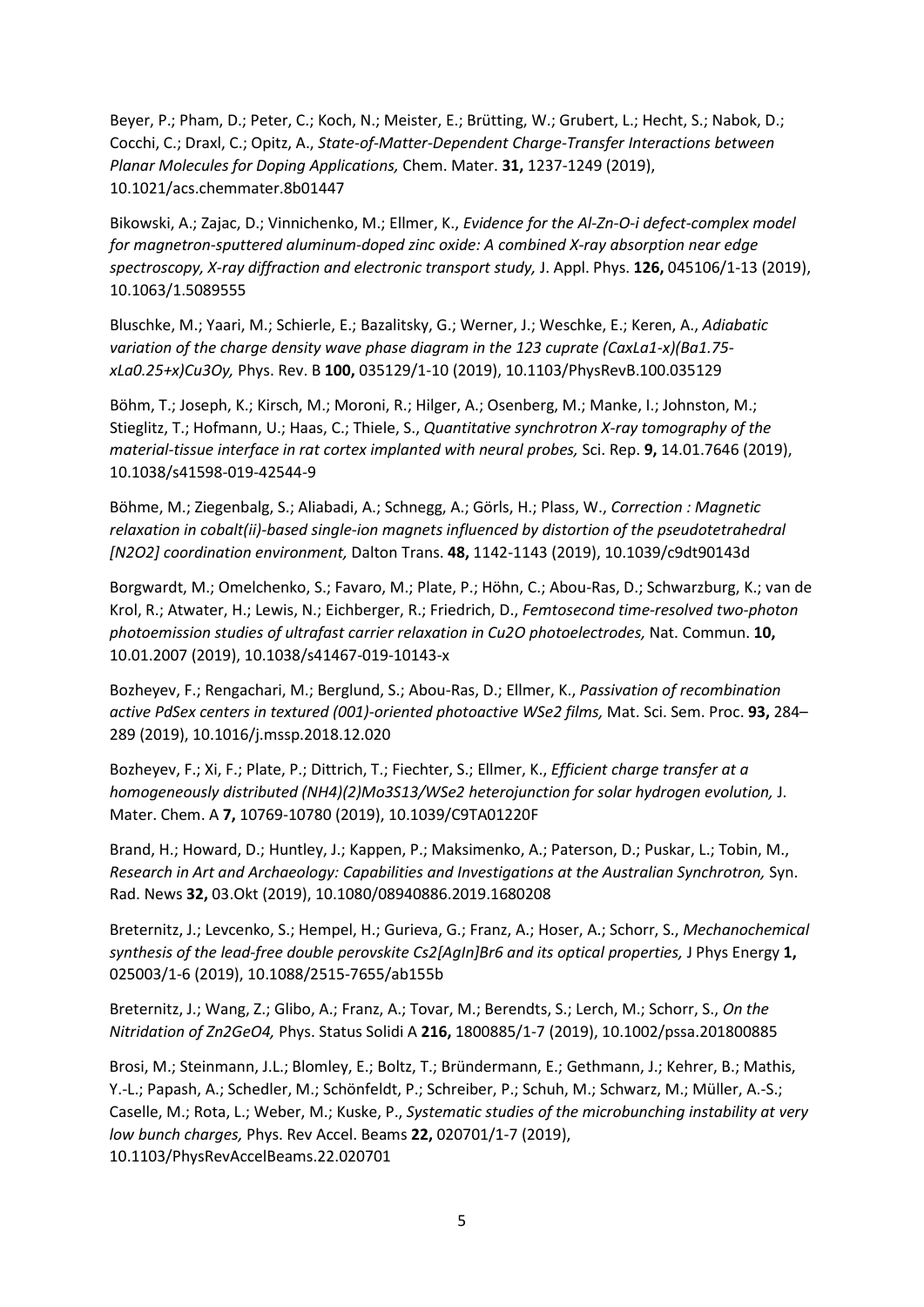Brus, V.V.; Maslyanchuk, O.L.; Solovan, M.M.; Maryanchuk, P.D.; Fodchuk, I.; Gnatyuk, V.A.; Vakhnyak, N.D.; Melnychuk, S.V.; Aoki, T., *Graphene/semi-insulating single crystal CdTe Schottky-type heterojunction X- and gamma-Ray Radiation Detectors,* Sci. Rep. **9,** 1065/1-8 (2019), 10.1038/s41598-018-37637-w

Bryant, G.; Taylor, M.; Darwish, T.; Krause-Heuer, A.; Kent, B.; Garvey, C., *Effect of deuteration on the phase behaviour and structure of lamellar phases of phosphatidylcholines - Deuterated lipids as proxies for the physical properties of native bilayers,* Colloids Surf. B: Biointerfaces **177,** 196-203 (2019), 10.1016/j.colsurfb.2019.01.040

Brzhezinskaya, M.; Belenkov, E.A.; Greshnyakov, V.A.; Yalovega, G.E.; Bashkin, I.O., *New aspects in the study of carbon-hydrogen interaction in hydrogenated carbon nanotubes for energy storage applications,* J. Alloy. Compd. **729,** 713-720 (2019), 10.1016/j.jallcom.2019.04.107

Buck, J.; Bagschik, K.; Glaser, L.; Scholz, F.; Seltmann, J.; Viefhaus, J., *Progress Report on the XUV Online Diagnostic Unit for the Highly Accurate Determination of SR Properties,* AIP Conf. Proc. **2054,**  060057/1-7 (2019), 10.1063/1.5084688

Buessen, F.; Noculak, V.; Trebst, S.; Reuther, J., *Functional renormalization group for frustrated magnets with nondiagonal spin interactions,* Phys. Rev. B **100,** 125164/1-18 (2019), 10.1103/PhysRevB.100.125164

Buttersack, T.; Mason, P.E.; McMullen, R.S.; Martinek, T.; Brezina, K.; Hein, D.; Ali, H.; Kolbeck, C.; Schewe, C.; Malerz, S.; Winter, B.; Seidel, R.; Marsalek, O.; Jungwirth, P.; Bradforth, S., *Valence and Core-Level X-ray Photoelectron Spectroscopy of a Liquid Ammonia Microjet,* J. Am. Chem. Soc. **141,**  1838-1841 (2019), 10.1021/jacs.8b10942

Bykovetz, N.; Hoser, A.; Lin, C., *Critical region phase transitions in the quasi-2D magnet CrCl3,* AIP Adv. **9,** 035029/1-6 (2019), 10.1063/1.5080131

Caicedo-Dávila, S.; Funk, H.; Lovrincic, R.; Müller, C.; Sendner, M.; Cojocaru-Mirédin, O.; Lehmann, F.; Gunder, R.; Franz, A.; Levcenco, S.; Cohen, A.; Kronik, L.; Haas, B.; Koch, C.; Abou-Ras, D., *Spatial Phase Distributions in Solution-Based and Evaporated Cs-Pb-Br Thin Films,* J. Phys. Chem. C **123,**  17666-17677 (2019), 10.1021/acs.jpcc.9b02567

Calnan, S.; Aschbrenner, S.; Bao, F.; Kemppainen, E.; Dorbandt, I.; Schlatmann, R., *Prospects for Hermetic Sealing of Scaled-Up Photoelectrochemical Hydrogen Generators for Reliable and Risk Free Operation,* Energ. **12,** 29.01.4176 (2019), 10.3390/en12214176

Calvet, W.; Ümsür, B.; Steigert, A.; Prietzel, K.; Greiner, D.; Kaufmann, C.A.; Unold, T.; Lux-Steiner, M.; Lauermann, I., *In situ investigation of as grown Cu(In,Ga)Se2 thin films by means of photoemission spectroscopy,* J. Vacuum Sc. Techn. A **37,** 031510/1-6 (2019), 10.1116/1.5089412

Caprioglio, P.; Stolterfoht, M.; Wolff, C.M.; Unold, T.; Rech, B.; Albrecht, S.; Neher, Dieter, *On the Relation between the Open-Circuit Voltage and Quasi-Fermi Level Splitting in Efficient Perovskite Solar Cells,* Adv. Energy Mat. **9,** 1901631/1-10 (2019), 10.1002/aenm.201901631

Caprioglio, P.; Zu, F.; Wolff, C.M.; Prieto, J.A.M.; Stolterfoht, M.; Becker, P.; Koch, N.; Unold, T.; Rech, B.; Albrecht, S.; Neher, D., *High open circuit voltages in pin-type perovskite solar cells through strontium addition,* Sust. En. Fuels **3,** 550-563 (2019), 10.1039/C8SE00509E

Carbonio, E.A.; Rodrigues-Filho, U.P.; Mesquita, A.; Landers, R.; Gonzalez, E.R., *Oxygen Reduction on Methanol-Tolerant Carbon-Supported PtxSy Nanoparticles Prepared by a Single-Step Low-Temperature Method,* Electrocat. **10,** 516-523 (2019), 10.1007/s12678-019-00522-9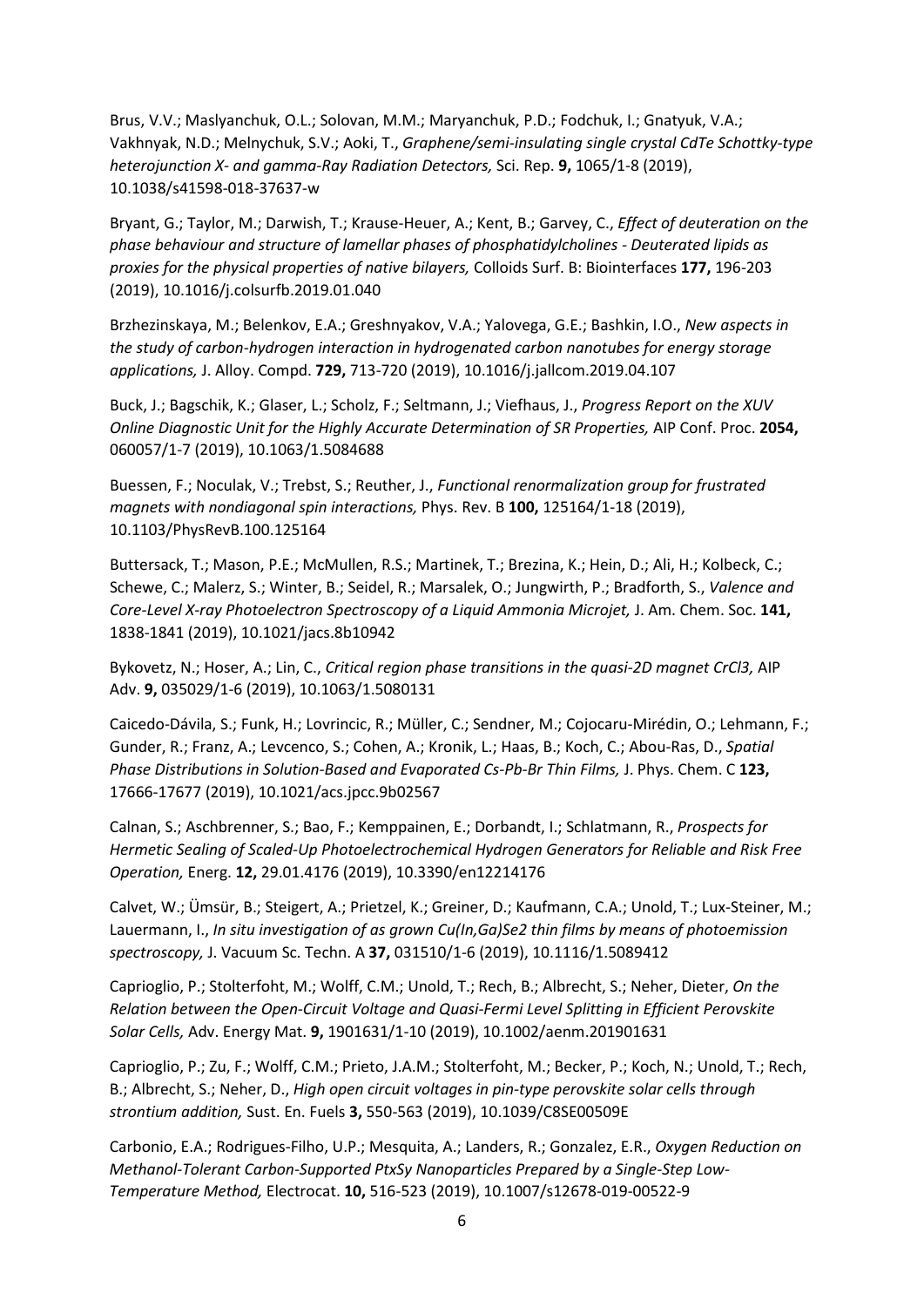Cascallana-Matías, I.; Breternitz, J.; Baker, A.; Davis, H.; Cussen, E.; Gregory, D., *Molecular-salt hybrids; integration of ammonia borane into lithium halides,* Inorg. Chem. Front. **6,** 808-812 (2019), 10.1039/c9qi00099b

Casco, M.E.; Zhang, En; Grätz, S.; Krause, S.; Bon, V.; Wallacher, D.; Grimm, N.; Többens, D.M.; Hauß, T.; Borchardt, L., *Experimental Evidence of Confined Methane Hydrate in Hydrophilic and Hydrophobic Model Carbons,* J. Phys. Chem. C **123,** 24071-24079 (2019), 10.1021/acs.jpcc.9b06366

Celso, F.; Appetecchi, G.; Simonetti, E.; Keiderling, U.; Gontrani, L.; Triolo, A.; Russina, O., *Mesoscopic structural organization in fluorinated pyrrolidinium-based room temperature ionic liquids,* J. of Mol. Liqu. **289,** 111110/1-10 (2019), 10.1016/j.molliq.2019.111110

Cendula, P.; Mayer, M.; Luo, J.; Grätzel, M., *Correction: Elucidation of photovoltage origin and charge transport in Cu2O heterojunctions for solar energy conversion,* Sust. En. Fuels **3,** 2873-2874 (2019), 10.1039/c9se90042j

Cendula, P.; Mayer, M.T.; Luo, J.; Grätzel, M., *Elucidation of photovoltage origin and charge transport in Cu2O heterojunctions for solar energy conversion,* Sust. En. Fuels **3,** 2633-2641 (2019), 10.1039/C9SE00385A

Chamorro, J.R.; Topp, A.; Fang, Y.; Winiarski, M.J.; Ast, C.R.; Krivenkov, M.; Varykhalov, A.; Ramshaw, B.J.; Schoop, L.M.; McQueen, T.M., *Dirac fermions and possible weak antilocalization in LaCuSb2,* APL Mater. **7,** 121108/1-7 (2019), 10.1063/1.5124685

Chen, K.; Philippi-Kobs, A.; Lauter, V.; Vorobiev, A.; Dyadkina, E.; Yakovchuk, V.Yu.; Stolyar, S.; Lott, D., *Observation of a Chirality-Induced Exchange-Bias Effect,* Phys. Rev. Appl. **12,** 024047/1-10 (2019), 10.1103/PhysRevApplied.12.024047

Chen, M.-T.; Hofmann, O.; Gerlach, A.; Bröker, B.; Bürker, C.; Niederhausen, J.; Hosokai, T.; Zegenhagen, J.; Vollmer, A.; Rieger, R.; Müllen, K.; Schreiber, F.; Salzmann, I.; Koch, N.; Zojer, E.; Duhm, S., *Energy-level alignment at strongly coupled organic-metal interfaces,* J. Phys.: Condens. Matter **31,** 194002/1-10 (2019), 10.1088/1361-648X/ab0171

Chen, N.; Wang, E.C.; Yan, X.; Shanmugam, V.; Nagarajan, B.; Zhang, L.; Gong, X.; Zhang, X.; Wang, Q.; Jin, H.; Duttagupta, S., *Development of Bifacial n-Type Front-and-Back Contact Cells with Phosphorus Back Surface Field via Mask-Free Approaches,* Phys. Status Solidi A **216,** 1900238/1-6 (2019), 10.1002/pssa.201900238

Chen, R.; Pang, S.; An, H.; Dittrich, T.; Fan, F.; Li, C., *Giant Defect-Induced Effects on Nanoscale Charge Separation in Semiconductor Photocatalysts,* Nano Lett. **19,** 426-432 (2019), 10.1021/acs.nanolett.8b04245

Cheng, J.; Liu, J.; Leng, X.; Lohmiller, T.; Schnegg, A.; Bill, E.; Ye, S.; Deng, L., *A Two-Coordinate Iron(II) Imido Complex with NHC Ligation: Synthesis, Characterization, and Its Diversified Reactivity of Nitrene Transfer and C-H Bond Activation,* Inorg. Chem. **58,** 7634-7644 (2019), 10.1021/acs.inorgchem.9b01147

Chiappisi, L.; Keiderling, U.; Gutierrez-Ulloa, C.; Gómez, R.; Valiente, M.; Gradzielski, M., *Aggregation behavior of surfactants with cationic and anionic dendronic head groups,* J. Colloid Interface Sci. **534,**  430-439 (2019), 10.1016/j.jcis.2018.09.005

Christodoulou, C.; Wolter, B.; Ioakeimides, A.; Chouliaras, G.; Wiesner, S.; Lauermann, I.; Centeno, A.; Zurutuza, A.; Lux-Steiner, M.; Fostiropoulos, K., *Surface analysis and surface doping of graphene on indium-tin-oxide,* Thin Solid Films **682,** 57-62 (2019), 10.1016/j.tsf.2019.05.012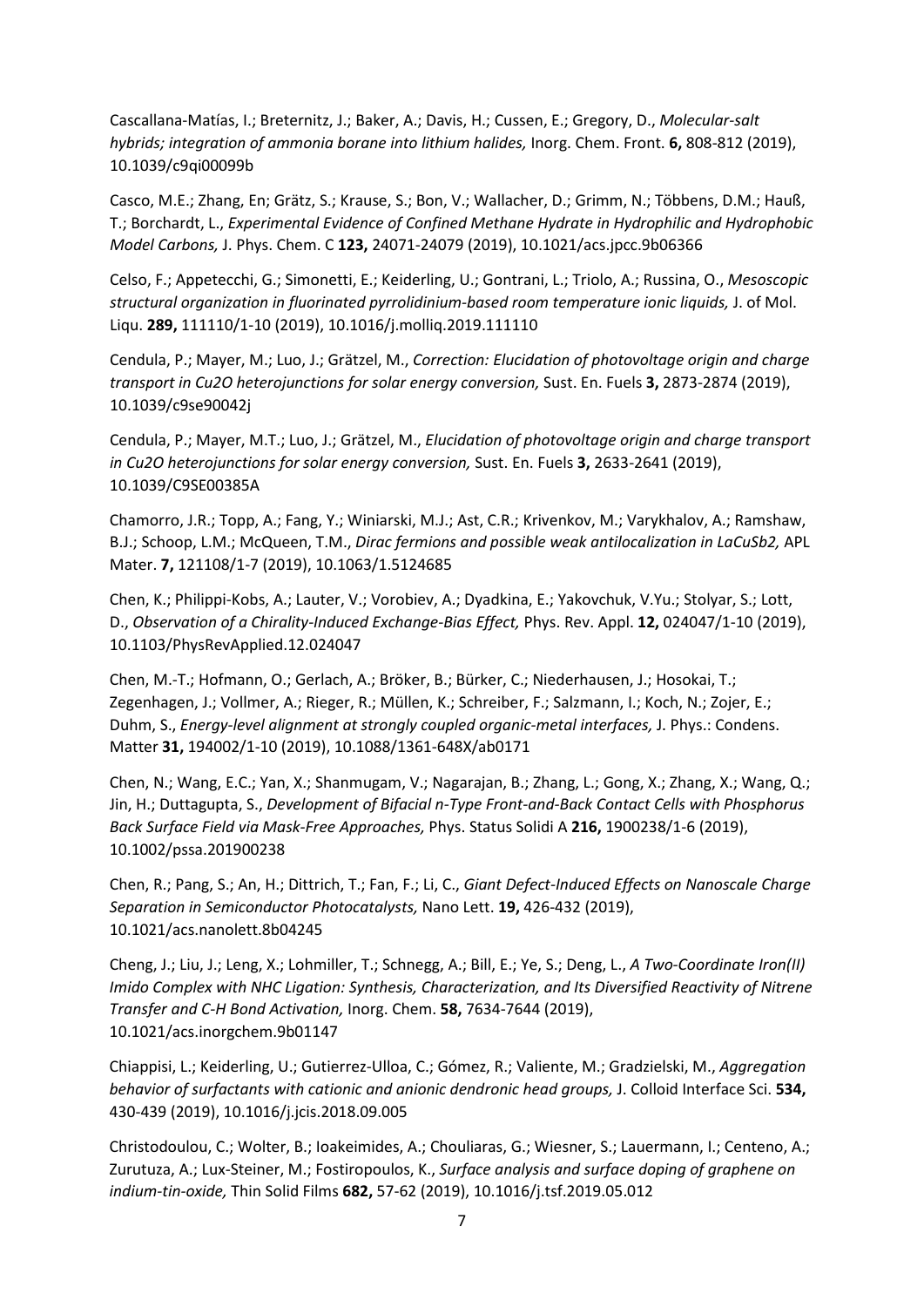Civantos, A.; Beltrán, A. M.; Dominguez-Trujillo, C.; Garvi, M.D.; Lebrato, J.; Rodriguez-Ortiz, J.A.; Garcia-Moreno, F.; Cauich.Rodriguez, J.V.; Guzman, J.J.; Torres, Y., *Balancing Porosity and Mechanical Properties of Titanium Samples to Favor Cellular Growth against Bacteria,* Metals **9,** 1039/1-16 (2019), 10.3390/met9101039

Clark, P.C.J.; Flavell, W.R., *Surface and Interface Chemistry in Colloidal Quantum Dots for Solar Applications Studied by X-Ray Photoelectron Spectroscopy,* Chem. Rec. **19,** 1233-1243 (2019), 10.1002/tcr.201800085

Clark, P.C.J.; Williamson, A.I.; Lewis, N.K.; Ahumada-Lazo, R.; Silly, M.; Mudd, J.J.; McConville, C.F.; Flavell, W.R., *Origin of the two-dimensional electron gas at the CdO (100) surface,* Phys. Rev. B **99,**  085433/1-8 (2019), 10.1103/PhysRevB.99.085433

Cocchi, C.; Mistry, S.; Schmeisser, M.; Amador, R.; Kühn, J.; Kamps, Th., *Electronic structure and core electron Fingerprints of caesium-based multi-alkali antimonides for ultra-bright electron sources,* Sci. Rep. **9,** 18276/1-12 (2019), 10.1038/s41598-019-54419-0

Cocchi, C.; Mistry, S.; Schmeißer, M.; Kühn, J.; Kamps, T., *First-principles many-body study of the electronic and optical properties of CsK2Sb, a semiconducting material for ultra-bright electron sources,* J. Phys.: Condens. Matter **31,** 014002/1-10 (2019), 10.1088/1361-648X/aaedee

Coiffard, C.; Kardjilov, N.; Manke, I.; Bernades de Oliveira, M.EC, *Fossil evidence of core monocots in the Early Cretaceous,* Nature plants **5,** 691-696 (2019), 10.1038/s41477-019-0468-y

Constable, M.; Cano, E.; Mostovoy, A.; White, M.; Gurung, J.S.; Schierle, E.; Colin, S.; Gay, C.V.; Lejay, F.; Ressouche, P.; Weschke, E.; Scagnoli, E.; Ballou, V.; Simonet, C., *Field-induced double spin spiral in a frustrated chiral magnet,* npj Quant. Mat. **4,** 60/1-7 (2019), 10.1038/s41535-019-0199-3

Crovetto, A.; Nielsen, R.; Stamate, E.; Hansen, O.; Seger, B.; Chorkendorff, I.; Vesborg, P., *Wide Band Gap Cu2SrSnS4 Solar Cells from Oxide Precursors,* ACS Appl. En. Mat. **2,** 7340-7344 (2019), 10.1021/acsaem.9b01322

Cruz, A.; Wang, E.-C.; Morales-Vilches, A.B.; Meza, D.; Neubert, S.; Szyszka, B.; Schlatmann, R.; Stannowski, B., *Effect of front TCO on the performance of rear-junction silicon heterojunction solar cells: Insights from simulations and experiments,* Solar Energy Mat Solar Cells **195,** 339-345 (2019), 10.1016/j.solmat.2019.01.047

Cruz, D.; Cerrillo, J.G.; Kumru, B.; Li, N.; Perea, J.D.; Schmidt, B.V.K.J.; Lauermann, I.; Brabec, C.J.; Antonietti, M., *Influence of Thiazole-Modified Carbon Nitride Nanosheets with Feasible Electronic Properties on Inverted Perovskite Solar Cells,* J. Am. Chem. Soc. **141,** 12322-12328 (2019), 10.1021/jacs.9b03639

Czub, J.; Jamka, W.; Przewoznik, J.; Zarzecka, A.; Hoser, A.; Wallacher, D.; Grimm, N.; Gondek, Gondek, *Structural peculiarities in the beta phase of the La0.75Ce0.25Ni4.8Al0.2 deuterides, J. Alloy.* Compd. **788,** 533-540 (2019), 10.1016/j.jallcom.2019.02.259

Dalgleish, S.; Reissig, L.; Shuku, Y.; Ligorio, G.; Awaga, K.; List-Kratochvil, E.J.W., *Potential modulations in flatland: near-infrared sensitization of MoS2 phototransistors by a solvatochromic dye directly tethered to sulfur vacancies,* Sci. Rep. **9,** 16682/1-8 (2019), 10.1038/s41598-019-53186-2

De Bortoli, F.; Neumann, A.; Kotte, A.; Timmermann, B.; Schueler, T.; Wahl, M.C.; Loll, B.; Heyd, F., *Increased versatility despite reduced molecular complexity: evolution, structure and function of metazoan splicing factor PRPF39,* Nuc. Acids Res. **47,** 5867–5879 (2019), 10.1093/nar/gkz243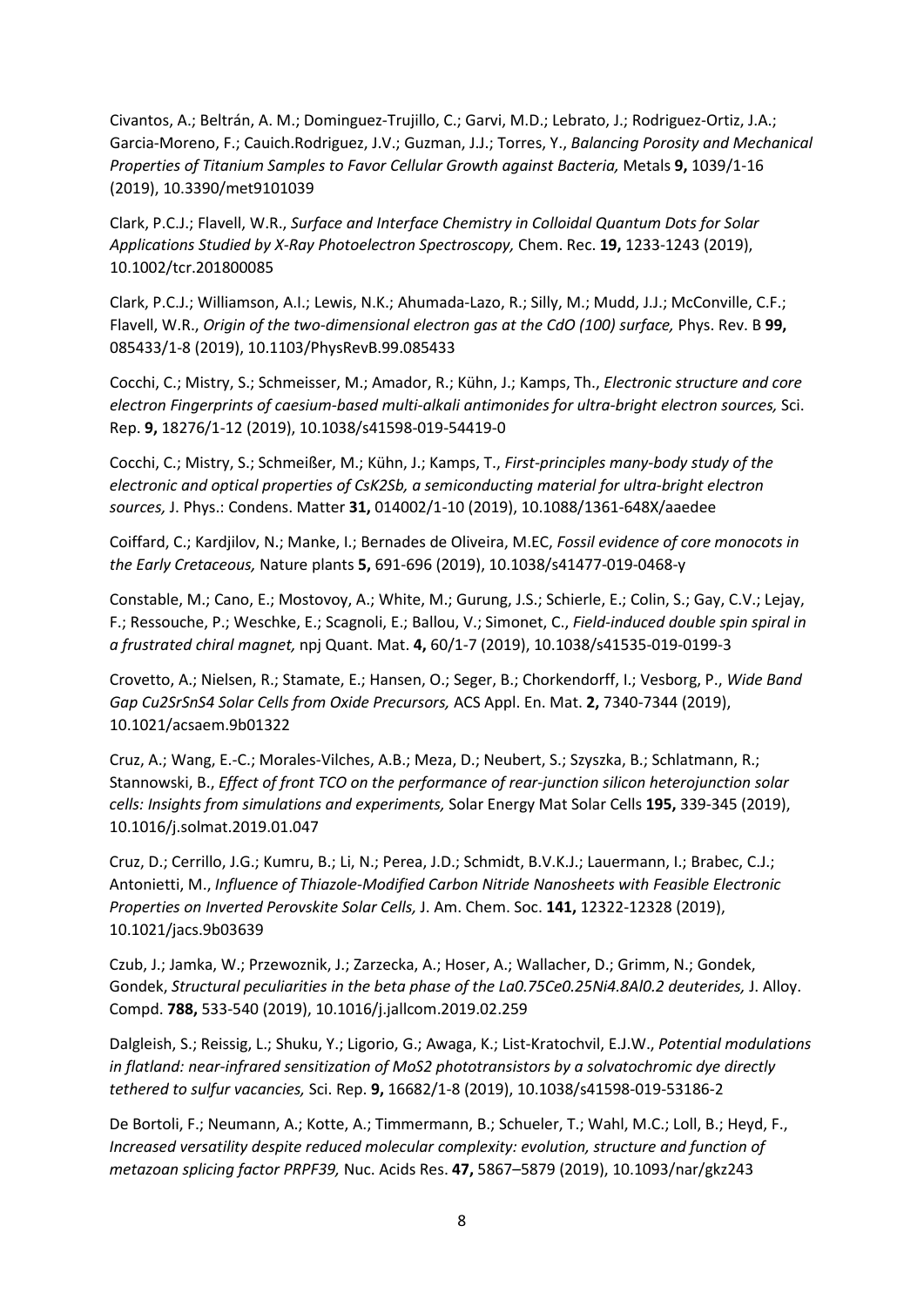De Graef, M.; Lenthe, W.C.; Schäfer, N.; Rissom, T.; Abou-Ras, D., *Unambiguous Determination of Local Orientations of Polycrystalline CuInSe2 Thin Films via Dictionary-Based Indexing,* Phys. Status Solidi RRL **13,** 1900032/1-4 (2019), 10.1002/pssr.201900032

Decker, R.; Born, A.; Büchner, R.; Ruotsalainen, K.; Stråhlman, C.; Neppl, S.; Haverkamp, R.; Pietzsch, A.; Föhlisch, A., *Measuring the atomic spin-flip scattering rate by x-ray emission spectroscopy,* Sci. Rep. **9,** (2019), 10.1038/s41598-019-45242-8

Dennison, S.R.; Hauß, T.; Badiani, K.; Harris, F.; Phoenix, D.A., *Biophysical investigation into the antibacterial action of modelin-5-NH2,* Soft Matter **15,** 4215-4226 (2019), 10.1039/c8sm02374c

Dermenji, L.; Guc, M.; Gurieva, G.; Dittrich, Th.; Rappich, J.; Curmei, N.; Bruc, L.; Sherban, D.A.; Simashkevich, A.V.; Schorr, S.; Arushanov, E., *Thin films of (AgxCu1-x)2ZnSn(S,Se)4 (x=0.05–0.20) prepared by spray pyrolysis,* Thin Solid Films **690,** 137532 (2019), 10.1016/j.tsf.2019.137532

Di Girolamo, D.; Matteocci, F.; Kosasih, F.; Chistiakova, G.; Zuo, W.; Divitini, G.; Korte, L.; Ducati, C.; Di Carlo, A.; Dini, D.; Abate, A., *Stability and Dark Hysteresis Correlate in NiO-Based Perovskite Solar Cells,* Adv. Energy Mat. **9,** 1901642/1-10 (2019), 10.1002/aenm.201901642

Di Girolamo, D.; Phung, N.; Jost, M.; Al-Ashouri, A.; Chistiakova, G.; Li, J.; Márquez, J.A.; Unold, T.; Korte, L.; Albrecht, S.; Di Carlo, A.; Dini, D.; Abate, A., *From Bulk to Surface: Sodium Treatment Reduces Recombination at the Nickel Oxide/Perovskite Interface,* Adv. Mater. Interfaces **6,**  1900789/1-11 (2019), 10.1002/admi.201900789

Dias, E.; Das, A.; Hoser, A.; Emura, S.; Nigam, A.; Priolkar, K., *Absence of first order magnetic transition, a curious case of Mn3InC,* J. Appl. Phys. **125,** 063904/1-7 (2019), 10.1063/1.5071444

Dieterle, G.; Förster, J.; Stoll, H.; Semisalova, A.S.; Finizio, S.; Gangwar, A.; Weigand, M.; Noske, M.; Fähnle, M.; Bykova, I.; Bozhko, D.A.; Gräfe, J.; Musiienko-Shmarova, H.Yu.; Slavin, A.N.; Back, C.H.; Tiberkevich, V.; Raabe, J.; Schütz, G.; Wintz,, *Coherent Excitation of Heterosymmetric Spin Waves with Ultrashort Wavelengths,* Phys. Rev. Lett. **122,** 117202/1-8 (2019), 10.1103/PhysRevLett.122.117202

Dittrich, T.; Garcia Vera, O.; Fengler, S.; Pineda, S.; Bönisch, S., *Extraction of source functions of surface photovoltage transients at short times,* Rev. Sci. Instrum. **90,** 026102/1-3 (2019), 10.1063/1.5068749

Domanov, O.; Weschke, E.; Saito, T.; Peterlik, H.; Pichler, T.; Eisterer, M.; Shiozawa, H., *Exchange coupling in a frustrated trimetric molecular magnet reversed by a 1D nano-confinement,* Nanoscale **11,** 10615-10621 (2019), 10.1039/c9nr00796b

Dominguez-Trujillo, C.; Beltrán, A.M.; Garvi, M.D.; Salazar-Moya, A.; Hickey, D. J.; Rodríguez-Ortiz, J.A.; Kamm, P.H.; Lebrato, C.; Garcia-Moreno, F.; Webster, T. J.; Torres, Y., *Bacterial behavior on coated porous titanium substrates for biomedical applications,* Surf. Coating Tech. **357,** 896-902 (2019), 10.1016/j.surfcoat.2018.10.098

Dong, K.; Markötter, H.; Sun, F.; Hilger, A.; Kardjilov, N.; Banhart, J.; Manke, I., *In situ and Operando Tracking of Microstructure and Volume Evolution of Silicon Electrodes by using Synchrotron X-ray Imaging,* ChemSusChem **12,** 261-269 (2019), 10.1002/cssc.201801969

Dong, K.; Osenberg, M.; Sun, F.; Markötter, H.; Jafta, C.; Hilger, A.; Arlt, T.; Banhart, J.; Manke, I., *Nondestructive characterization of lithium deposition at the Li/separator and Li/carbon matrix interregion by synchrotron X-ray tomography,* Nano Energy **62,** Nov.19 (2019), 10.1016/j.nanoen.2019.05.022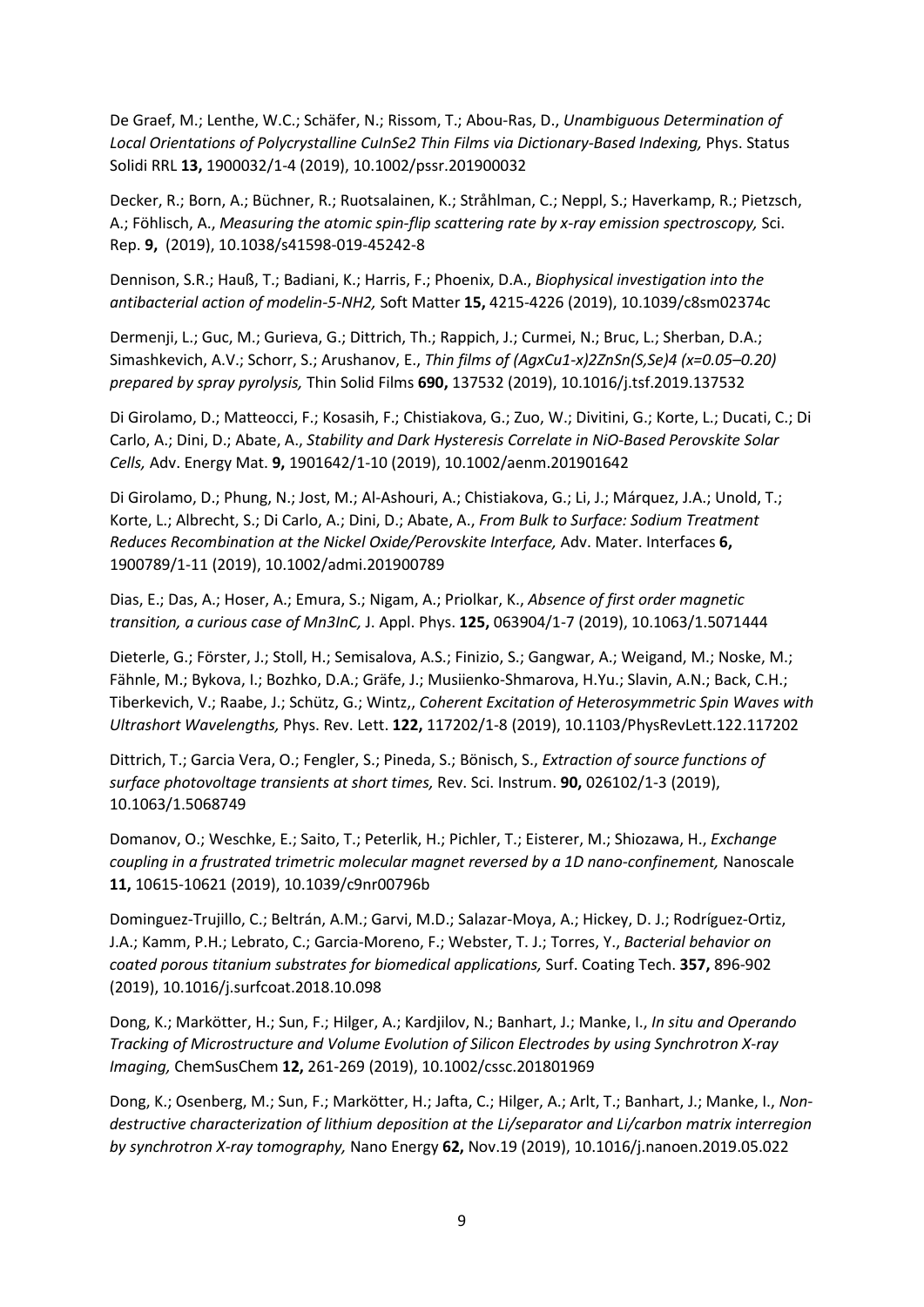Donnerer, C.; Rahn, M.; Schierle, E.; Perry, R.; Veiga, L.; Nisbet, G.; Collins, S.; Prabhakaran, D.; Boothroyd, A.; McMorrow, D., *Selective probing of magnetic order on Tb and Ir sites in stuffed Tb2Ir2O7 using resonant x-ray scattering,* J. Phys.: Condens. Matter **31,** 344001/1-8 (2019), 10.1088/1361-648X/ab2217

Dou, J.; Shen, D.; Li, Y.; Abate, A.; Wei, M., *Highly Efficient Perovskite Solar Cells Based on a Zn2SnO4 Compact Layer,* ACS Appl. Mat. Interfaces **11,** 36553-36559 (2019), 10.1021/acsami.9b09209

Dou, J.; Zhang, Y.; Wang, Q.; Abate, A.; Li, Y.; Wei, Mingdeng, *Highly efficient Zn2SnO4 perovskite solar cells through band alignment engineering,* Chem. Comm. **55,** 14673-14676 (2019), 10.1039/C9CC07398A

Drescher, D.; Büchner, T.; Guttmann, P.; Werner, S.; Schneider, G.; Kneipp, J., *X-ray tomography shows the varying three-dimensional morphology of gold nanoaggregates in the cellular ultrastructure,* Nanoscale Adv. **1,** 2937-2945 (2019), 10.1039/C9NA00198K

Drevon, D.; Goerlin, M.; Chernev, P.; Xi, L.; Dau, H.; Lange, K.M, *Uncovering The Role of Oxygen in Ni-Fe(OxHy) Electrocatalysts using In situ Soft X-ray Absorption Spectroscopy during the Oxygen Evolution Reaction,* Sci. Rep. **9,** 1532/1-11 (2019), 10.1038/s41598-018-37307-x

Driller, J.H.; Luetzkendorf, J.; Depner, H.; Siebert, M.; Kuropka, B.; Weise, C.; Piao, C.; Petzoldt, A.G.; Lehmann, M.; Stelzl, U.; Zahedi, R.; Sickmann, A.; Freund, C.; Sigrist, S.J.; Wahl, M.C., *Phosphorylation of the Bruchpilot N-terminus in Drosophila unlocks axonal transport of active zone building blocks,* J. of Chem. Edu. **132,** jcs225151/1-14 (2019), 10.1242/jcs.225151

Du, X.M.; Qi, H.T.; Li, T.F.; Chen, D.F.; Liu, Y.T.; Zhao, T.; Liu, F.G.; Sun, K.; Wang, Z.J.; Clemens, D.; Liu, R.D.; Zhang, L.; Kent, B., *Small-angle neutron scattering characterization of graphene/Al nanocomposites,* Digest J of Nanom. and Biostruct. **14,** 329-335 (2019),

Dubouis, N.; Park, C.; Deschamps, M.; Abdelghani-Idrissi, S.; Kanduc, M.; Colin, A.; Salanne, M.; Dzubiella, J.; Grimaud, A.; Rotenberg, B., *Chasing Aqueous Biphasic Systems from Simple Salts by Exploring the LiTFSI/LiCl/H2O Phase Diagram,* ACS Central Sci. **5,** 640-643 (2019), 10.1021/acscentsci.8b00955

Echevarria, P.; Garcia Arruabarrena, B.; Ushakov, A.; Jugo, J.; Neumann, A., *Simulation of quench detection algorithms for Helmholtz Zentrum Berlin SRF cavities,* J. Phys. Conf. **1350,** 012187/1-6 (2019), 10.1088/1742-6596/1350/1/012187

Eckert, S.; Norell, J.; Raphael, J.; Mattis, F.; Mitzner, R.; Michael, O.; Alexander, F., *T1 Population as the Driver of Excited-State Proton-Transfer in 2-Thiopyridone,* Chem. - a Eur. J. **25,** 1733-1739 (2019), 10.1002/chem.201804166

Eckstein, D.; Riechardt, A.I.; Heufelder, J.; Zeitz, O.; Böker, A.; Brockmann, C.; Joussen, A.M.; Seibel, I., *Radiation-Induced Optic Neuropathy: Observation versus Intravitreal Treatment: Can Visual Acuity Be Maintained by Intravitreal Treatment?,* Am. J. of Opht. **208,** 289-294 (2019), 10.1016/j.ajo.2019.07.004

Edkins, K.; McIntyre, G.J.; Wilkinson, C.; Kahlenberg, V.; Többens, D.; Griesser, U.; Brüning, J.; Schmidt, M.U.; Steed, J.W., *Extensive Sequential Polymorphic Interconversion in the Solid State: Two Hydrates and Ten Anhydrous Phases of Hexamidine Diisethionate,* Cryst. Growth Design **19,** 7280- 7289 (2019), 10.1021/acs.cgd.9b01170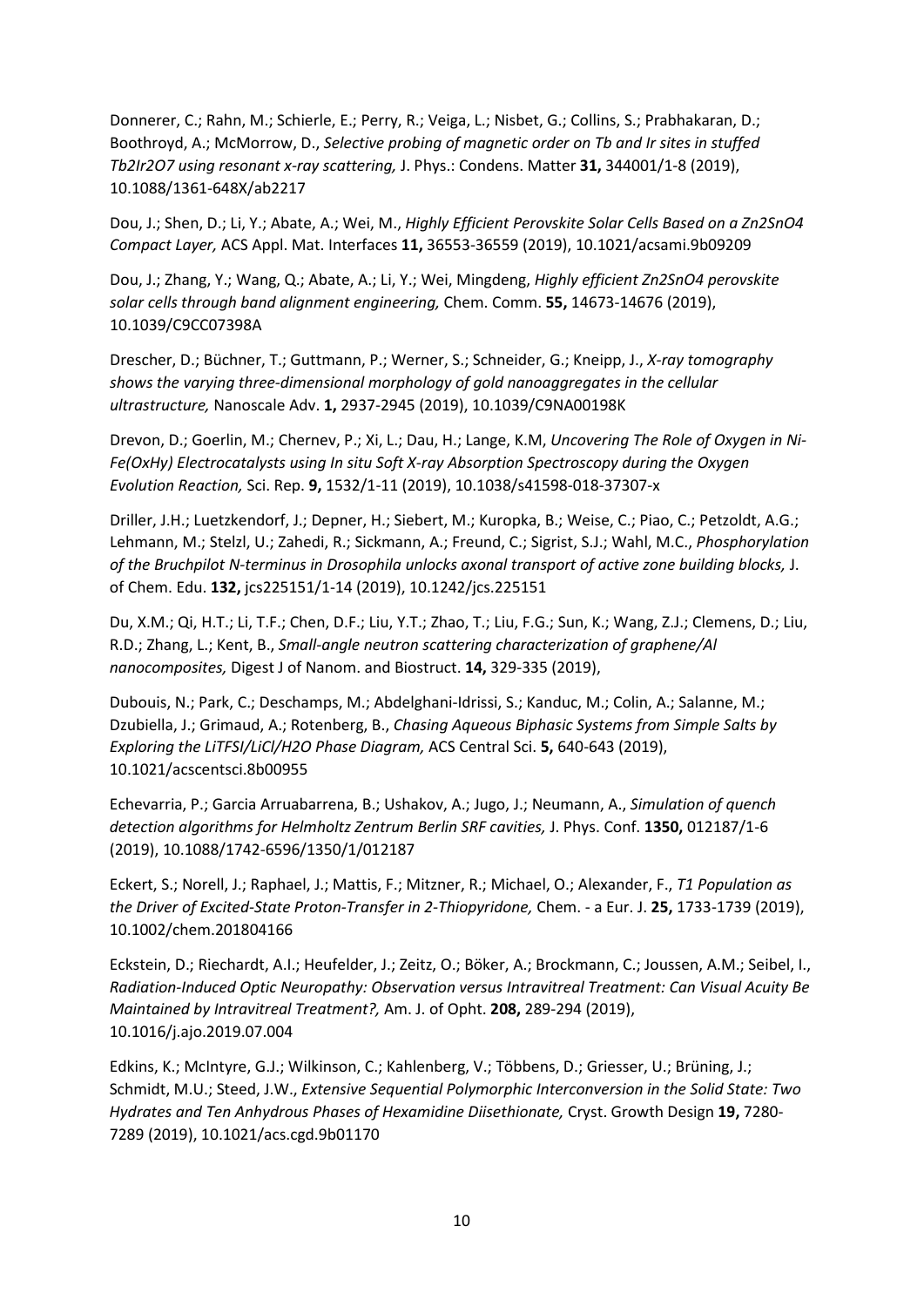Efthimiopoulos, I.; Berg, M.; Bande, A.; Puskar, L.; Ritter, E.; Xu, W.; Marcelli, A.; Ortolani, M.; Harms, M.; Müller, J.; Speziale, S.; Koch-Müller, M.; Liu, Y.; Zhao, L.; Schade, U., *Effects of temperature and pressure on the optical and vibrational properties of thermoelectric SnSe,* Phys. Chem. Chem. Phys. **21,** 8663-8678 (2019), 10.1039/c9cp00897g

Efthimiopoulos, I.; Berg, M.; Bande, A.; Puskar, L.; Ritter, E.; Xu, W.; Marcelli, A.; Ortolani, M.; Harms, M.; Müller, J.; Speziale, S.; Koch-Müller, M.; Liu, Y.; Zhao, L.-D.; Schade, U., *Effect of Temperature and Pressure on the Optical and Vibrational Properties of Thermoelectric SnSe,* Phys. Chem. Chem. Phys. **21,** 8663-8678 (2019), 10.1039/C9CP00897G

Efthimiopoulos, I.; Germer, M.; Jahn, S.; Harms, M.; Reichmann, H.J .; Speziale, S.; Schade, U.; Sieber, M.; Koch-Müller, M., *Effects of hydrostaticity on the structural stability of carbonates at lower mantle pressures: the case study of dolomite,* High Press. Res. **39,** 36-49 (2019), 10.1080/08957959.2018.1558223

Efthimiopoulos, I.; Müller, J.; Winkler, B.; Otzen, C.; Harms, M.; Schade, U.; Koch-Müller, M., *Vibrational response of strontianite at high pressures and high temperatures and construction of P–T phase diagram,* Physics Chem. Miner. **46,** 27–35 (2019), 10.1007/s00269-018-0984-8

Egan, G.; Rahn, T.; Rise, A.; Cheng, H.; Raoux, S.; Campbell, G.; Santala, M., *In situ dynamic transmission electron microscopy characterization of liquid-mediated crystallization of amorphous Ge,* J. Appl. Phys. **126,** 105110/1-9 (2019), 10.1063/1.5117845

Ehlen, N.; Hall, J.; Senkovskiy, B.V.; Hell, M.; Li, J.; Herman, A.; Smirnov, D.; Fedorov, A.; Voroshnin, V.Yu.; Di Santo, G.; Petaccia, L.; Michely, T.; Grüneis, A., *Narrow photoluminescence and Raman peaks of epitaxial MoS2 on graphene/Ir(111),* 2D Mat. **6,** 011006/1-10 (2019), 10.1088/2053- 1583/aaebd3

Ehrling, S.; Senkovska, I.; Bon, V.; Evans, J.D.; Petkov, P.; Krupskaya, Y.; Kataev, V.; Wulf, T.; Krylov, A.; Vtyurin, A.; Krylova, S.; Adichtchev, S.; Slyusareva, E.; Weiss, M.S.; Buechner, B.; Heine, T.; Kaskel, S., *Crystal size versus paddle wheel deformability: selective gated adsorption transitions of the switchable metal-organic frameworks DUT-8(Co) and DUT-8(Ni),* J. Mater. Chem. A **7,** 21459-21475 (2019), 10.1039/c9ta06781g

Eisenhauer, D.; Thi Trinh, C.; Amkreutz, D.; Becker, C., *Light management in crystalline silicon thin-lm solarcells with imprint-textured glass superstrate,* Solar Energy Mat Solar Cells **200,** 109928/1-6 (2019), 10.1016/j.solmat.2019.109928

El-Nagar, G.; Lauermann, I.; Sarhan, R.; Roth, C., *Correction: Hierarchically structured iron-doped silver (Ag-Fe) lotus flowers for an efficient oxygen reduction reaction,* Nanoscale **11,** 11975 (2019), 10.1039/c9nr90131k

El-Nagar, G.A.; Delikay, Ö.; Lauermann, I.; Roth, C., *Platinum Nanostructure Tailoring for Fuel Cell Applications Using Levitated Water Droplets as Green Chemical Reactors,* ACS Appl. Mat. Interfaces **11,** 22398-22407 (2019), 10.1021/acsami.9b05156

Ennaceri, H.; Boujnah, M.; Erfurt, D.; Rappich, J.; Lifei, X.; Khaldoun, A.; Benyoussef, A.; Ennaoui, A.; Taleb, A., *Influence of stress on the photocatalytic properties of sprayed ZnO thin films, Solar Energy* Mat Solar Cells **201,** 110058/1-13 (2019), 10.1016/j.solmat.2019.110058

Erfurt, D.; Heinemann, M.D.; Körner, S.; Szyszka, B.; Klenk, R.; Schlatmann, R., *Improved electrical properties of pulsed DC magnetron sputtered hydrogen doped indium oxide after annealing in air,*  Mat. Sci. Sem. Proc. **89,** 170-175 (2019), 10.1016/j.mssp.2018.09.012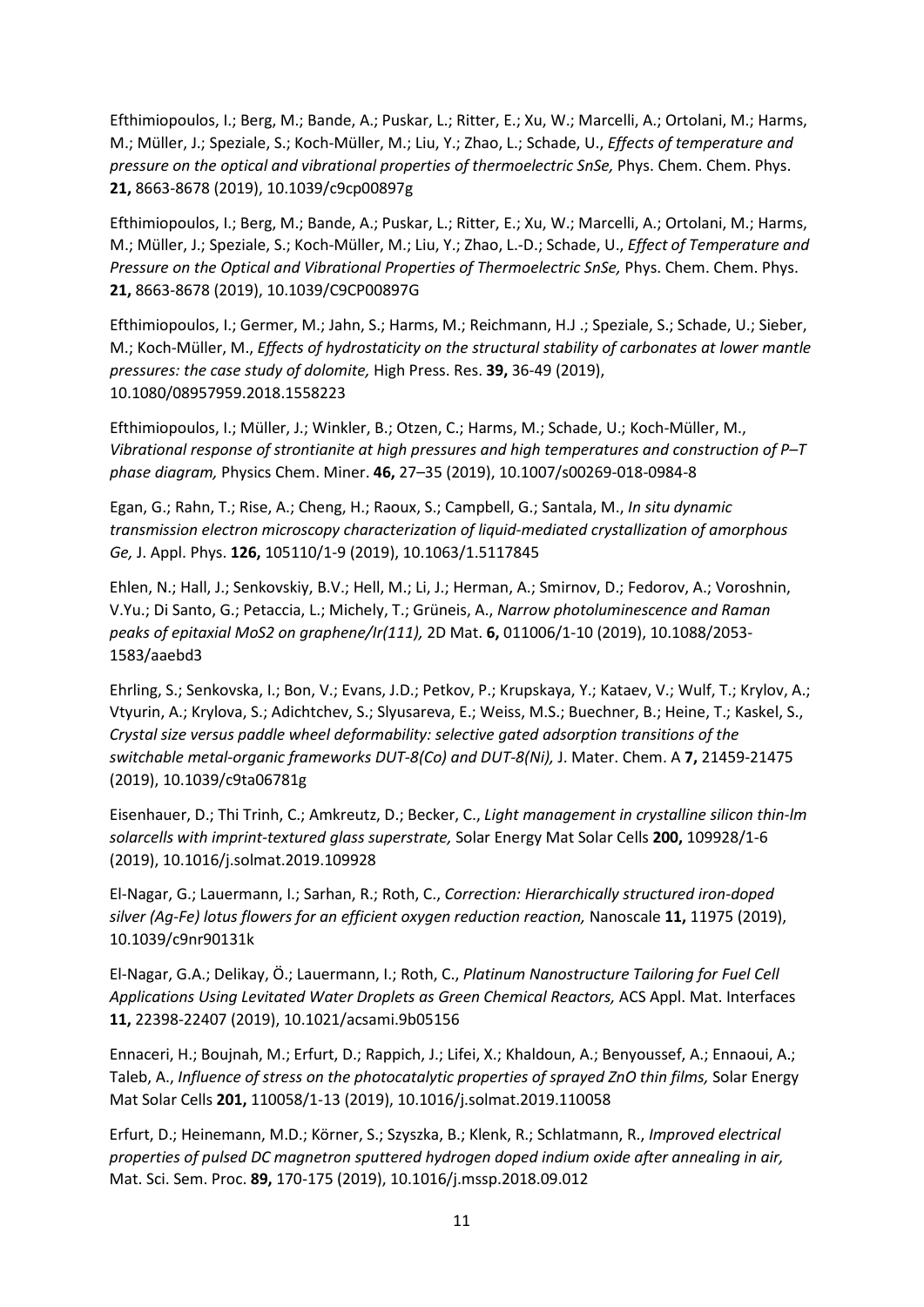Evsevleev, S.; Cabeza, S.; Mishurova, T.; Garces, G.; Sevostianov, I; Requena, G.; Boin, M.; Hofmann, M.; Bruno, G., *Stress-induced damage evolution in cast AlSi12CuMgNi alloy with one- and twoceramic reinforcements. Part II: effect of reinforcement orientation,* J. Mater. Sci. **55,** 1049-1068 (2019), 10.1007/s10853-019-04069-4

Fantin, A.; Scherb, T.; Seeger, J.; Schumacher, G.; Gerhards, U.; Ivanova, M.E.; Meulenberg, W.A.; Dittmeyer, R.; Banhart, J., *Crystal structure of Mo-substituted lanthanum tungstate La5.4W1 yMoyO12-delta (0 <= y <= 0.2) studied by X-ray and neutron diffraction,* J. Appl. Crystallogr. **52,** 1043- 1053 (2019), 10.1107/S1600576719009385

Favaro, M.; Abdi, F.F.; Crumlin, E.J.; Liu, Z.; van de Krol, R.; Starr, D.E., *Interface Science Using Ambient Pressure Hard X-ray Photoelectron Spectroscopy,* Surfaces **2,** 78-99 (2019), 10.3390/surfaces2010008

Favaro, M.; Uecker, R.; Nappini, S.; Pí¨, I.; Magnano, E.; Bluhm, H.; Van De Krol, R.; Starr, D., *Chemical, Structural, and Electronic Characterization of the (010) Surface of Single Crystalline Bismuth Vanadate,* J. Phys. Chem. C **123,** 8347-8359 (2019), 10.1021/acs.jpcc.8b09016

Fedorov, A.; Yaresko, A.; Haubold, E.; Kushnirenko, Y.; Kim, T.; Büchner, B.; Aswartham, S.; Wurmehl, S.; Borisenko, S., *Energy scale of nematic ordering in the parent iron-based superconductor BaFe2As2,*  Phys. Rev. B **100,** 024517/1-7 (2019), 10.1103/PhysRevB.100.024517

Feiler, C.G.; Wallacher, D.; Weiss, M.S., *An All-in-one Sample Holder for Macromolecular X-ray Crystallography with Minimal Background Scattering,* JOVE **149,** e59722 (2019), 10.3791/59722

Félix, R.; Weber, A.; Zander, O.; Rodriguez-Álvarez, H.; Schubert, B.; Klaer, J.; Wilks, R.; Schock, H.; Mainz, R.; Bär, M., *Selenization of CuInS2 by rapid thermal processing - an alternative approach to induce a band gap grading in chalcopyrite thin-film solar cell absorbers?, J. Mater. Chem. A 7, 2087-*2094 (2019), 10.1039/c8ta10823d

Félix, R.; Witte, W.; Hariskos, D.; Paetel, S.; Powalla, M.; Lozac'h, M.; Ueda, S.; Sumiya, M.; Yoshikawa, H.; Kobayashi, K.; Yang, W.; Wilks, R.G.; Bär, M., *Near-Surface [Ga]/([In] plus [Ga]) Composition in*  Cu(In, Ga)Se-2 Thin-Film Solar Cell Absorbers: An Overlooked Material Feature, Phys. Status Solidi A **2016,** 1800856/1-6 (2019), 10.1002/pssa.201800856

Feng, H.L.; Reehuis, M.; Hoser, A.; Valldor, M.; Jansen, M., *Crystal structures and magnetic properties of dimorphic Li3OsO4,* Solid State Sci. **97,** 106009 (2019), 10.1016/j.solidstatesciences.2019.106009

Fengler, S.; Dittrich, T.; Schieda, M.; Gutzmann, H.; Emmler, T.; Villa-Vidaller, M.; Klassen, T., *Characterization of BiVO4 powders and cold gas sprayed layers by surface photovoltage techniques,*  Catal. Today **0,** 34-40 (2019), 10.1016/j.cattod.2018.02.027

Ferrari, E.; Roussel, E.; Buck, J.; Callegari, C.; Cucini, R.; De Ninno, G.; Diviacco, B.; Gauthier, D.; Giannessi, L.; Glaser, L.; Hartmann, G.; Penco, G.; Scholz, F.; Seltmann, J.; Shevchuk, I.; Viefhaus, J.; Zangrando, M.; Allaria, E., *Free electron laser polarization control with interfering crossed polarized fields,* Phys. Rev Accel. Beams **22,** 080701/1-16 (2019), 10.1103/PhysRevAccelBeams.22.080701

Ferreira, E.; Marumo, J.; Franco, M.; Yokaichiya, F.; Vicente, R., *10000 years cement - Can hydrated cement last as much as long-lived radionuclides?,* Cem. Conc. Comp. **103,** 339-352 (2019), 10.1016/j.cemconcomp.2019.05.016

Ferté, T.; Bergeard, N.; Malinowski, G.; Terrier, E.; Le Guyader, L.; Holldack, K.; Hehn, M.; Boeglin, C., *Ultrafast demagnetization in buried Co80Dy20 as fingerprint of hot-electron transport,* J. Magn. Magn. Mater. **485,** 320-324 (2019), 10.1016/j.jmmm.2019.04.068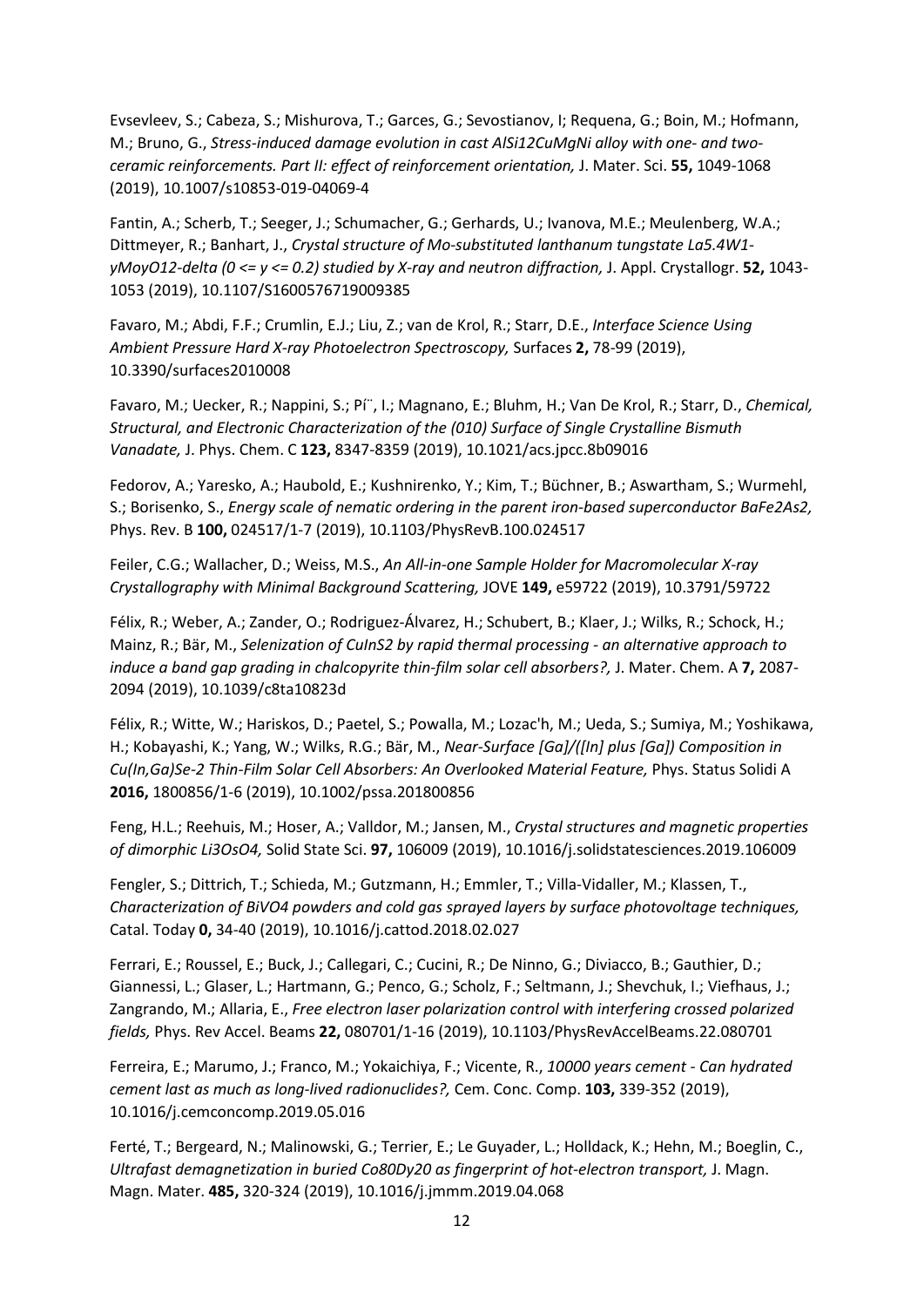Fetyan, A.; El-Nagar, G.; Lauermann, I.; Schnucklake, M.; Schneider, J.; Roth, C., *Detrimental role of hydrogen evolution and its temperature-dependent impact on the performance of vanadium redox flow batteries,* J. of Energy Chem. **32,** 57-62 (2019), 10.1016/j.jechem.2018.06.010

Filnov, S.O.; Surnin, Yu.A.; Koroleva1, A.V.; Klimovskikh, I.I.; Estyunin, D.A.; Varykhalov, A Yu.; Bokai, K.A.; Kokh, K.A.; Tereshchenko, O.E.; Golyashov, V.A.; Shevchenko, E.V.; Shikin, A.M., *Magnetic and electronic properties of Gd- doped Bi1.09Gd0.06Sb0.85Te3 topological insulator,* J. Exp. Theor. Phys. **129,** 404-412 (2019), 10.1134/S106377611908003X

Foerster, J.; Graefe, J.; Bailey, J.; Finizio, S.; Traeger, N.; Gross, F.; Mayr, S.; Stoll, H.; Dubs, C.; Surzhenko, O.; Liebing, N.; Woltersdorf, G.; Raabe, J.; Weigand, M.; Schuetz, G.; Wintz, S., *Direct observation of coherent magnons with suboptical wavelengths in a single-crystalline ferrimagnetic insulator,* Phys. Rev. B **100,** 214416/1-7 (2019), 10.1103/PhysRevB.100.214416

Förster, J.; Wintz, S.; Bailey, J.; Finizio, S.; Josten, E.; Dubs, C.; Bozhko, D.A.; Stoll, H.; Dieterle, G.; Träger, N.; Raabe, J.; Slavin, A.; Weigand, M.; Gräfe, J.; Schütz, G., *Nanoscale X-ray imaging of spin dynamics in yttrium iron garnet,* J. Appl. Phys. **126,** 173909/1-11 (2019), 10.1063/1.5121013

Fostiropoulos, K.; Mete, T.; Li, Z.; Lauermann, I., *Temperature-induced molecule assembly effects on the NEXAFS spectra of Zn-phthalocyanine layers on Si substrates,* J. Synchrot. Radiat. **26,** 1260-1265 (2019), 10.1107/S1600577519004478

Fragkos, S.; Sant, R.; Alvarez, C.; Golias, E.; Marquez-Velasco, J.; Tsipas, P.; Tsoutsou, D.; Aminalragia-Giamini, S.; Xenogiannopoulou, E.; Okuno, H.; Renaud, G.; Rader, O.; Dimoulas, A., *Topological band crossings in epitaxial strained SnTe,* Phys. Rev. Mat. **3,** 104201/1-8 (2019), 10.1103/PhysRevMaterials.3.104201

Franzen, D.; Ellendorf, B.; Paulisch, M.; Hilger, A.; Osenberg, M.; Manke, I.; Turek, T., *Influence of binder content in silver-based gas diffusion electrodeson pore system and electrochemical Performance,* J. Chem. Phys. **49,** 705-713 (2019), 10.1007/s10800-019-01311-4

Freitas, V.; Thomen, D.; Miyahara, R.; Bonadio, T.; Silva, D.; Rosso, J.; Dias, G.; Cótica, L.; Santos, I.; Yokaichiya, F.; De Medeiros, S.; Eiras, J.; Guo, R.; Bhalla, A., *On the superparamagnetic behavior of BiFeO3-PbTiO3 nanoparticles,* J. Appl. Phys. **126,** 084103/1-6 (2019), 10.1063/1.5115781

Friedrich, D.; Sippel, P.; Supplie, O.; Hannappel, T.; Eichberger, R., *Two-photon photoemission spectroscopy for studying energetics and electron dynamics at semiconductor interfaces,* Phys. Status Solidi A **216,** 1800738/1-10 (2019), 10.1002/pssa.201800738

Furchner, A.; Kratz, C.; Rappich, J.; Hinrichs, K., *Hyperspectral infrared laser polarimetry for singleshot phase-amplitude imaging of thin films,* Opt. Lett. **44,** 4893-4896 (2019), 10.1364/OL.44.004893

Fürsich, K.; Lu, Y.; Betto, D.; Bluschke, M.; Porras, J.; Schierle, E.; Ortiz, R.; Suzuki, H.; Cristiani, G.; Logvenov, G.; Brookes, N.; Haverkort, M.; Le Tacon, M.; Benckiser, E.; Minola, M.; Keimer, B., *Resonant inelastic x-ray scattering study of bond order and spin excitations in nickelate thin-film structures,* Phys. Rev. B **99,** 165124/1-11 (2019), 10.1103/PhysRevB.99.165124

Futscher, M.; Schultz, T.; Frisch, J.; Ralaiarisoa, M.; Metwalli, E.; Nardi, M.V.; Müller-Buschbaum, P.; Koch, N., *Electronic properties of hybrid organic/inorganic semiconductor pn-junctions*, J. Phys.: Condens. Matter **31,** 064002/1-8 (2019), 10.1088/1361-648X/aaf310

Gabani, S.; Flachbart, K.; Siemensmeyer, K.; Mori, T., *Magnetism and superconductivity of rare earth borides,* J. Alloy. Compd. **821,** 153201/1-21 (2019), 10.1016/j.jallcom.2019.153201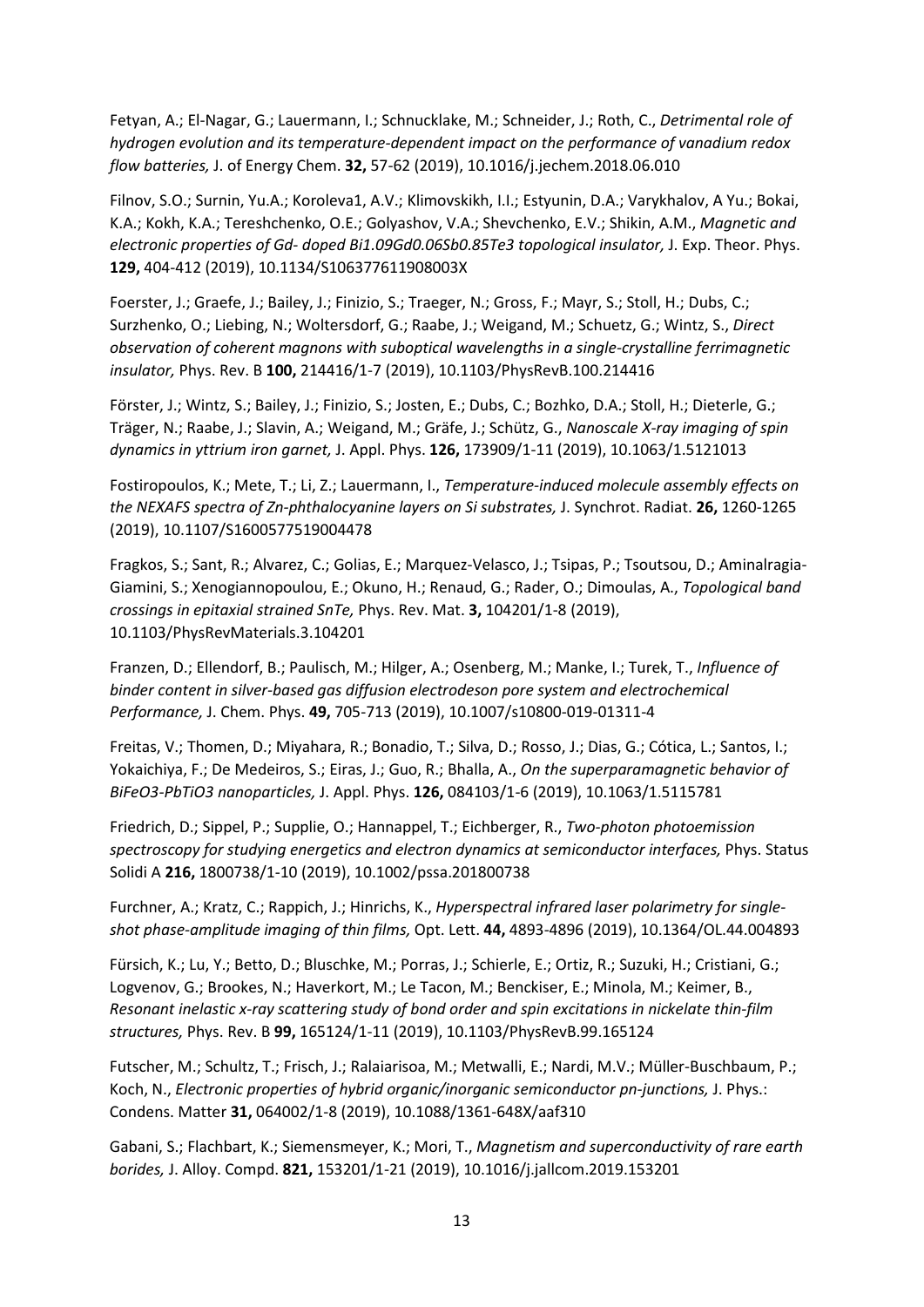Gainov, R.; Mezei, F.; Füzi, J.; Russina, M., *Design concepts for a supermirror V-cavity based combined beam polarizer and compressor system for the upgraded neutron time-of-flight spectrometer NEAT,*  Nucl. Instrum. Methods Phys. Res. Sect. A **930,** 42-48 (2019), 10.1016/j.nima.2019.03.046

Galakhov, V.R.; Udintseva, M.S.; Mesilov, V.V.; Gizhevskii, B.A.; Naumov, S.V.; Telegin, S.V.; Smirnov, D.A., *Milling-induced chemical decomposition of the surface of EuBaCo2O5.5 powders studied by means of soft X-ray absorption spectroscopy,* Appl. Surf. Sci. **493,** 1048-1054 (2019), 10.1016/j.apsusc.2019.07.014

Gallagher, N.; Zhang, H.; Junghoefer, T.; Giangrisostomi, E.; Ovsyannikov, R.; Pink, M.; Rajca, S.; Casu, M.B.; Rajca, A., *Thermally and Magnetically Robust Triplet Ground State Diradical,* J. Am. Chem. Soc. **141,** 4764-4774 (2019), 10.1021/jacs.9b00558

Gao, D.; Li, S.; Lv, Y.; Zhuo, H.; Zhao, S.; Song, L.; Yang, S.; Qin, Y.; Li, C.; Wei, Q.; Chen, G., *PtNi colloidal nanoparticle clusters: Tuning electronic structure and boundary density of nanocrystal subunits for enhanced electrocatalytic properties,* J. Catal. **376,** 87-100 (2019), 10.1016/j.jcat.2019.06.043

Gao, D.; Li, S.; Wang, X.; Xi, L.; Lange, K.; Ma, X.; Lv, Y.; Yang, S.; Zhao, K.; Loussala, H.; Duan, A.; Zhang, X.; Chen, G., *Ultrafine PtRu nanoparticles confined in hierarchically porous carbon derived from micro-mesoporous zeolite for enhanced nitroarenes reduction performance,* J. Catal. **370,** 385- 403 (2019), 10.1016/j.jcat.2019.01.011

Gao, S.; Hou, J.; Deng, Z.; Wang, T.; Beyer, S.; Buzanich, A.G.; Richardson, J.J.; Rawal, A.; Seidel, R.; Zulkifli, M.Y.; Li, W.; Bennett, T.D.; Cheetham, A.K.; Liang, K.; Chen, V., *Improving the Acidic Stability of Zeolitic Imidazolate Frameworks by Biofunctional Molecules,* Chem **5,** 1597-1608 (2019), 10.1016/j.chempr.2019.03.025

Garcia-Moreno, F.; Kamm, P.H.; Neu, T.R.; Bülk, F.; Mokso, R.; Schlepütz, C.M.; Stampanoni, M.; Banhart, J., *Using X-ray tomoscopy to explore the dynamics of foaming metal,* Nat. Commun. **10,**  09.01.3762 (2019), 10.1038/s41467-019-11521-1

Garud, S.; Trinh, C.; Rhein, H.; Kühnapfel, S.; Gall, S.; Schlatmann, R.; Rech, B.; Amkreutz, D., *Laser firing in silicon heterojunction interdigitated back contact architecture for low contact resistance,*  Solar Energy Mat Solar Cells **203,** 110201/1-8 (2019), 10.1016/j.solmat.2019.110201

Gebhard, M.; Paulisch, M.; Hilger, A.; Franzen, D.; Ellendorf, B.; Turek, T.; Manke, I.; Roth, C., *Design of an In-Operando Cell for X-Ray and Neutron Imaging of Oxygen-Depolarized Cathodes in Chlor-Alkali Electrolysis,* Mat. **12,** 1275/1-14 (2019), 10.3390/ma12081275

Gerhard, M.; Louis, B.; Camacho, R.; Merdasa, A.; Li, J.; Kiligaridis, A.; Dobrovolsky, A.; Hofkens, J.; Scheblykin, I.G., *Microscopic insight into non-radiative decay in perovskite semiconductors from temperature-dependent luminescence blinking,* Nat. Commun. **10,** 1698/1-12 (2019), 10.1038/s41467-019-09640-w

Ghafari, A.; Habicht, K., *Electronic structure and transport properties of TlInSe2 and Tl0.5Li0.5InSe2,*  Mat. Today En. **12,** 95-106 (2019), 10.1016/j.mtener.2018.12.005

Ghafari, A.; Janowitz, C., *Electronic and thermoelectric properties of ZrSxSe2-x,* Comp Mat Science **169,** 109109/1-8 (2019), 10.1016/j.commatsci.2019.109109

Ghosh, P.; Iqbal, Y.; Müller, T.; Ponnaganti, R.T.; Thomale, R.; Narayanan, R.; Reuther, J.; Gingras, M.J.P.; Jeschke, H., *Breathing chromium spinels: a showcase for a variety of pyrochlore Heisenberg Hamiltonians,* npj Quant. Mat. **4,** 63/1-10 (2019), 10.1038/s41535-019-0202-z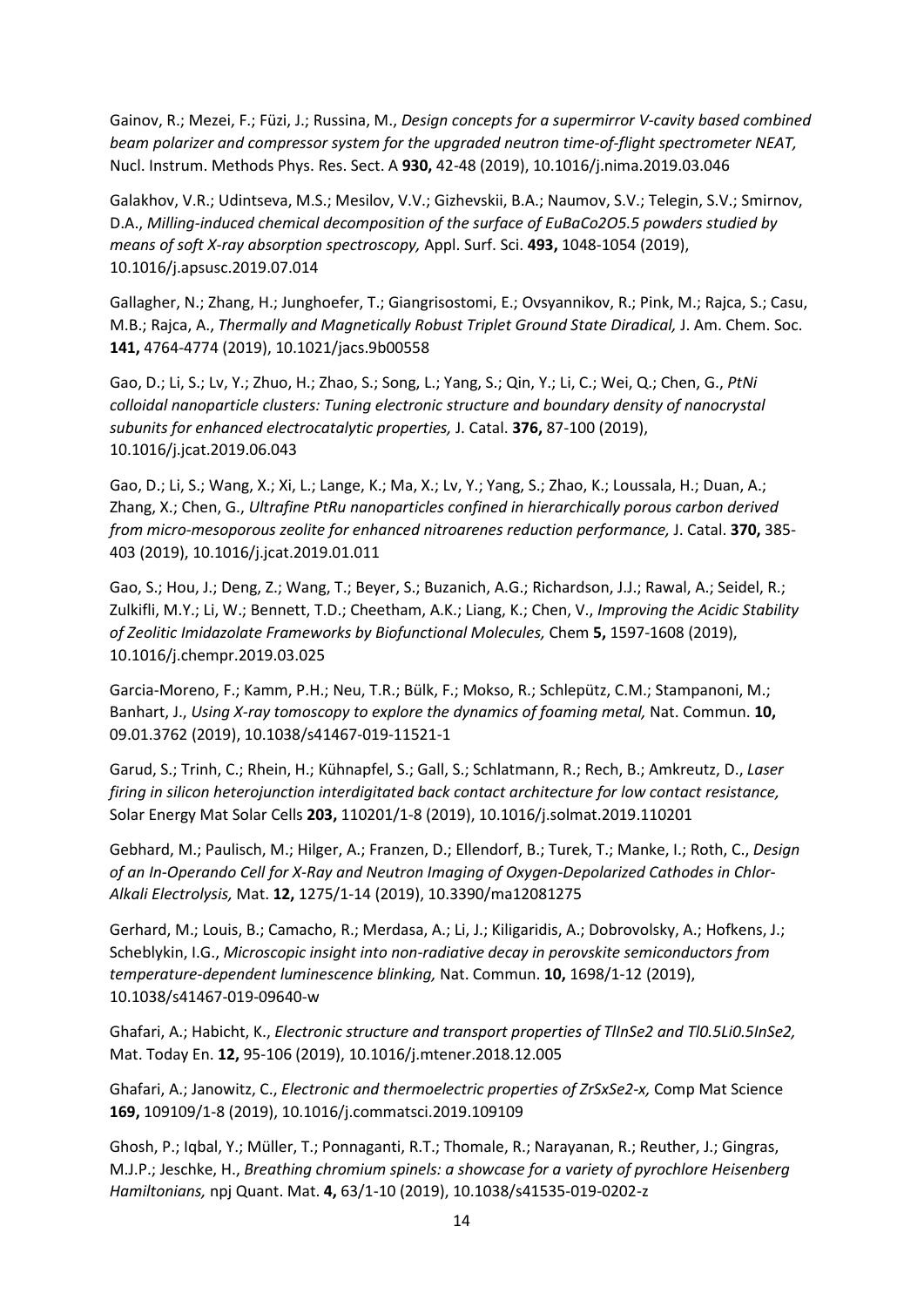Ghosh, P.; Müller, T.; Toldin, F.; Richter, J.; Narayanan, R.; Thomale, R.; Reuther, J.; Iqbal, Y., *Quantum paramagnetism and helimagnetic orders in the Heisenberg model on the body centered cubic lattice,*  Phys. Rev. B **100,** 014420/1-19 (2019), 10.1103/PhysRevB.100.014420

Gil, A.; Baran, S.; Jaworska-Golab, T.; Hoser, A.; Balinska, A.; Pavlyuk, V.; Szytula, A., *Structural and magnetic properties of the RAI0.2Ge2 compounds (R = Tb, Dy, Ho, Er, Tm), J. Alloy. Compd. 792, 142-*150 (2019), 10.1016/j.jallcom.2019.03.309

Giliberti, V.; Polito, R.; Ritter, E.; Broser, M.; Hegemann, P.; Puskar, L.; Schade, U.; Zanetti-Polzi, L.; Daidone, I.; Corni, S.; Rusconi, F.; Biagioni, P.; Baldassarre, L.; Ortolani, M., *Tip-enhanced Infrared Difference-Nanospectroscopy of the Proton Pump Activity of Bacteriorhodopsin in Single Purple Membrane Patche,* Nano Lett. **19,** 3104-3114 (2019), 10.1021/acs.nanolett.9b00512

Giovannelli, F.; Mathieu, C.; Fritsch, K.; Adil, K.; Goutenoire, F.; Habicht, K.; Delorme, F., *Roomtemperature synthesis of a new stable (N2H4)WO3 compound: a route for hydrazine trapping,* Acta Crystallogr. B **75,** 127-133 (2019), 10.1107/S2052520619000064

Gómez, A.; Wang, Q.; Goñi, A.R.; Campoy-Quiles, M.; Abate, A., *Ferroelectricity-free lead halide perovskites,* En. Envir. Science **12,** 2537-2547 (2019), 10.1039/c9ee00884e

Gong, J.; Flatken, M.; Abate, A.; Correa-Baena, J.P.; Mora-Seró, I.; Saliba, M.; Zhou, Y., *The bloom of Perovskite optoelectronics: Fundamental science matters,* ACS En. Lett. **4,** 861-865 (2019), 10.1021/acsenergylett.9b00477

Gonthier, J.; Barrett, M.; Aguettaz, O.; Baudoin, S.; Bourgeat-Lami, E.; Demé, B.; Grimm, N.; Hauß, T.; Kiefer, K.; Lelièvre-Berna, E.; Perkins, A.; Wallacher, D., *BerILL: The ultimate humidity chamber for neutron scattering,* J. Neutron Research **21,** 65-76 (2019), 10.3233/JNR-190109

Götsch, T.; Knöpfle, N.; Grünbacher, M.; Bernardi, J.; Carbonio, E.A.; Haevecker, M.; Knop-Gericke, A.; Bekheet, M.F.; Schlicker, L.; Doran, A.; Gurlo, A.; Franz, A.; Kloetzer, B.; Penner, S., *Crystallographic and Electronic Evolution of Lanthanum Strontium Ferrite (La0.6Sr0.4FeO3-delta) Thin Film and Bulk Model Systems during Iron Exsolution,* Phys. Chem. Chem. Phys. **21,** 3781-3794 (2019), 10.1039/C8CP07743F

Grant, N.E.; Kho, T.C.; Fong, K.C.; Franklin, E.R.; McIntosh, K.; Stocks, M.; Wan, Y.; Wang, E.C.; Zin, N.; Murphy, J.D.; Blakers, A., *Anodic oxidations: Excellent process durability and surface passivation for high efficiency silicon solar cells,* Solar Energy Mat Solar Cells **203,** 110155/1-8 (2019), 10.1016/j.solmat.2019.110155

Greco, G.; Mazzio, K.A.; Dou, X.; Gericke, E.; Wendt, R.; Krumrey, M.; Passerini, S., *Structural Study of Carbon-Coated TiO2 Anatase Nanoparticles as High-Performance Anode Materials for Na-Ion Batteries,* ACS Appl. En. Mat. **2,** 7142-7151 (2019), 10.1021/acsaem.9b01101

Greshnyakov, V.; Belenkov, E.; Brzhezinskaya, M., *Theoretical Investigation of Phase Transitions of*  Graphite and Cubic 3C Diamond Into Hexagonal 2H Diamond Under High Pressures, Phys. Status Solidi B **256,** 1800575/1-8 (2019), 10.1002/pssb.201800575

Grillo, A.; Barrat, J.; Galazka, Z.; Passacantando, M.; Giubileo, F.; Iemmo, L.; Luongo, G.; Urban, F.; Dubourdieu, C.; Di Bartolomeo, A., *High field-emission current density from ß-Ga2O3 nanopillars,*  Appl. Phys. Lett. **114,** 193101/1-5 (2019), 10.1063/1.5096596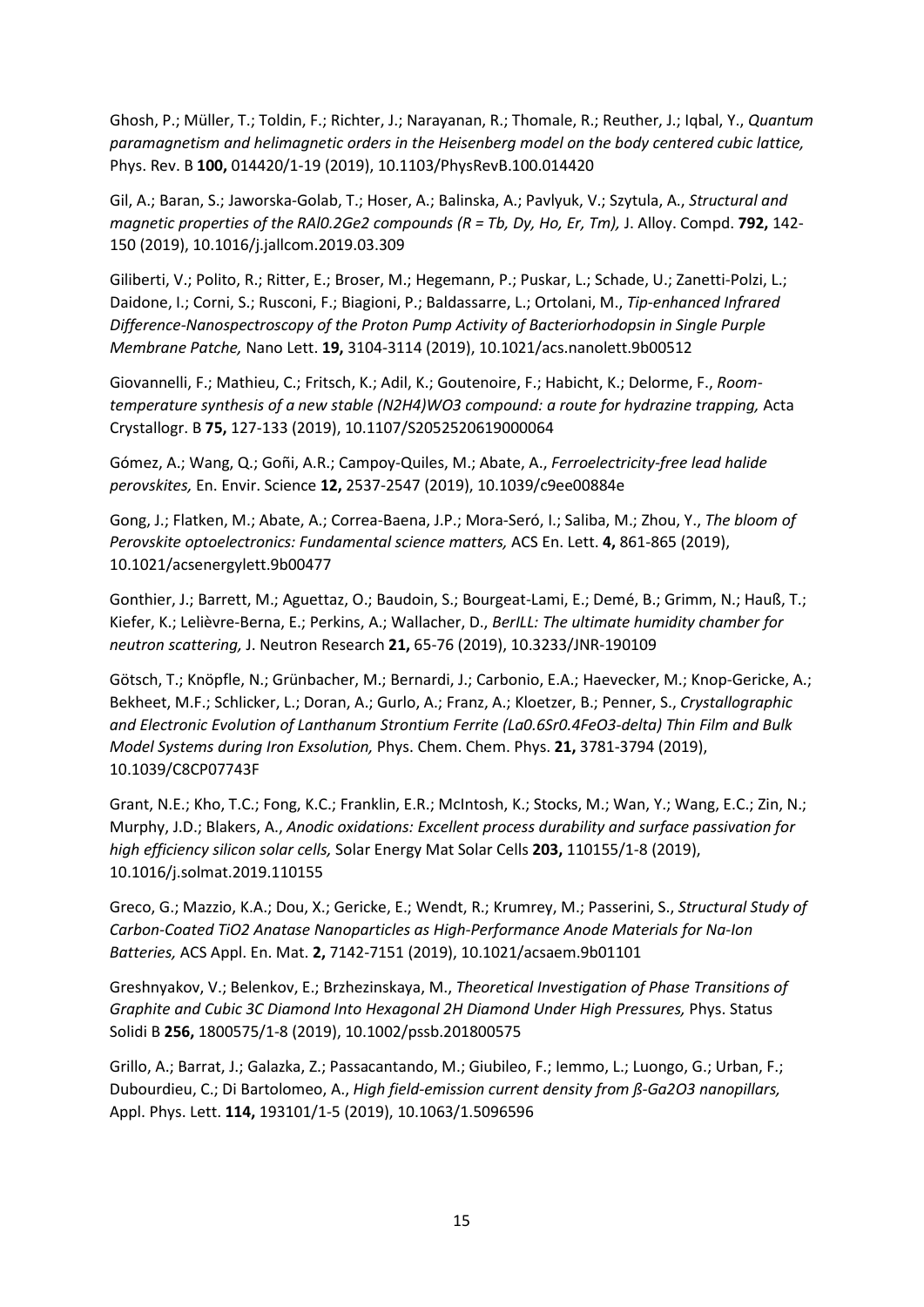Grüneboom, A.; Hawwari, I.; Weidner, D.; Culemann, S.; Müller, S.; Henneberg, S.; Brenzel, A.; Merz, S.; Bornemann, L.; Zec, K.; Wuelling, M.; Kling, L.; Hasenberg, M.; Voortmann, S.; Lang, S.; Baum, W.; Ohs, A.; Kraff, O.; Quick, H.H.; Jäger, M.; Landgra, *A network of trans-cortical capillaries as mainstay for blood circulation in long bones,* Nature Metab. **1,** 236-250 (2019), 10.1038/s42255-018-0016-5

Grüninger, P.; Greulich, K.; Karstens, R.; Belser, A.; Ovsyannikov, R.; Giangrisostomi, E.; Bettinger, H.F.; Batchelor, D.; Peisert, H.; Chassé, T., *Highly Oriented Hexacene Molecules Grown in Thin Films on Cu(110)-(2 × 1)O,* J. Phys. Chem. C **123,** 27672-27680 (2019), 10.1021/acs.jpcc.9b08837

Gubarev, V.; Yakovlev, V.; Sertsu, M.; Yakushev, O.; Krivtsun, V.; Gladush, Y.; Ostanin, I.; Sokolov, A.; Schäfers, F.; Medvedev, V.; Nasibulin, A., *Single-walled carbon nanotube membranes for optical applications in the extreme ultraviolet range,* Carbon **155,** 734-739 (2019), 10.1016/j.carbon.2019.09.006

Guerra, J.A.; Tejada, A.; Töfflinger, J.A.; Grieseler, R.; Korte, L., *Band-fluctuations model for the fundamental absorption of crystalline and amorphous semiconductors: a dimensionless joint density of states analysis,* J. Phys. D. Appl. Phys. **52,** 105303/1-11 (2019), 10.1088/1361-6463/aaf963

Günther, G.; Mezei, F.; Füzi, J.; Gainov, R.; Krist, T.; Sánta, Z.; Russina, M., *Polarized beam option for the time-of-flight spectrometer NEAT,* J. Phys. Conf. **1316,** 012008/1-7 (2019), 10.1088/1742- 6596/1316/1/012008

Haas, R.; Pompe, C.; Osenberg, M.; Hilger, A.; Manke, I.; Mogwitz, B.; Maitra, U.; Langsdorf, D.; Schröder, D., *Practical Implications of Using a Solid Electrolyte in Batteries with a Sodium Anode: A Combined X-Ray Tomography and Model-Based Study,* En. Techn. **7,** 1801146/1-8 (2019), 10.1002/ente.201801146

Haas, S.; Manzoni, A.M.; Krieg, F.; Glatzel, U., *Microstructure and Mechanical Properties of Precipitate Strengthened High Entropy Alloy Al10Co25Cr8Fe15Ni36Ti6 with Additions of Hafnium andMolybdenum,* Entr. **21,** 169/1-14 (2019), 10.3390/e21020169

Haber-Pohlmeier, S.; Tötzke, C.; Lehmann, E.; Kardjilov, N.; Pohlmeier, A.; Oswald, S.E., *Combination of Magnetic Resonance Imaging and Neutron ComputedTomography for Three-Dimensional Rhizosphere Imaging,* Vadose Zone J. **2019,** 01.Nov (2019), 10.2136/vzj2018.09.0166

Hadke, S.; Levcenko, S.; Sai Gautam, G.; Hages, C.; Márquez, J.; Izquierdo-Roca, V.; Carter, E.; Unold, T.; Wong, L., *Suppressed Deep Traps and Bandgap Fluctuations in Cu2CdSnS4 Solar Cells with approx 8% Efficiency,* Adv. Energy Mat. **9,** 1902509/1-11 (2019), 10.1002/aenm.201902509

Haegel, N.M.; Atwater Jr., H.; Barnes, T.; Breyer, C.; Burrell, A.; Chiang, Y.-M.; De Wolf, S.; Dimmler, B.; Feldman, D.; Glunz, S.; Goldschmidt, J.C.; Hochschild, D.; Inzunza, R.; Kaizuka, I.; Kroposki, B.; Kurtz, S.; Leu, S.; Margolis, R.; Matsubara, K., *Terawatt-scale photovoltaics: Transform global energy : Improving costs and scale reflect looming opportunities,* Science **364,** 836-838 (2019), 10.1126/science.aaw1845

Hager, A.; Meissner, F.; Riechardt, AI.; Bonaventura, T.; Löwen, J.; Heufelder, J.; Joussen, A.M., *Breakdown of the blood-eye barrier in choroidal melanoma after proton beam radiotherapy,* Gr. Arch. for Cl. and Exp. Opht. **257,** 2323-2328 (2019), 10.1007/s00417-019-04413-z

Haggui, M.; Wiesner, S.; Song, M.; Rusu, M.; Fumagalli, P., *Waveguide effect enhancement of local photocurrent in hybrid organic/inorganic solar cells,* Nanotechnology **30,** 245401/1-6 (2019), 10.1088/1361-6528/ab0af5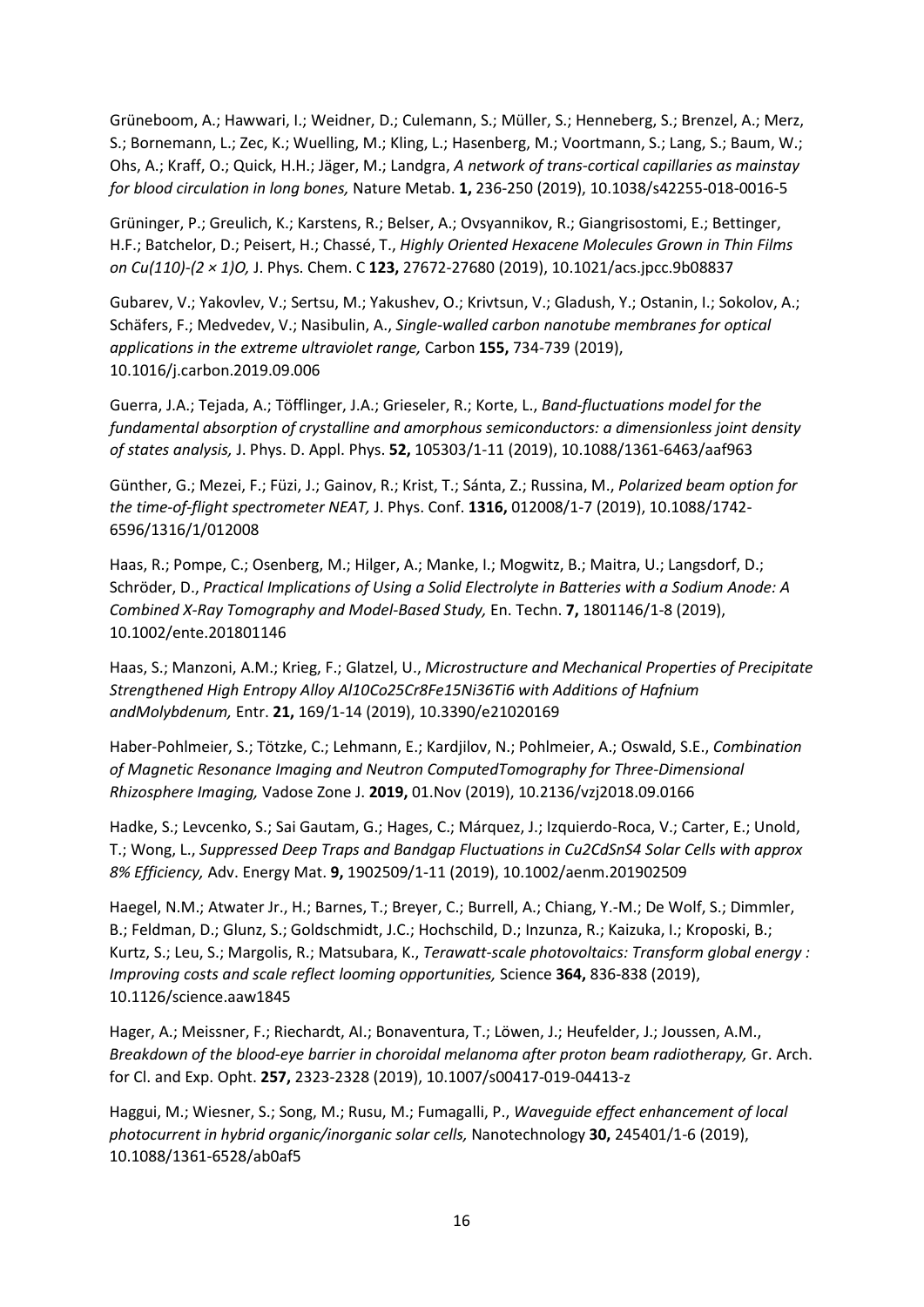Hahn, J.; Schauer, C.; Czegley, C.; Kling, L.; Petru, L.; Schmid, B.; Weidner, D.; Reinwald, C.; Biermann, M.; Blunder, S.; Ernst, J.; Lesner, A.; Bauerle, T.; Palmisano, R.; Christiansen, S.; Herrmann, M.; Bozec, A.; Gruber, R.; Schett, G.; Hoffmann, M., *Aggregated neutrophil extracellular traps resolve inflammation by proteolysis of cytokines and chemokines and protection from antiproteases,* FASEB J. **33,** 1401-1414 (2019), 10.1096/fj.201800752R

Haller, A.; Pelaez, D.; Bande, A., *Inter-Coulombic Decay in Laterally-Arranged Quantum Dots Controlled by polarized Lasers,* J. Phys. Chem. C **123,** 14754-14765 (2019), 10.1021/acs.jpcc.9b01250

Hänisch, J.; Hinrichs, K.; Rappich, J., *Surface Functionalization toward Biosensing via Free-Standing Si-OH Bonds on Nonoxidized Silicon Surfaces,* ACS Appl. Mat. Interfaces **11,** 31434-31440 (2019), 10.1021/acsami.9b03583

Härk, E.; Petzold, A.; Goerigk, G.; Ballauff, M.; Kent, B.; Keiderling, U.; Palm, R.; Vaas, I.; Lust, E., *The effect of a binder on porosity of the nanoporous RP-20 carbon. A combined study by small angle X-ray and neutron scattering,* Microporous Mesoporous Mater. **275,** 139-146 (2019), 10.1016/j.micromeso.2018.08.022

Härk, E.; Petzold, A.; Goerigk, G.; Risse, S.; Tallo, I.; Härmas, R.; Lust, E.; Ballauff, M., *Carbide derived carbons investigated by small angle X-ray scattering: Inner surface and porosity vs. graphitization,*  Carbon **146,** 284-292 (2019), 10.1016/j.carbon.2019.01.076

Härmas, R.; Palm, R.; Russina, M.; Kurig, H.; Grzimek, V.; Härk, E.; Koppel, M.; Tallo, I.; Paalo, M.; Oll, O.; Embs, J.; Lust, E., *Transport properties of H2 confined in carbide-derived carbons with different pore shapes and sizes,* Carbon **155,** 122-128 (2019), 10.1016/j.carbon.2019.08.041

Hartmann, G.; Ilchen, M.; Schmidt, Ph.; Küstner-Wetekam, C.; Ozga, C.; Scholz, F.; Buck, J.; Trinter, F.; Viefhaus, J.; Ehresmann, A.; Schöffler, M.S.; Knie, A.; Demekhin, Ph.V., *Recovery of High-Energy Photoelectron Circular Dichroism through Fano Interference,* Phys. Rev. Lett. **123,** 043202/1-6 (2019), 10.1103/PhysRevLett.123.043202

Haubold, E.; Fedorov, A.; Pielnhofer, F.; Rusinov, I.P.; Menshchikova, T.V.; Duppel, V.; Friedrich, D.; Weihrich, R.; Pfitzner, A.; Zeugner, A.; Isaeva, A.; Thirupathaiah, S.; Kushnirenko, Y.; Rienks, E.; Kim, T.; Chulkov, E.V.; Büchner, B.; Borisenko, S., *Possible experimental realization of a basic Z 2 topological semimetal in GaGeTe,* APL Mater. **7,** 121106/1-8 (2019), 10.1063/1.5124563

Haubold, E.; Schöppe, P.; Eckner, S.; Lehmann, S.; Colantoni, I.; d'Acapito, F.; Di Benedetto, F.; Schorr, S.; Schnohr, C., *Short-range versus long-range structure in Cu(In,Ga)Se2, Cu(In,Ga)3Se5, and Cu(In,Ga)5Se8,* J. Alloy. Compd. **774,** 803-812 (2019), 10.1016/j.jallcom.2018.10.026

Heider, R.; Wagner, M. S.; Hartmann, N.; Ilchen, M.; Buck, J.; Hartmann, G.; Shirvanyan, V; Lindahl, A. O.; Gruenert, J.; Krzywinski, J.; Liu, J.; Ossiander, M.; Lutman, A. A.; Maxwell, T.; Miahnahri, A. A.; Moeller, S. P.; Planas, M.; Robinson, J.; Viefh, *Megahertz-compatible angular streaking with fewfemtosecond resolution at x-ray free-electron lasers,* Phys. Rev. A **100,** 053420/1-17 (2019), 10.1103/PhysRevA.100.053420

Heinze, L.; Bastien, G.; Ryll, B.; Hoffmann, J.-U.; Reehuis, M.; Ouladdiaf, B.; Bert, F.; Kermarrec, E.; Mendels, P.; Nishimoto, S.; Drechsler, S.-L.; Rößler, U.K.; Rosner, H.; Büchner, B.; Studer, A.J.; Rule, K.C.; Süllow, S.; Wolter, A.U.B, *Magnetic phase diagram of the frustrated spin chain compound linarite PbCuSO4(OH)2 as seen by neutron diffraction and 1H-NMR,* Phys. Rev. B **99,** 094436/1-14 (2019), 10.1103/PhysRevB.99.094436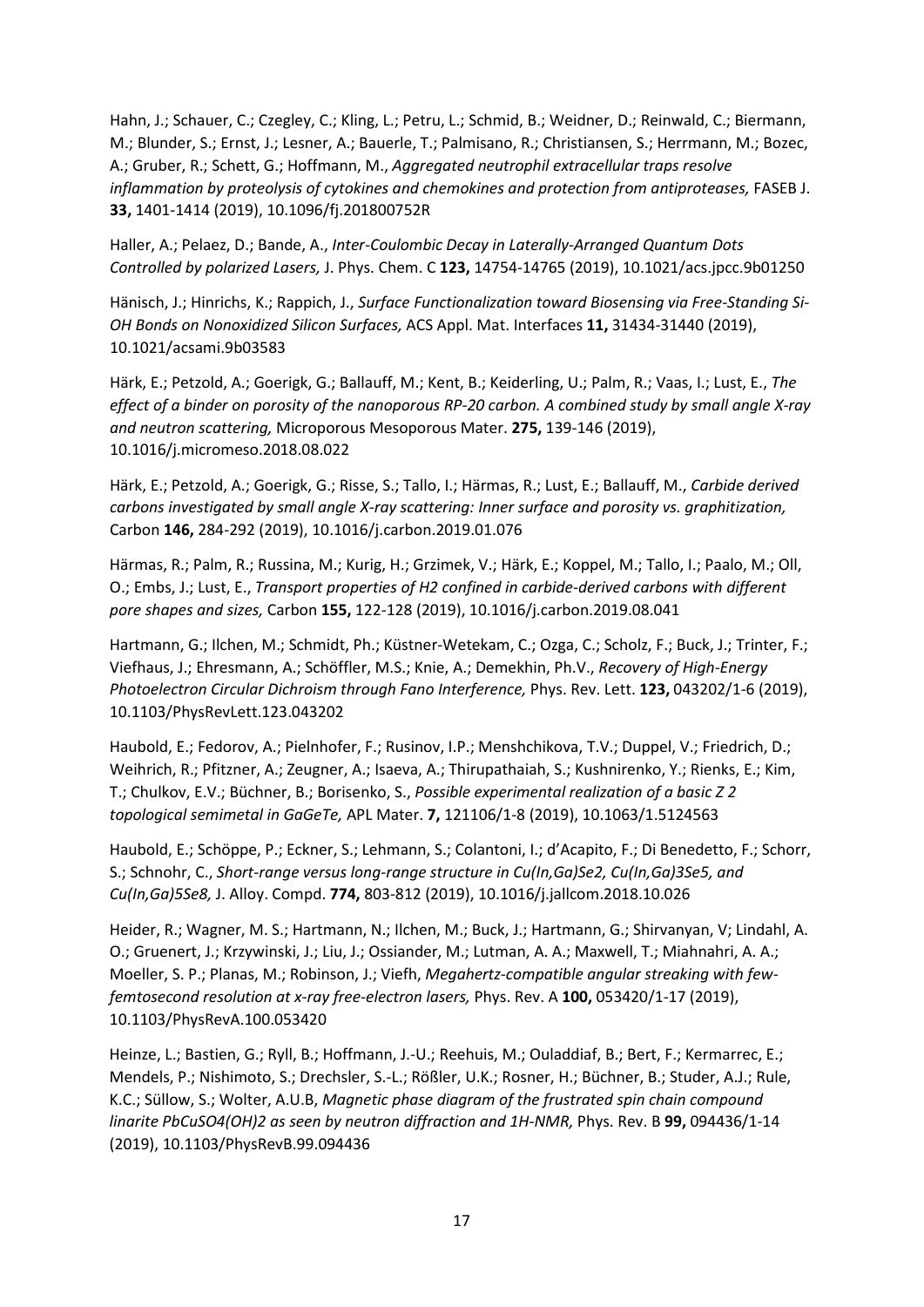Helliwell, J.R.; Minor, W.; Weiss, M.S.; Garman, E.F.; Read, R.J.; Newman, J.; van Raaij, M.J.; Hajdu, J.; Baker, E.N., *Editorial: Findable Accessible Interoperable Re-usable (FAIR) diffraction data are coming to protein crystallography,* Acta Crystallogr. F **75,** 321-323 (2019), 10.1107/S2053230X19005909

Helliwell, J.R.; Minor, W.; Weiss, M.S.; Garman, E.F.; Read, R.J.; Newman, J.; van Raaij, M.J.; Hajdu, J.; Baker, E.N., *Editorial: Findable accessible interoperable re-usable (FAIR) diffraction data are coming to protein crystallography,* J. Appl. Crystallogr. **52,** 495-497 (2019), 10.1107/S1600576719005922

Helliwell, J.R.; Minor, W.; Weiss, M.S.; Garman, E.F.; Read, R.J.; Newman, J.; van Raaij, M.J.; Hajdu, J.; Baker, E.N., *Editorial: Findable accessible interoperable re-usable (Fair) diffraction data are coming to protein crystallography,* Acta Crystallogr. D **75,** 455-457 (2019), 10.1107/S2059798319004844

Helliwell, J.R.; Minor, W.; Weiss, M.S.; Garman, E.F.; Read, R.J.; Newman, J.; Van Raaij, M.J.; Hajdu, J.; Baker, E.N., *Editorial: Findable Accessible Interoperable Re-usable (FAIR) diffraction data are coming to protein crystallography,* IUCrJ **6,** 341-343 (2019), 10.1107/S2052252519005918

Hennecke, M.; Radu, I.; Abrudan, R.; Kachel, T.; Holldack, K.; Mitzner, R.; Tsukamoto, A.; Eisebitt, S., *Angular Momentum Flow During Ultrafast Demagnetization of a Ferrimagnet,* Phys. Rev. Lett. **122,**  157202/1-5 (2019), 10.1103/PhysRevLett.122.157202

Heredia, D.; Gonzalez Lopez, E.; Durantini, E.; Durantini, J.; Dittrich, T.; Rappich, J.; Macor, L.; Solis, C.; Morales, G.; Gervaldo, M.; Otero, L., *Electrochemical, spectroelectrochemical and surface photovoltage study of ambipolar C-60-EDOT and C-60-Carbazole based conducting polymers,*  Electrochim. Acta **311,** 178-191 (2019), 10.1016/j.electacta.2019.04.103

Hering, M.; Sonnenschein, J.; Iqbal, Y.; Reuther, J., *Characterization of quantum spin liquids and their spinon band structures via functional renormalization,* Phys. Rev. B **99,** 100405(R)/1-6 (2019), 10.1103/PhysRevB.99.100405

Hermans, Y.; Murcia-López, S.; Klein, A.; Van De Krol, R.; Andreu, T.; Morante, J.; Toupance, T.; Jaegermann, W., *Analysis of the interfacial characteristics of BiVO4/metal oxide heterostructures and its implication on their junction properties,* Phys. Chem. Chem. Phys. **21,** 5086-5096 (2019), 10.1039/C8CP07483F

Hermans, Y.; Murcia-López, S.; Klein, A.; Van De Krol, R.; Andreu, T.; Morante, J.; Toupance, T.; Jaegermann, W., *Analysis of the interfacial characteristics of BiVO 4 /metal oxide heterostructures and its implication on their junction properties,* Phys. Chem. Chem. Phys. **21,** 5086-5096 (2019), 10.1039/c8cp07483f

Hermerschmidt, F.; Choulis, S.A.; List-Kratochvil, E.J.W., *Implementing Inkjet-Printed Transparent Conductive Electrodes in Solution-Processed Organic Electronics,* Adv. Mat. Techn. **4,** 1800474/1-7 (2019), 10.1002/admt.201800474

Herppich, W.B.; Martin, C.E.; Tötzke, C.; Manke, I.; Kardjilov, N., *External water transport is more important than vascular transport in the extreme atmospheric epiphyte Tillandsia usneoides (Spanish moss),* Plant Cell Env. **42,** 1645-1656 (2019), 10.1111/pce.13496

Herrero, A.; Pflüger, M.; Probst, J.; Scholze, F.; Soltwisch, V., *Applicability of the Debye-Waller damping factor for the determination of the line-edge roughness of lamellar gratings,* Opt. Express **27,** 32490-32507 (2019), 10.1364/OE.27.032490

Höflich, K.; Feichtner, T.; Hansjürgen, E.; Haverkamp, C.; Kollmann, H.; Lienau, C.; Silies, M., *Resonant behavior of a single plasmonic helix,* Opt. **6,** 1098-1105 (2019), 10.1364/OPTICA.6.001098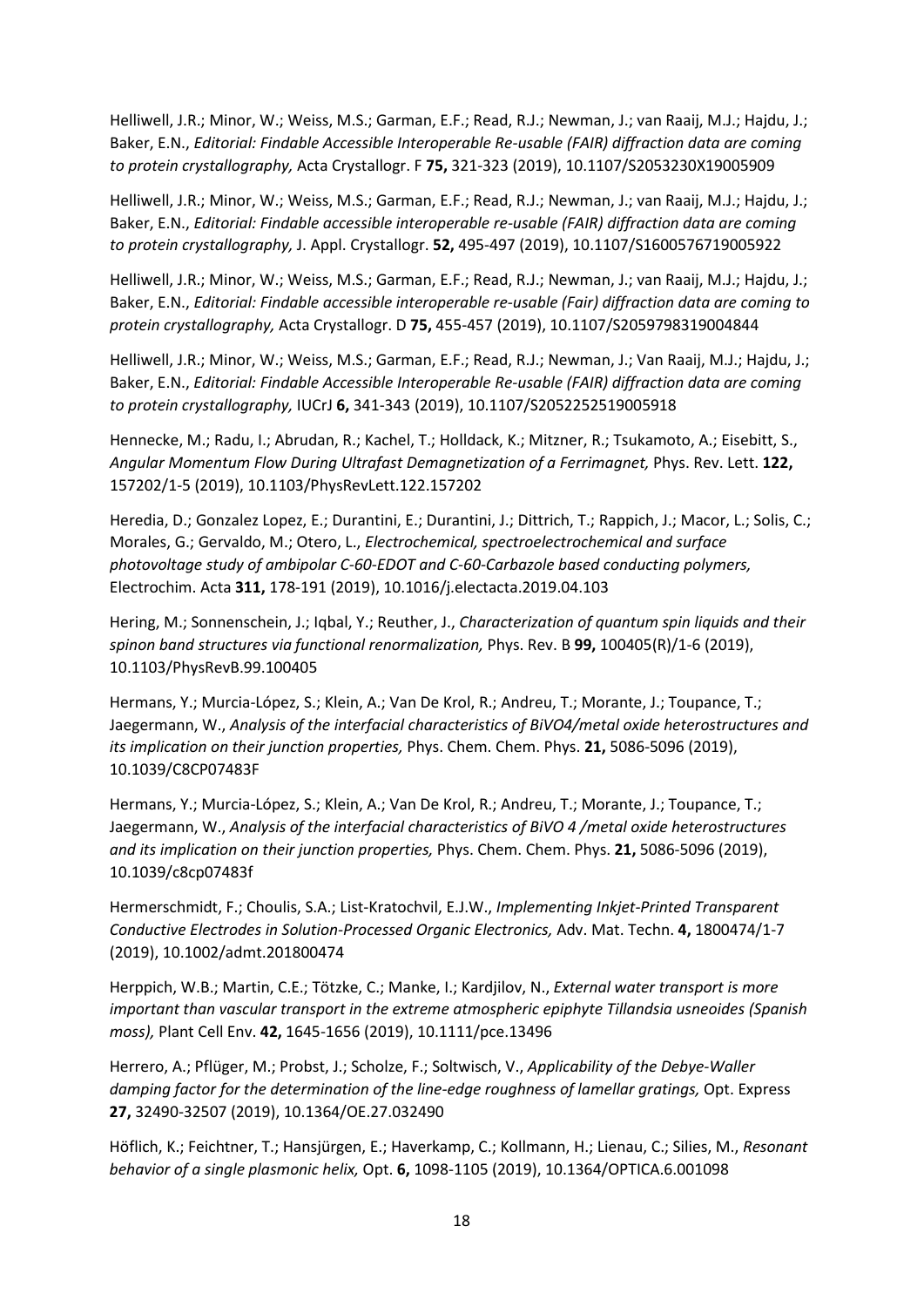Hörmann, U.; Zeiske, S.; Park, S.; Schultz, T.; Kickhöfel, S.; Scherf, U.; Blumstengel, S.; Koch, N.; Neher, D., *Direct observation of state-filling at hybrid tin oxide/organic interfaces,* Appl. Phys. Lett. **114,**  183301/1-5 (2019), 10.1063/1.5082704

Huang, Q.; Feng, J.; Li, T.; Wang, X.; Kozhenikov, I.V.; Yang, Y.; Qui, R.; Sokolov, A.; Giday Sertsu, M.; Schäfers, F.; Li, W.; Xie, C.; Zhang, Z.; Wang, Z., *Narrowband lamellar multilayer grating with low contrast MoSi2/Si materials for soft X-ray region,* J. Phys. D. Appl. Phys. **52,** 195303/1-6 (2019), 10.1088/1361-6463/ab0873

Huang, X.; Sendner, M.; Müller, C.; Sessolo, M.; Gil-Escrig, L.; Kowalsky, W.; Pucci, A.; Beck, S.; Lovrin¿i¿, R., *Quantifying the Composition of Methylammonium Lead Iodide Perovskite Thin Films with Infrared Spectroscopy,* J. Phys. Chem. C **123,** 22083-22088 (2019), 10.1021/acs.jpcc.9b07194

Huang, Y.-H.; Said, N.; Loll, B.; Wahl, M.C., *Structural basis for the function of SuhB as a transcription factor in ribosomal RNA synthesis,* Nuc. Acids Res. **47,** 6488–6503 (2019), 10.1093/nar/gkz290

Hwang, J.-G.; Koopmans, M.; Ries, M.; Schälicke, A.; Müller, R., *Analytical and numerical analysis of longitudinally coupled transverse Dynamics of Pulse Picking by Resonant Ecitation in storage rings serving Timing and high-flux users simultaneously,* Nucl. Instrum. Methods Phys. Res. Sect. A **940,**  387-392 (2019), 10.1016/j.nima.2019.06.053

Iqbal, Y.; Müller, T.; Ghosh, P.; Gingras, M.; Jeschke, H.; Rachel, S.; Reuther, J.; Thomale, R., *Quantum and Classical Phases of the Pyrochlore Heisenberg Model with Competing Interactions,* Phys. Rev. X **9,**  011005/1-34 (2019), 10.1103/PhysRevX.9.011005

Irkhina, A.; Levcenko, S.; Xie, L.; Leifer, K.; Unold, T., *Radiative emission from Cu2ZnSnS4/ZnSn core/shell nanocrystals,* J. Mater. Chem. C **7,** 6129-6133 (2019), 10.1039/c9tc00904c

Jahn, A.; Gluza, M.; Pastawski, F.; Eisert, J., *Holography and criticality in matchgate tensor networks,*  Sci. Adv. **5,** eaaw009/1-8 (2019), 10.1126/sciadv.aaw0092

Jana, S.; Aich, P.; Kumar, P.; Forslund, O.; Nocerino, E.; Pomjakushin, V.; Månsson, M.; Sassa, Y.; Svedlindh, P.; Karis, O.; Siruguri, V.; Ray, S., *Revisiting Goodenough-Kanamori rules in a new series of double perovskites LaSr1-xCaxNiReO6,* Sci. Rep. **9,** 18296/1-10 (2019), 10.1038/s41598-019-54427-0

Jana, S.; Panda, S.; Phuyal, D.; Pal, B.; Mukherjee, S.; Dutta, A.; Kumar, P.; Hedlund, D.; Schött, J.; Thunström, P.; Kvashnin, Y.; Rensmo, H.; Kamalakar, M.; Segre, C.; Svedlindh, P.; Gunnarsson, K.; Biermann, S.; Eriksson, O.; Karis, O.; Sarma, D., *Charge disproportionate antiferromagnetism at the verge of the insulator-metal transition in doped LaFeO3,* Phys. Rev. B **99,** 075106/1-7 (2019), 10.1103/PhysRevB.99.075106

Janardan, D.; Hirselandt, K.; Merdasa, A.; Czudek, A.; Munir, R.; Zu, F.; Koch, N.; Dittrich, Th.; Unger, E., *Alkali salts at Interface modifiers in n-i-p hybrid perovskite solar cells,* Sol. RRL **3,** 1900088/1-10 (2019), 10.1002/solr.201900088

Jay, R.M.; Eckert, S.; Vaz da Cruz, V.; Fondell, M.; Mitzner, R.; Föhlisch, A., *Covalency-Driven Preservation of Local Charge Densities in a Metal-to-Ligand Charge-Transfer Excited Iron Photosensitizer,* Angew. Chem. Int. Ed. **58,** 10742-10746 (2019), 10.1002/anie.201904761

Jia, H.; Quan, T.; Liu, X.; Bai, L.; Wang, J.; Boujioui, F.; Ye, R.; Vlad, A.; Lu, Y.; Gohy, J.-F., *Core-shell nanostructured organic redox polymer cathodes with superior performance,* Nano Energy **64,**  103949/1-9 (2019), 10.1016/j.nanoen.2019.103949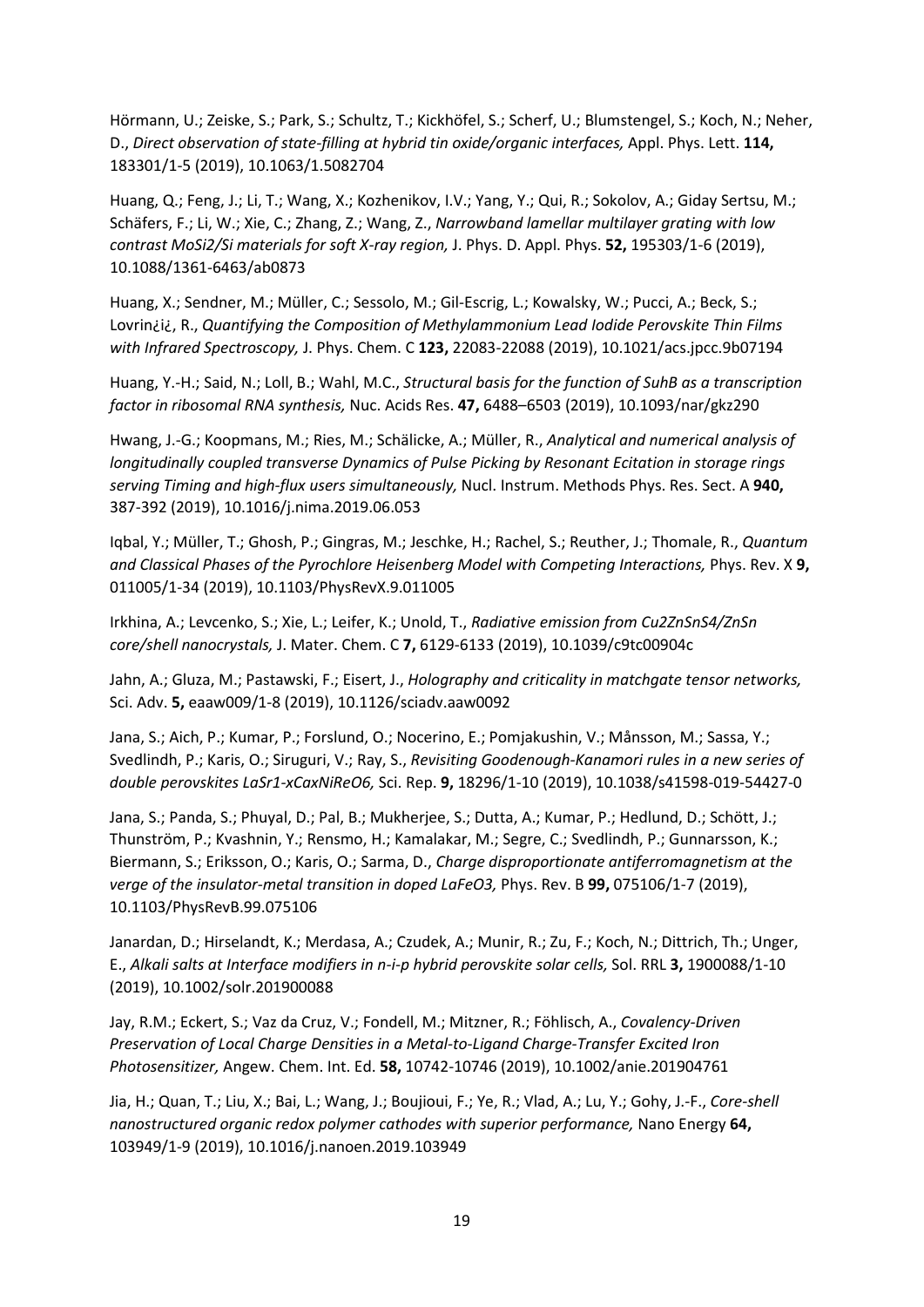Jian, J.; Xu, Y.; Yang, X.; Liu, W.; Fu, M.; Yu, H.; Xu, F.; Feng, F.; Jia, L.; Friedrich, D.; van de Krol, R.; Wang, H., *Embedding laser generated nanocrystals in BiVO4 photoanode for efficient photoelectrochemical water splitting,* Nat. Commun. **10,** 09.01.2609 (2019), 10.1038/s41467-019- 10543-z

Jimenez-Segura, M.P.; Takayama, T.; Berardan, D.; Hoser, A.; Reehuis, M.; Takagi, H.; Dragoe, N., *Long-range magnetic ordering in rocksalt high-entropy oxides,* Appl. Phys. Lett. **114,** 122401/1-5 (2019), 10.1063/1.5091787

Jost, M.; Bertram, T.; Koushik, D.; Marquez, J.; Verheijen, M.; Heinemann, M.D.; Köhnen, E.; Al-Ashouri, A.; Braunger, S.; Lang, F.; Rech, B.; Unold, T.; Creatore, M.; Lauermann, I.; Kaufmann, C.A.; Schlatmann, R.; Albrecht, S., *21.6%-efficient Monolithic Perovskite/Cu(In,Ga)Se2 Tandem Solar Cells with Thin Conformal Hole Transport Layers for Integration on Rough Bottom Cell Surfaces,* ACS En. Lett. **4,** 583-590 (2019), 10.1021/acsenergylett.9b00135

Kaiser, M.; Wosylus, A.; Gerke, B.; Pöttgen, R.; Prokes, K.; Ruck, M.; Doert, T., *Crystal Growth and Structure Determination of Pigment Orange 82,* Z. Anorg. Allg. Chem. **645,** 564-569 (2019), 10.1002/zaac.201800499

Kanduc, M.; Kim, W.; Roa, R.; Dzubiella, J., *Transfer Free Energies and Partitioning of Small Molecules in Collapsed PNIPAM Polymers,* J. Phys. Chem. B **123,** 720-728 (2019), 10.1021/acs.jpcb.8b10134

Kanduc, M.; Kim, W.; Roa, R.; Dzubiella, J., *Aqueous Nanoclusters Govern Ion Partitioning in Dense Polymer Membranes,* ACS Nano **13,** 11224-11234 (2019), 10.1021/acsnano.9b04279

Kang, M.; Pelliciari, J.; Frano, A.; Breznay, N.; Schierle, E.; Weschke, E.; Sutarto, R.; He, F.; Shafer, P.; Arenholz, E.; Chen, M.; Zhang, K.; Ruiz, A.; Hao, Z.; Lewin, S.; Analytis, J.; Krockenberger, Y.; Yamamoto, H.; Das, T.; Comin, R., *Evolution of charge order topology across a magnetic phase transition in cuprate superconductors,* Nat. Phys. **15,** 335-340 (2019), 10.1038/s41567-018-0401-8

Kang, M.; Pelliciari, J.; Frano, A.; Breznay, N.; Schierle, E.; Weschke, E.; Sutarto, R.; He, F.; Shafer, P.; Arenholz, E.; Chen, M.; Zhang, K.; Ruiz, A.; Hao, Z.; Lewin, S.; Analytis, J.; Krockenberger, Y.; Yamamoto, H.; Das, T.; Comin, R., *Author Correction: Evolution of charge order topology across a magnetic phase transition in cuprate superconductors,* Nat. Phys. **15,** 721 (2019), 10.1038/s41567- 019-0569-6

Kanwar, R.; Gradzielski, M.; Prevost, S.; Kaura, G.; Clemens, D.; Appavou, M.-S.; Mehta, S.K., *Effect of lipid chain length on nanostructured lipid carriers: Comprehensive structural evaluation by scattering techniques,* J. Colloid Interface Sci. **534,** 95-104 (2019), 10.1016/j.jcis.2018.08.066

Kapishnikov, S.; Staalsø, T.; Yang, Y.; Lee, J.; Pérez-Berná, A.J.; Pereiro, E.; Yang, Y.; Werner, S.; Guttmann, P.; Leiserowitz, L.; Als-Nielsen, J., *Mode of action of quinoline antimalarial drugs in red blood cells infected by Plasmodium falciparum revealed in-vivo,* Proc. Nat. Acad. Sci. USA **116,** 22946- 22952 (2019), 10.1073/pnas.1910123116

Karl, D.; Jastram, B.; Kamm, P.H.; Schwandt, H.; Gurlo, A.; Schmidt, F., *Evaluating porous polylactideco-glycolide/bioactive glass compositemicrosphere powders for laser sintering of scaffolds,* Powder Techn. **354,** 289-300 (2019), 10.1016/j.powtec.2019.06.010

Karstens, R.; Glaser, M.; Belser, A.; Balle, D.; Polek, M.; Ovsyannikov, R.; Giangrisostomi, E.; Chassé, T.; Peisert, H., *FepC and FepCF16 on rutile TiO2(110) and (100): Influence of the substrate preparation on the interaction strength,* Mol. **24,** 20.01.4579 (2019), 10.3390/molecules24244579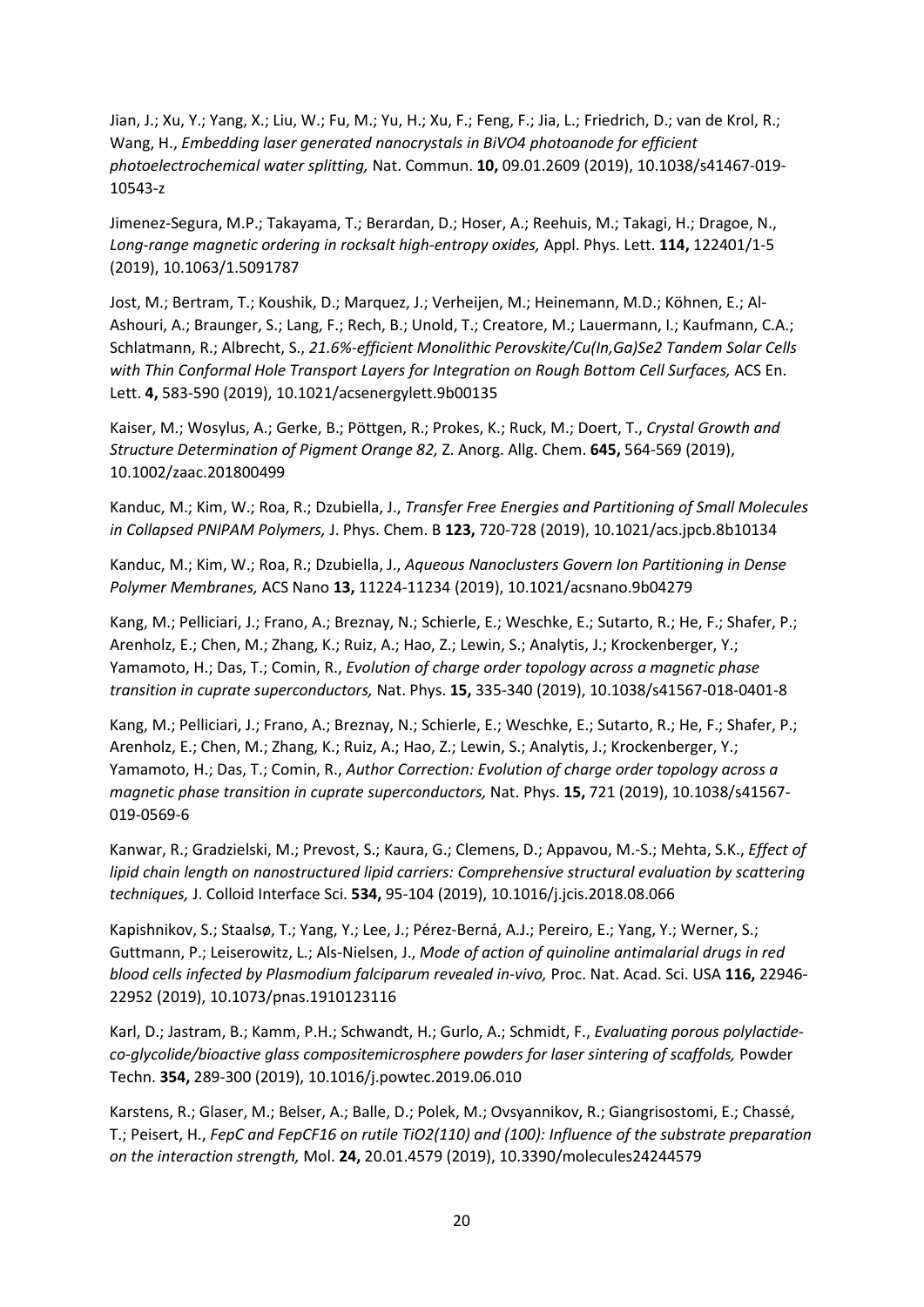Kartouzian, D.; Mohseninia, A.; Markötter, H.; Langner, P.; Scholta, J.; Manke, I., *Impact of porosity gradients within catalyst layer and MPL of a PEM fuel cell on the water management and performance: A neutron radiography investigation,* ECS Trans. **92,** 135-146 (2019), 10.1149/09208.0135ecst

Kasian, O.; Geiger, S.; Li, T.; Grote, J.; Schweinar, K.; Zhang, S.; Scheu, C.; Raabe, D.; Cherevko, S.; Gault, B.; Mayrhofer, K., *Degradation of iridium oxides via oxygen evolution from the lattice: Correlating atomic scale structure with reaction mechanisms,* En. Envir. Science **12,** 3548-3555 (2019), 10.1039/c9ee01872g

Kayser, W.; van Kempen, S.; Bezold, A.; Boin, M.; Wimpory, R.; Broeckmann, C., *Numerical investigation the of WC re-precipitation impact on the residual stress state in WC20 wt.-%Co hardmetal,* Int. J. Refr. Met. Hard. Mat. **84,** 105003 (2019), 10.1016/j.ijrmhm.2019.105003

Kazandjian, S.; Rist, J.; Weller, M.; Wiegandt, F.; Aslitürk, D.; Grundmann, S.; Kircher, M.; Nalin, G.; Pitters, D.; Vela Pérez, I.; Waitz, M.; Schiwietz, G.; Grin, B.; Williams, J.B.; Dörner, R.; Schöffler, M.; Miteva, T.; Trinter, F.; Jahnke, T.; Sisou, *Frustrated Coulomb Explosion of small Helium clusters,* Phys. Rev. A **98,** 050701(R)/1-5 (2019), 10.1103/PhysRevA.98.050701

Keckert, S.; Junginger, T.; Buck, T.; Hall, D.; Kolb, P.; Kugeler, O.; Laxdal, R.; Liepe, M.; Prokscha, T.; Posen, S.; Salman, Z.; Suter, A.; Knobloch, J., *Critical fields of Nb3Sn prepared for superconducting cavities,* Supercond. Sci. Technol. **32,** 075004/1-9 (2019), 10.10088/1361-6668/ab119e

Kegelmann, L.; Tockhorn, P.; Wolff, C.; Márquez, J.; Caicedo-Dávila, S.; Korte, L.; Unold, T.; Lövenich, W.; Neher, D.; Rech, B.; Albrecht, S., *Mixtures of Dopant-Free Spiro-OMeTAD and Water-Free PEDOT as a Passivating Hole Contact in Perovskite Solar Cells,* ACS Appl. Mat. Interfaces **11,** 9172-9181 (2019), 10.1021/acsami.9b01332

Khanal, V.; Irani, R.; Fiechter, S.; Abdi, F.F.; Subramanian, V. (Ravi), *The Photoelectrochemical and Photocatalytic Properties of Tantalum Oxide and Tantalum Nitride,* J. Electrochem. Soc. **166,** H3294- H3299 (2019), 10.1149/2.0391905jes

Khaydukov, Y.; Kravtsov, E.; Morari, R.; Lenk, D.; Mustafa, L.; Kim, G.; Trapp, M.; Zhaketov, V.; Proglyado, V.; Zrdavkov, V.; Nikitenko, Y.; Krug Von Nidda, H.; Keller, T.; Steitz, R.; Tideks, R.; Sidorenko, A.; Ustinov, V.; Aksenov, V.; Keimer, B., *Neutron reflectometry studies of Gd/Nb and Cu30Ni70/Nb superlattices,* J. Phys. Conf. **1389,** 012060/1-5 (2019), 10.1088/1742- 6596/1389/1/012060

Khodeir, M.; Ernould, B.; Brassinne, J.; Ghiassinejad, S.; Jia, H.; Antoun, S.; Friebe, C.; Schubert, U.S.; Kochovski, Z.; Lu, Y.; Van Ruymbeke, E.; Gohy, J.-F., *Synthesis and characterisation of redox hydrogels based on stable nitroxide radicals,* Soft Matter **15,** 6418-6426 (2019), 10.1039/C9SM00905A

Khomchenko, V.A.; Karpinsky, D.V.; Ivanov, M.S.; Franz, A.; Dubkov, S.V.; Silibin, M.V.; Paixão, J.A., *Effect of combined Ca/Ti and Ca/Nb substitution on the crystal and magnetic structure of BiFeO3,* J. Magn. Magn. Mater. **491,** 165561/1-5 (2019), 10.1016/j.jmmm.2019.165561

Khomchenko, V.A.; Karpinsky, D.V.; Latushka, S.I.; Franz, A.; Sikolenko, V.V.; Dubkov, S.V.; Silibin, M.V.; Paixão, J.A., *The structural origin of composition-driven magnetic transformation in BiFeO3 based multiferroics: a neutron diffraction study,* J. Mater. Chem. C **7,** 6085-6090 (2019), 10.1039/c9tc01521c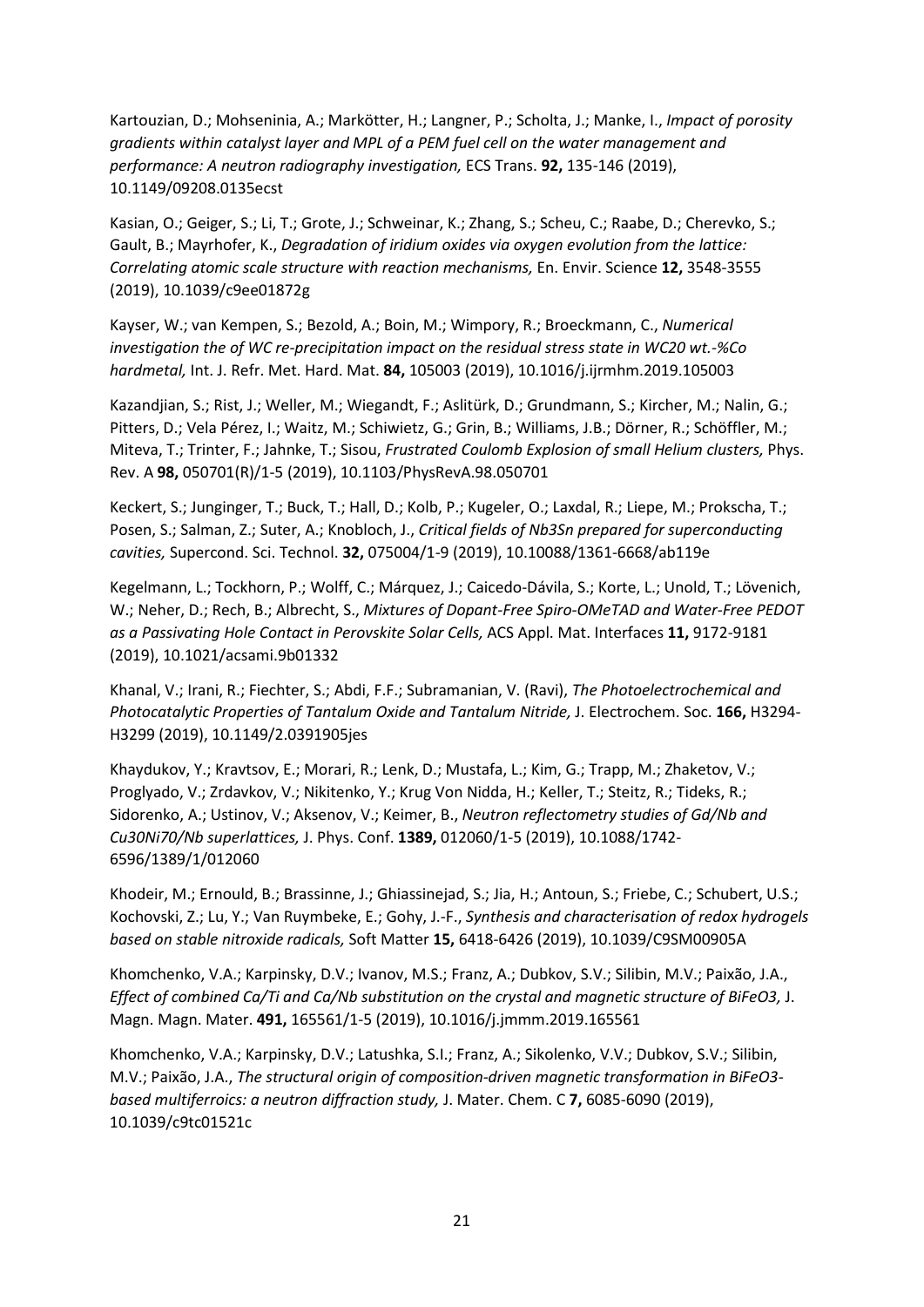Khomchenko, V.A.; Karpinsky, D.V.; Zhaludkevich, D.V.; Latushka, S.I.; Franz, A.; Sikolenko, V.V.; Nekludov, K.N.; Dubkov, S.V.; Silibin, M.V.; Paixão, J.A., *Temperature-driven structural transformations in Ca/Ti- and Ba/Ti-doped BiFeO3,* Mater. Lett. **254,** 305-308 (2019), 10.1016/j.matlet.2019.07.091

Khoroshilov, A.; Krasnorussky, V.; Krasikov, K.; Bogach, A.; Glushkov, V.; Demishev, S.; Samarin, N.; Voronov, V.; Shitsevalova, N.; Filipov, V.; Gabáni, S.; Flachbart, K.; Siemensmeyer, K.; Gavrilkin, S.; Sluchanko, N., *Maltese cross anisotropy in Ho0.8Lu0.2B12 antiferromagnetic metal with dynamic charge stripes,* Phys. Rev. B **99,** (2019), 10.1103/PhysRevB.99.174430

Kiefer, K.; Meissner, M., *10th ISSE Workshop on Sample Environment at Scattering Facilities at the Helmholtz-Zentrum Berlin,* Neutron News **30,** 02.Apr (2019), 10.1080/10448632.2019.1559686

Kiermasch, D.; Gil-Escrig, L.; Baumann, A.; Bolink, H.; Dyakonov, V.; Tvingstedt, K., *Unravelling steadystate bulk recombination dynamics in thick efficient vacuum-deposited perovskite solar cells by transient methods,* J. Mater. Chem. A **7,** 14712-14722 (2019), 10.1039/c9ta04367e

Kim, G.; Khaydukov, Y.; Bluschke, M.; Suyolcu, Y.; Christiani, G.; Son, K.; Dietl, C.; Keller, T.; Weschke, E.; Van Aken, P.; Logvenov, G.; Keimer, B., *Tunable perpendicular exchange bias in oxide heterostructures,* Phys. Rev. Mat. **3,** 084420/1-7 (2019), 10.1103/PhysRevMaterials.3.084420

Kim, W.; Kandu¿, M.; Roa, R.; Dzubiella, J., *Tuning the Permeability of Dense Membranes by Shaping Nanoscale Potentials,* Phys. Rev. Lett. **122,** 108001/1-6 (2019), 10.1103/PhysRevLett.122.108001

Kinner, L.; Bauch, M.; Wibowo, R.; Ligorio, G.; List-Kratochvil, E.J.W.; Dimopoulos, T., *Polymer interlayers on flexible PET substrates enabling ultra-high performance, ITO-free dielectric/ metal/ dielectric transparent electrode,* Mater. Design **168,** 107663/1-8 (2019), 10.1016/j.matdes.2019.107663

Klaus, M.; Genzel, C., *Reassessment of evaluation methods for the analysis of near-surface residual stress fields using energy-dispersive diffraction,* J. Appl. Crystallogr. **52,** 94-105 (2019), 10.1107/S1600576718018095

Kodalle, T.; Bertram, T.; Schlatmann, R.; Kaufmann, C. A., *Effectiveness of an RbF post deposition treatment of CIGS solar cells in dependence on the Cu-content in the absorber layer,* IEEE J. Photovolt, **9,** 1839-1845 (2019), 10.1109/JPHOTOV.2019.2929418

Kodalle, T.; Choubracb, L.; Arzelb, L.; Schlatmann, R.; Barreau, N.; Kaufmann, C.A., *Effects of KF and RbF post deposition treatments on the growth of the CdS buffer layer on CIGS thin films - a comparative study,* Solar Energy Mat Solar Cells **200,** 109997/1-8 (2019), 10.1016/j.solmat.2019.109997

Kodalle, T.; Greiner, D.; Brackmann, V.; Prietzel, K.; Scheu, A.; Bertram, T.; Reyes-Figueroa, P.; Unold, T.; Abou-Ras, D.; Schlatmann, R.; Kaufmann, C.A.; Hoffmann, V., *Glow discharge optical emission spectrometry for quantitative depth profiling of CIGS thin-films,* J. Anal. At. Spectr. **34,** 1233-1241 (2019), 10.1039/C9JA00075E

Kodalle, Tim; Kormath, Ramya; Raghupathy, Madam; Bertram, Tobias; Maticiuc, Natalia; Yetkin, Hasan A.; Gunder, René; Schlatmann, Rutger; Kühne, Thomas D.; Kaufmann, Christian A.; Mirhosseini, Hossein, *Fundamental Properties of Co-Evaporated RbInSe2 Thin Films,* Phys. Status Solidi RRL **13,** 1800564/1-6 (2019), 10.1002/pssr.201800564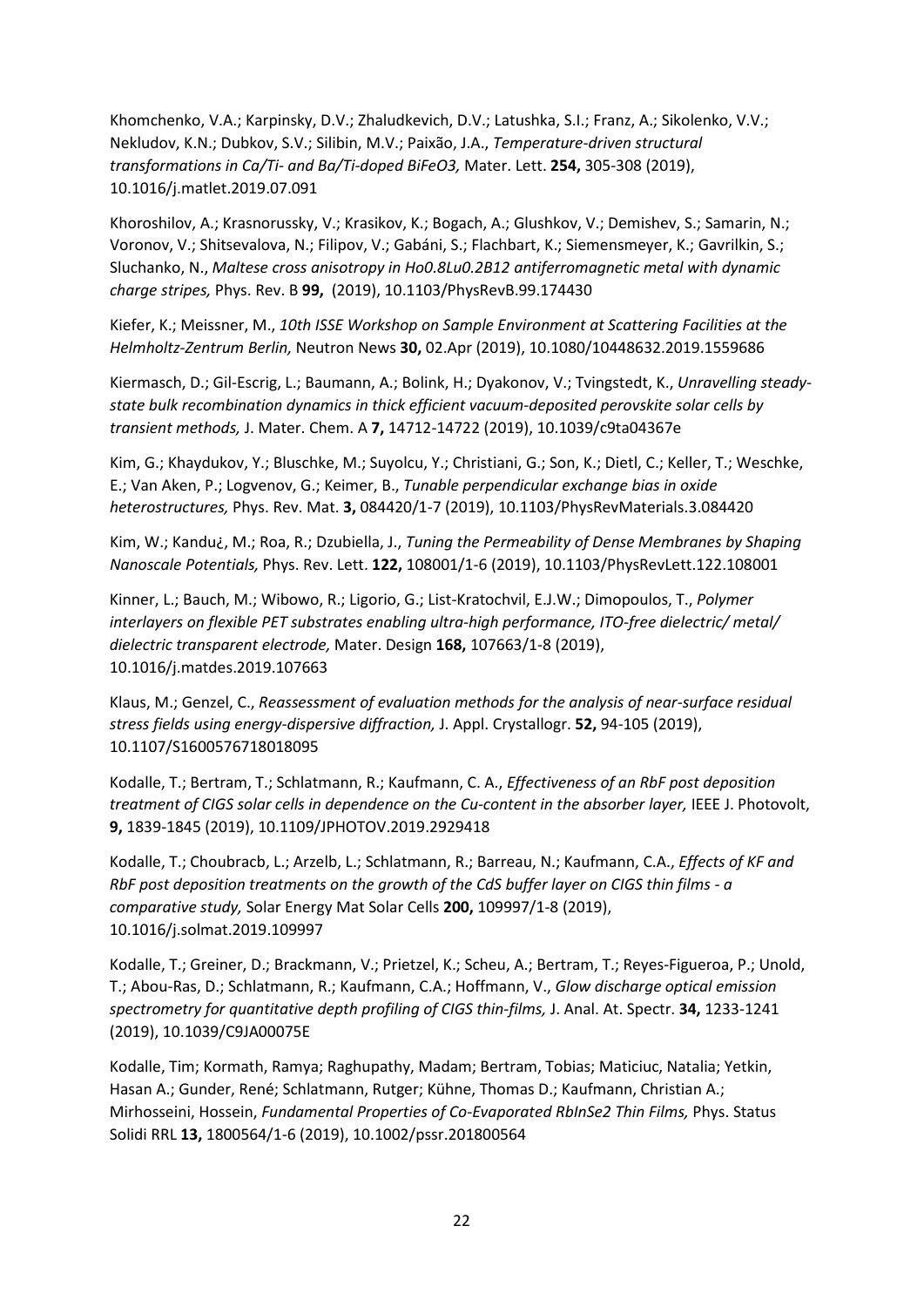Köhnen, E.; Jošt, M.; Morales-Vilches, A.B.; Tockhorn, P.; Al-Ashouri, A.; Macco, B.; Kegelmann, L.; Korte, L.; Rech, B.; Schlatmann, R.; Stannowski, B.; Albrecht, S., *Highly efficient monolithic perovskite silicon tandem solar cells: analyzing the influence of current mismatch on device performance,* Sust. En. Fuels **3,** 1995-2005 (2019), 10.1039/C9SE00120D

Kosmella, S.; Klemke, B.; Häusler, I.; Koetz, J., *From gel-like Pickering emulsions to highly ordered superparamagnetic magnetite aggregates with embedded gold nanoparticles,* Colloids Surf A: Physicochem Eng. Aspects **570,** 331-338 (2019), 10.1016/j.colsurfa.2019.03.017

Köszegi, J.; Knobloch, J., *Advanced study of the thermoelectrically generated magnetiv field in a ninecell cavity during the superconducting phase transition,* Phys. Rev Accel. Beams **22,** 052001/1-9 (2019), 10.1103/PhysRevAccelBeams.22.052001

Kot, M.; Henkel, K.; Müller, K.; Kegelmann, L.; Albrecht, S.; Tsud, N.; Kús, P.; Matolinová, I.; Schmeißer, D., *Al2O3-Atomic Layer Deposited Films on CH3NH3PbI3: Intrinsic Defects and Passivation Mechanisms,* En. Techn. **7,** (2019), 10.1002/ente.201900975

Koushik, D.; Jost, M.; Du¿inskas, A.; Burgess, C.; Zardetto, V.; Weijtens, C.; Verheijen, M.; Kessels, W.; Albrecht, S.; Creatore, M., *Plasma-assisted atomic layer deposition of nickel oxide as hole transport layer for hybrid perovskite solar cells,* J. Mater. Chem. C **7,** 12532-12543 (2019), 10.1039/c9tc04282b

Kozhevnikov, S.; Keller, T.; Khaydukov, Y.; Ott, F.; Radu, F., *Channeling of Neutrons in a Nonmagnetic Planar Waveguide,* J. Exp. Theor. Phys. **128,** 504-513 (2019), 10.1134/S1063776119030191

Kozhevnikov, S.V.; Zhaketov, V.D.; Keller, T.; Khaydukov, Yu.N.; Ott, F.; Luo, C.; Chen, K.; Radu, F., *Polarized neutron channeling in weakly magnetic films,* Nucl. Instrum. Methods Phys. Res. Sect. A **927,** 87-100 (2019), 10.1016/j.nima.2019.02.022

Kozhevnikov, S.V.; Zhaketov, V.D.; Keller, T.; Khaydukov, Yu.N.; Ott, F.; Radu, F., *Divergence of neutron microbeams from planar waveguides,* Nucl. Instrum. Methods Phys. Res. Sect. A **915,** 54-64 (2019), 10.1016/j.nima.2018.10.211

Krause, S.; Evans, J.D.; Bon, V.; Senkovska, I.; Iacomi, P.; Kolbe, F.; Ehrling, S.; Troschke, E.; Getzschmann, J.; Többens, D.; Franz, A.; Wallacher, D.; Yot, P.G.; Maurin, G.; Brunner, E.; Llewellyn, P.L.; Coudert, F.-X.; Kaskel, S., *Towards general network architecture design criteria for negative gas adsorption transitions in ultraporous frameworks,* Nat. Commun. **10,** 12.01.3632 (2019), 10.1038/s41467-019-11565-3

Kreft, S.; Radnik, J.; Rabeah, J.; Agostini, G.; Pohl, M.; Gericke, E.; Hoell, A.; Beller, M.; Junge, H.; Wohlrab, S., *Dye activation of heterogeneous Copper(II)-Species for visible light driven hydrogen generation,* Int. J. Hydrogen Energ. **44,** 28409-28420 (2019), 10.1016/j.ijhydene.2019.04.006

Kroder, J.; Manna, K.; Kriegner, D.; Sukhanov, A.S.; Liu, E.; Borrmann, H.; Hoser, A.; Gooth, J.; Schnelle, W.; Inosov, D.S.; Fecher, G.H.; Felser, C., *Spin glass behavior in the disordered half-Heusler compound IrMnGa,* Phys. Rev. B **99,** 174410/1-10 (2019), 10.1103/PhysRevB.99.174410

Krupp, F.; Said, N.; Huang, Y.-H.; Loll, B.; Buerger, J.; Mielke, T.; Spahn, C.M.T.; Wahl, M.C., *Structural Basis for the Action of an All-Purpose Transcription Anti-termination Factor,* Mol. Cell **74,** 143-157.e5 (2019), 10.1016/j.molcel.2019.01.016

Kühn, D.; Giangrisostomi, E.; Jay, R.; Sorgenfrei, F.; Föhlisch, A., *The influence of x-ray pulse length on space-charge effects in optical pump/x-ray probe photoemission,* New J. Phys. **21,** 073042/1- (2019), 10.1088/1367-2630/ab2f5c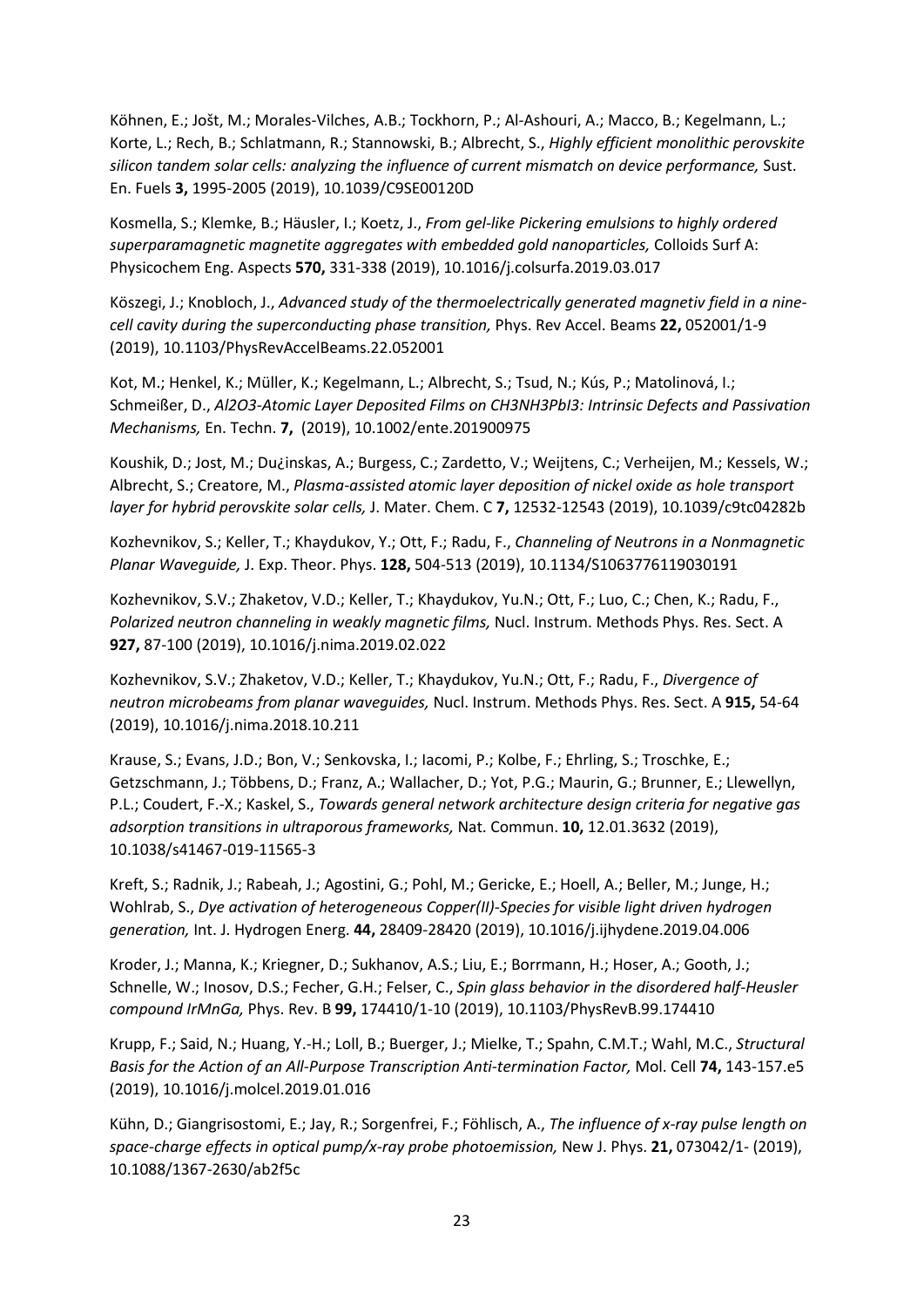Kühn, D.; Müller, M.; Sorgenfrei, F.; Giangrisostomi, E.; Jay, R.; Ovsyannikov, R.; Mårtensson, N.; Sánchez-Portal, D.; Föhlisch, A., *Directional sub-femtosecond charge transfer dynamics and the dimensionality of 1T-TaS2,* Sci. Rep. **9,** 488/1-9 (2019), 10.1038/s41598-018-36637-0

Kühnapfel, S.; Severin, S.; Kersten, N.; Harten, P.; Stegemann, B.; Gall, S., *Multi crystalline silicon thin films grown directly on low cost soda-lime glass substrates,* Solar Energy Mat Solar Cells **203,**  110168/1-6 (2019), 10.1016/j.solmat.2019.110168

Kulkarni, N.; Cho, J.I.S.; Rasha, L.; Owen, R.E.; Wu, Y.; Ziesche, R.; Hack, J.; Neville, T.; Whiteley, M.; Kardjilov, N.; Markötter, H.; Manke, I.; Shearing, P.R.; Brett, D.JL, *Effect of cell compression on the water dynamics of a polymer electrolytefuel cell using in-plane and through-plane in-operando neutron radiography,* J. Quan. Spec. Rad. Tr. **439,** 227074/1-11 (2019), 10.1016/j.jpowsour.2019.227074

Kuske, B.; Anders, W.; Jankowiak, A.; Neumann, A.; Aulenbacher, K.; Hug, F.; Stengler, T.; Stoll, C., *Incorporation of a MESA linac module into bERLinPro,* J. Phys. Conf. **1350,** 012026/1-7 (2019), 10.1088/1742-6596/1350/1/012026

Kwamen, C.; Rössle, M.; Leitenberger, W.; Alexe, M.; Bargheer, M., *Time-resolved X-ray diffraction study of the structural dynamics in an epitaxial ferroelectric thin Pb(Zr0.2Ti0.8)O3 film induced by sub-coercive fields,* Appl. Phys. Lett. **114,** 162307/1-5 (2019), 10.1063/1.5084104

Lacey, I.; Geckler, R.; Just, A.; Siewert, F.; Arnold, T.; Paetzelt, H.; Smith, B.; Yashchuk, V., *Optimization of the size and shape of the scanning aperture in autocollimator-based deflectometric profilometers,* Rev. Sci. Instrum. **90,** 021717/1-14 (2019), 10.1063/1.5058710

Laksman, J.; Buck, J.; Glaser, L.; Planas, M.; Dietrich, F.; Liu, J.; Maltezopoulos, T.; Scholz, F.; Seltmann, J.; Hartmann, G.; Ilchen, M.; Freund, W.; Kujala, N.; Viefhaus, J.; Grünert, J., *Commissioning of a photoelectron spectrometer for soft X-ray photon diagnostics at the European XFEL,* J. Synchrot. Radiat. **26,** 1010-1016 (2019), 10.1107/S1600577519003552

Lammel, D.R.; Arlt, T.; Manke, I.; Rillig, M.C., *Testing Contrast Agents to Improve Micro Computerized Tomography (MuCT) for Spatial Location of Organic Matter and Biological Material in Soil, Front.* Environm. Scie. **7,** 153/1-10 (2019), 10.3389/fenvs.2019.00153

Lang, F.; Jost, M.; Bundesmann, J.; Denker, A.; Albrecht, S.; Landi, G.; Neitzert, H.-C.; Rappich, J.; Nickel, N.H., *Efficient minority carrier detrapping mediating the radiation hardness of triple-cation perovskite solar cells under proton irradiation,* En. Envir. Science **12,** 1634-1647 (2019), 10.1039/c9ee00077a

Langkabel, F.; Lützner, M.; Bande, A., *Interparticle Coulombic Decay Dynamics along Single- and Double-Ionization Pathways,* J. Phys. Chem. C **123,** 21757-21762 (2019), 10.1021/acs.jpcc.9b04452

La-Placa, M.; Gil-Escrig, L.; Guo, D.; Palazon, F.; Savenije, T.; Sessolo, M.; Bolink, H., *Vacuum-Deposited 2D/3D Perovskite Heterojunctions,* ACS En. Lett. **4,** 2893-2901 (2019), 10.1021/acsenergylett.9b02224

Lasheras, X.; Insausti, M.; De La Fuente, J.; Gil De Muro, I.; Castellanos-Rubio, I.; Marcano, L.; Fernández-Gubieda, M.; Serrano, A.; Martín-Rodríguez, R.; Garaio, E.; García, J.; Lezama, L., *Mn-Doping level dependence on the magnetic response of MnxFe3-xO4 ferrite nanoparticles, Dalton* Trans. **48,** 11480-11491 (2019), 10.1039/c9dt01620a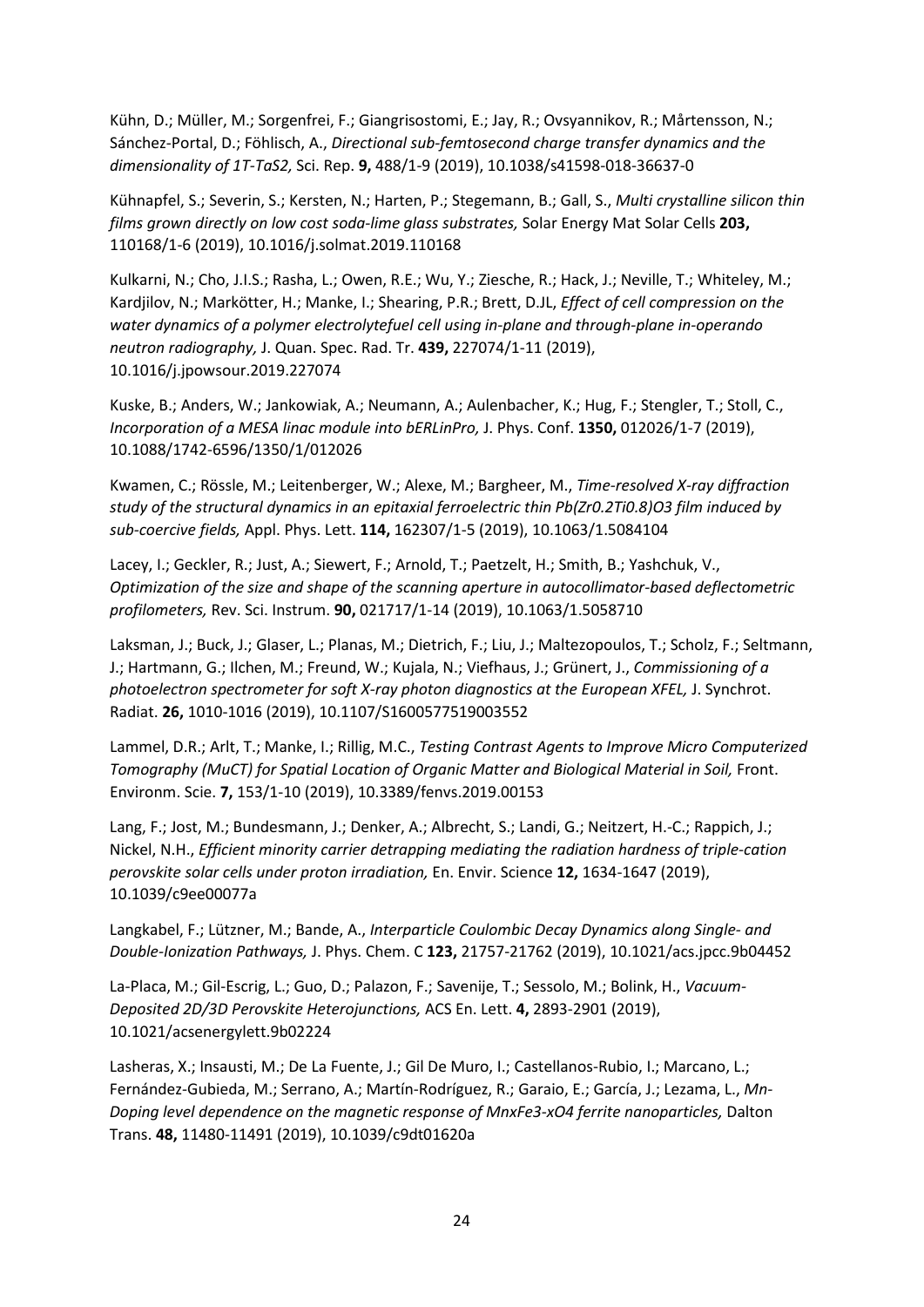Lee, J.H.; Trier, F.; Cornelissen, T.; Preziosi, D.; Bouzehouane, K.; Fusil, S.; Valencia, S.; Bibes, M., *Imaging and Harnessing Percolation at the Metal-Insulator Transition of NdNiO3 Nanogaps,* Nano Lett. **19,** 7801-7805 (2019), 10.1021/acs.nanolett.9b02815

Lehmann, F.; Franz, A.; Toebbens, D.M.; Levcenco, S.; Unold, T.; Taubert, A.; Schorr, S., *The phase diagram of a mixed halide (Br, I) hybrid perovskite obtained by synchrotron X-ray diffraction,* RSC Adv. **9,** 11151-11159 (2019), 10.1039/c8ra09398a

Leon, A.; Fiedler, A.; Blum, M.; Yang, W.; Bär, M.; Scheiba, F.; Ehrenberg, H.; Heske, C.; Weinhardt, L., *Electrolyte Stability and Discharge Products of an Ionic-Liquid-Based Li-O2 Battery Revealed by Soft X Ray Emission Spectroscopy,* J. Phys. Chem. C **123,** 30827-30832 (2019), 10.1021/acs.jpcc.9b08777

Levine, I.; Vera, O.; Kulbak, M.; Ceratti, D.; Rehermann, C.; Márquez, J.; Levcenko, S.; Unold, T.; Hodes, G.; Balberg, I.; Cahen, D.; Dittrich, T., *Deep Defect States in Wide-Band-Gap ABX 3 Halide Perovskites,* ACS En. Lett. **4,** 1150-1157 (2019), 10.1021/acsenergylett.9b00709

Lewis, T.; Winter, B.; Thürmer, S.; Seidel, R.; Stephansen, A.; Freites, J.; Tobias, D.; Hemminger, J., *Molecular Arrangement of a Mixture of Organosulfur Surfactants at the Aqueous Solution-Vapor Interface Studied by Photoelectron Intensity and Angular Distribution Measurements and Molecular Dynamics Simulations,* J. Phys. Chem. C **123,** 8160-8170 (2019), 10.1021/acs.jpcc.8b08260

Li, M.; Yang, Y.-G.; Wang, Z.-K.; Kang, T.; Wang, Q.; Turren-Cruz, S.-H.; Gao, X.-Y.; Hsu, C.-S.; Liao, L.-S.; Abate, A., *Perovskite Grains Embraced in a Soft Fullerene Network Make Highly Efficient Flexible Solar Cells with Superior Mechanical Stability,* Adv. Mat. **31,** 1901519/1-8 (2019), 10.1002/adma.201901519

Li, Q.; Zhou, D.; Zhang, L.; Ning, D.; Chen, Z.; Xu, Z.; Gao, R.; Liu, X.; Xie, D.; Schumacher, G.; Liu, X., *Tuning Anionic Redox Activity and Reversibility for a High-Capacity Li-rich Mn based Oxide Cathode via an Integrated Strategy,* Adv. Funct. Mater. **29,** 1806706/1-13 (2019), 10.1002/adfm.201806706

Li, S.; Lloyd, M.A.; Hempel, H.; Hages, C.; Márquez, J.A.; Unold, T.; Eichberger, R.; McCandless, B.; Baxter, J., *Relating Carrier Dynamics and Photovoltaic Device Performance of Single-Crystalline Cu2ZnSnSe4,* Phys. Rev. Appl. **11,** 034005/1-13 (2019), 10.1103/PhysRevApplied.11.034005

Li, T.F.; Cheng, Y.Y.; Wang, Y.; Wang, H.; Chen, D.F.; Liu, Y.T.; Zhang, L.; Han, W.Z.; Liu, R.D.; Wang, Z.J.; Yang, C.M.; Jafta, C.J.; Clemens, D.; Keiderling, U., *Analysis of Dimer Impurity in Polyamidoamine Dendrimer Solutions by Small-angle Neutron Scattering,* Chin. J of Polym. Sci. **37,** 827-833 (2019), 10.1007/s10118-019-2260-x

Li, Y.; Ren, J.; Ouyang, S.; Hou, W.; Petit, T.; Song, H.; Chen, H.; Philo, D.; Kako, T.; Ye, J., *Atomic carbon chains-mediated carriers transfer over polymeric carbon nitride for efficient photocatalysis,*  Appl. Cat. B **259,** 118027/1-7 (2019), 10.1016/j.apcatb.2019.118027

Li, Z.; Chen, S.; Gao, C.; Yang, Z.; Shih, K.; Kochovski, Z.; Yang, G.; Gou, L.; Nieh, M.; Jiang, M.; Zhang, L.; Chen, G., *Chemically Controlled Helical Polymorphism in Protein Tubes by Selective Modulation of Supramolecular Interactions,* J. Am. Chem. Soc. **141,** 19448-19457 (2019), 10.1021/jacs.9b10505

Liao, X.; Jeong, A.R.; Wilks, R.G.; Wiesner, S.; Rusu, M.; Felix, R.; Xiao, T.; Hartmann, C.; Bär, M., *Tunability of MoO3 thin-film properties due to annealing – in-situ monitored by hard x-ray photoemission,* ACS Omega **4,** 10985-10990 (2019), 10.1021/acsomega.9b01027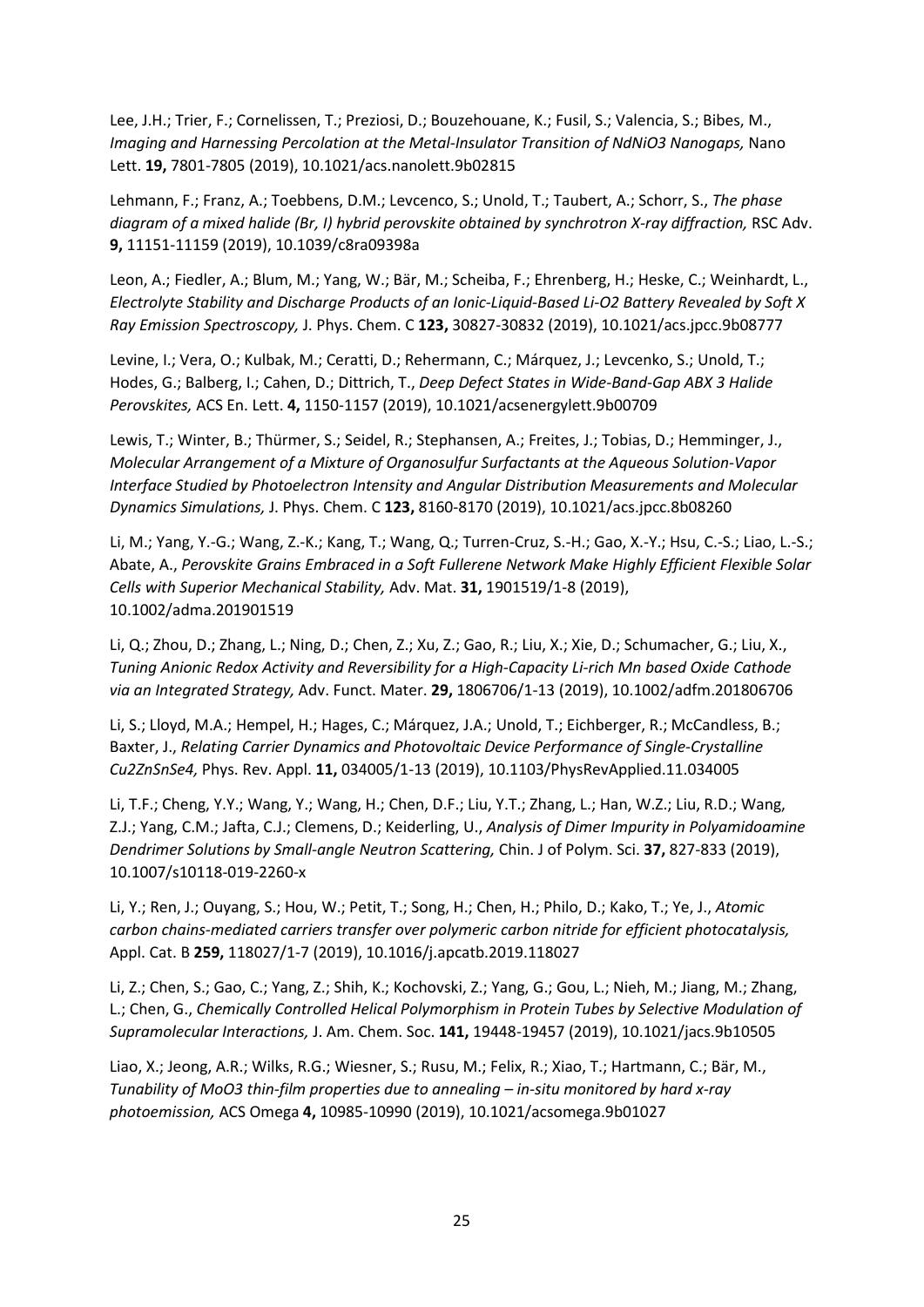Lin, D.; Liu, Z.; Dietrich, K.; Sokolov, A.; Sertsu, M.G.; Zhou, H.; Huo, T.; Kroker, S.; Chen, H.; Qiu, K.; Xu, X.; Schäfers, F.; Liu, Y.; Kley, E.-B.; Hong, Y., *Soft X-ray varied-line-spacing gratings fabricated by near-field holography using an electron beam lithography-written phase mask,* J. Synchrot. Radiat. **26,** 1782-1789 (2019), 10.1107/S1600577519008245

Liu, J.-C.; Miron, C.; Ågren, H.; Polyutov, S.; Gel'mukhanov, F., *Resonant X-ray second-harmonic generation in atomic gases,* Phys. Rev. A **100,** 063403/1-10 (2019), 10.1103/PhysRevA.100.063403

Liu, J.-C.; Vaz da Cruz, V.; Polyutov, S.; Foehlisch, A.; Gel'mukhanov, Faris, *Recoil-induced dissociation in hard-x-ray photoionization,* Phys. Rev. A **100,** 053408/1-7 (2019), 10.1103/PhysRevA.100.053408

Liu, M.; Che, F.; Sun, B.; Voznyy, O.; Proppe, A.; Munir, R.; Wei, M.; Quintero-Bermudez, R.; Hu, L.; Hoogland, S.; Mandelis, A.; Amassian, A.; Kelley, S.O.; Garciá De Arquer, F.P.; Sargent, E.H., *Controlled Steric Hindrance Enables Efficient Ligand Exchange for Stable, Infrared-Bandgap Quantum Dot Inks,*  ACS En. Lett. **4,** 1225-1230 (2019), 10.1021/acsenergylett.9b00388

Liu, M.; Chen, Y.; Tan, C.; Quintero-Bermudez, R.; Proppe, A.; Munir, R.; Tan, H.; Voznyy, O.; Scheffel, B.; Walters, G.; Kam, A.; Sun, B.; Choi, M.; Hoogland, S.; Amassian, A.; Kelley, S.; García de Arquer, F.; Sargent, E., *Lattice anchoring stabilizes solution-processed semiconductors,* Nat. **570,** 96-101 (2019), 10.1038/s41586-019-1239-7

Liu, M.; Zhang, X.; Körner, B.; Elsayed, M.; Liang, Z.; Leyvraz, D.; Banhart, J., *Effect of Sn and In on the natural ageing kinetics of Al–Mg–Si alloys,* Mat. **6,** 100261/1-8 (2019), 10.1016/j.mtla.2019.100261

Liu, X.; Prokhnenko, O.; Yamamoto, D.; Bartkowiak, M.; Kurita, N.; Tanaka, H., *Microscopic evidence of a quantum magnetization process in the S=12 triangular-lattice Heisenberg-like antiferromagnet Ba3CoSb2O9,* Phys. Rev. B **100,** 094436/1-8 (2019), 10.1103/PhysRevB.100.094436

Liu, X.; Xie, P.; Wimpory, R.; Li, W.; Lai, R.; Li, M.; Chen, D.; Liu, Y.; Zhao, H., *Residual Stress, Microstructure and Mechanical Properties in Thick 6005A-T6 Aluminium Alloy Friction Stir Welds,*  Metals **9,** 803/1-13 (2019), 10.3390/met9070803

Liu, Z.; Krückemeier, L.; Krogmeier, B.; Klingebiel, B.; Márquez, J.; Levcenko, S.; Öz, S.; Mathur, S.; Rau, U.; Unold, T.; Kirchartz, T., *Open-Circuit Voltages Exceeding 1.26 v in Planar Methylammonium Lead Iodide Perovskite Solar Cells,* ACS En. Lett. **4,** 110-117 (2019), 10.1021/acsenergylett.8b01906

Lo Celso, F.; Appetecchi, G.B.; Simonetti, E.; Zhao, M.; Castner, E.W.; Keiderling, U.; Gontrani, L.; Triolo, A.; Russina, O., *Microscopic structural and dynamic features in triphilic room temperature ionic liquids,* Front. in Chem. **7,** 285/1-14 (2019), 10.3389/fchem.2019.00285

Loisch, G.; Engel, J.; Gross, M.; Hochberg, M.; Huck, H.; Koss, G.; Lishilin, O.; Oppelt, A.; Philipp, S.; Richter, D.; Stephan, F.; Weidemann, P., *Jitter mitigation in low density discharge plasma cells for wakefield accelerators,* J. Appl. Phys. **125,** 063301/1-6 (2019), 10.1063/1.5068753

Lübcke, A.; Braenzel, J.; Dehlinger, A.; Schnürer, M.; Stiel, H.; Guttmann, P.; Rehbein, S.; Schneider, G.; Werner, S.; Kemmler, R.; Ritter, S.; Raugust, M.; Wende, T.; Behrendt, M.; Regehly, M., *Soft X-ray nanoscale imaging using a sub-pixel resolution charge coupled device (CCD) camera, Rev. Sci.* Instrum. **90,** 043111/1-9 (2019), 10.1063/1.5053593

Luo, C.; Ryll, H.; Back, C.; Radu, F., *X-ray magnetic linear dichroism as a probe for non-collinear magnetic state in ferrimagnetic single layer exchange bias systems,* Sci. Rep. **9,** 18169/1-9 (2019), 10.1038/s41598-019-54356-y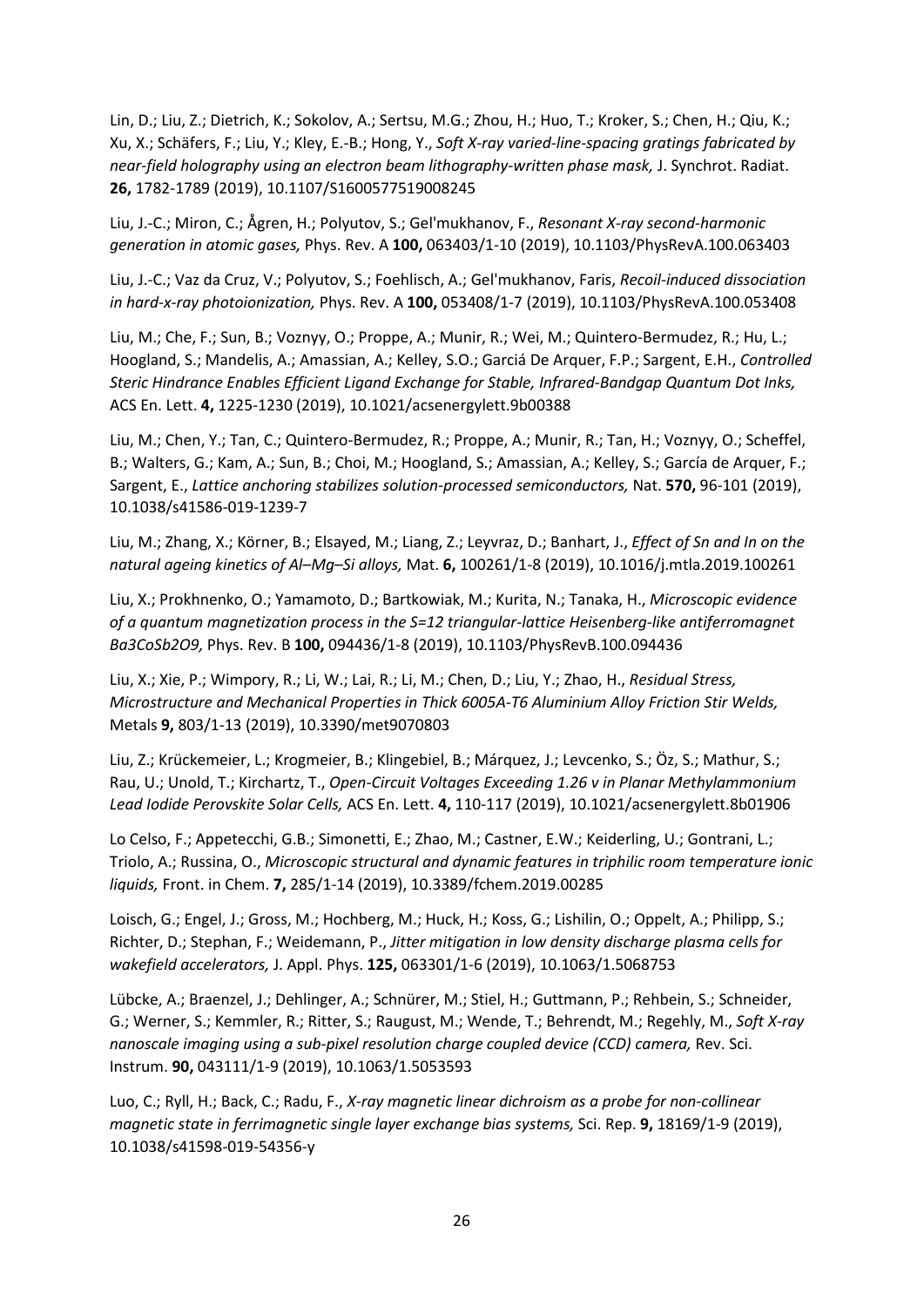Mahl, J.; Neppl, S.; Roth, F.; Borgwardt, M.; Saladrigas, C.; Toulson, B.; Cooper, J.; Rahman, T.; Bluhm, H.; Guo, J.; Yang, W.; Huse, N.; Eberhardt, W.; Gessner, O., *Decomposing electronic and lattice contributions in optical pump - X-ray probe transient inner-shell absorption spectroscopy of CuO,*  Faraday Discuss. **216,** 414-433 (2019), 10.1039/c8fd00236c

Maimaitiyili, T.; Woracek, R.; Neikter, M.; Boin, M.; Wimpory, R.C.; Pederson, R.; Strobl, M.; Drakopoulos, M.; Schäfer, N.; Bjerkén, C., *Residual Lattice Strain and Phase Distribution inTi-6Al-4V Produced by Electron Beam Melting,* Mat. **12,** 667/1-20 (2019), 10.3390/ma12040667

Malecki, P.H.; Rueger, N.; Roatsch, M.; Krylova, O.; Link, A.; Jung, M.; Heinemann, U.; Weiss, M.S., *Structure-Based Screening of Tetrazolylhydrazide Inhibitors versus KDM4 Histone Demethylases,*  ChemMedChem **14,** 1828-1839 (2019), 10.1002/cmdc.201900441

Malitckaya, M.; Kunze, T.; Komsa, H.; Havu, V.; Handick, E.; Wilks, R.G.; Bär, M.; Puska, M., *Alkali Postdeposition Treatment-Induced Changes of the Chemical and Electronic Structure of Cu(In,Ga)Se-2 Thin-Film Solar Cell Absorbers: A First-Principle Perspective,* ACS Appl. Mat. Interfaces **11,** 3024-3033 (2019), 10.1021/acsami.8b18216

Manyakin, M.; Kurganskii, S.; Dubrovskii, O.; Chuvenkova, O.; Domashevskaya, E.; Ryabtsev, S.; Ovsyannikov, R.; Parinova, E.; Sivakov, V.; Turishchev, S., *Electronic and atomic structure studies of tin oxide layers using X-ray absorption near edge structure spectroscopy data modelling,* Mat. Sci. Sem. Proc. **99,** 28-33 (2019), 10.1016/j.mssp.2019.04.006

Manzoni, A.M.; Glatzel, U., *New multiphase compositionally complex alloys driven by the high entropy alloy approach,* Mat. Character. **147,** 512-532 (2019), 10.1016/j.matchar.2018.06.036

Manzoni, A.M.; Haas, S.; Yu, J.M.; Daoud, H.M.; Glatzel, U.; Aboulfadl, H.; Mücklich, F.; Duran, R.; Schmitz, G.; Többens, D.M.; Matsumura, S.; Vogel, F.; Wanderka, N., *Evolution of gamma/gamma' phases, their misfit and volume fractions in Al10Co25Cr8Fe15Ni36Ti6 compositionally complex alloy,*  Mat. Character. **154,** 363-376 (2019), 10.1016/j.matchar.2019.06.009

Markötter, H.; Manke, I.; Böll, J.; Alrwashdeh, ; Hilger, A.; Klages, M.; Haussmann, J.; Scholta, J., *Morphology correction technique for tomographic in-situ and operando studies in energy research,* J. Power Sourc. **414,** 08.Dez (2019), 10.1016/j.jpowsour.2018.12.072

Marks, K.; Yazdi, M.G.; Piskorz, W.; Simonov, K.; Stefanuik, R.; Sostina, D.; Guarnaccio, A.; Ovsyannikov, R.; Giangrisostomi, E.; Sassa, Y.; Bachellier, N.; Muntwiler, M.; Johansson, F.O.L.; Lindblad, A.; Hansson, T.; Kotarba, A.; Engvall, K.; Gothelid,, *Investigation of the surface species*  during temperature dependent dehydrogenation of naphthalene on Ni(111), J. Chem. Phys. 150, 244704/1-8 (2019), 10.1063/1.5098533

Markushyna, Y.; Teutloff, C.; Kurpil, B.; Cruz, D.; Lauermann, I.; Zhao, Y.; Antonietti, M.; Savateev, A., *Halogenation aromatic hydrocarbons by halide anion oxidation with poly(heptazine imide) photocatalyst,* Appl. Cat. B **248,** 211–217 (2019), 10.1016/j.apcatb.2019.02.016

Marquardt, J.; Gurieva, G.; Stephan-Scherb, C.; Schorr, S., *The Effect of Copper Vacancies on the Anion Position of Chalcopyrite Type CuGaS2,* Phys. Status Solidi A **216,** 1800882/1-6 (2019), 10.1002/pssa.201800882

Mawass, M.-A.; Niederhausen, J.; Hengge, M.; Raoux, S.; Kronast, F., *Sample cartridge with built-in miniature molecule evaporator for in-situ measurement with a photoemission electron microscope,*  Ultramicroscopy **200,** 01.Mai (2019), 10.1016/j.ultramic.2019.01.013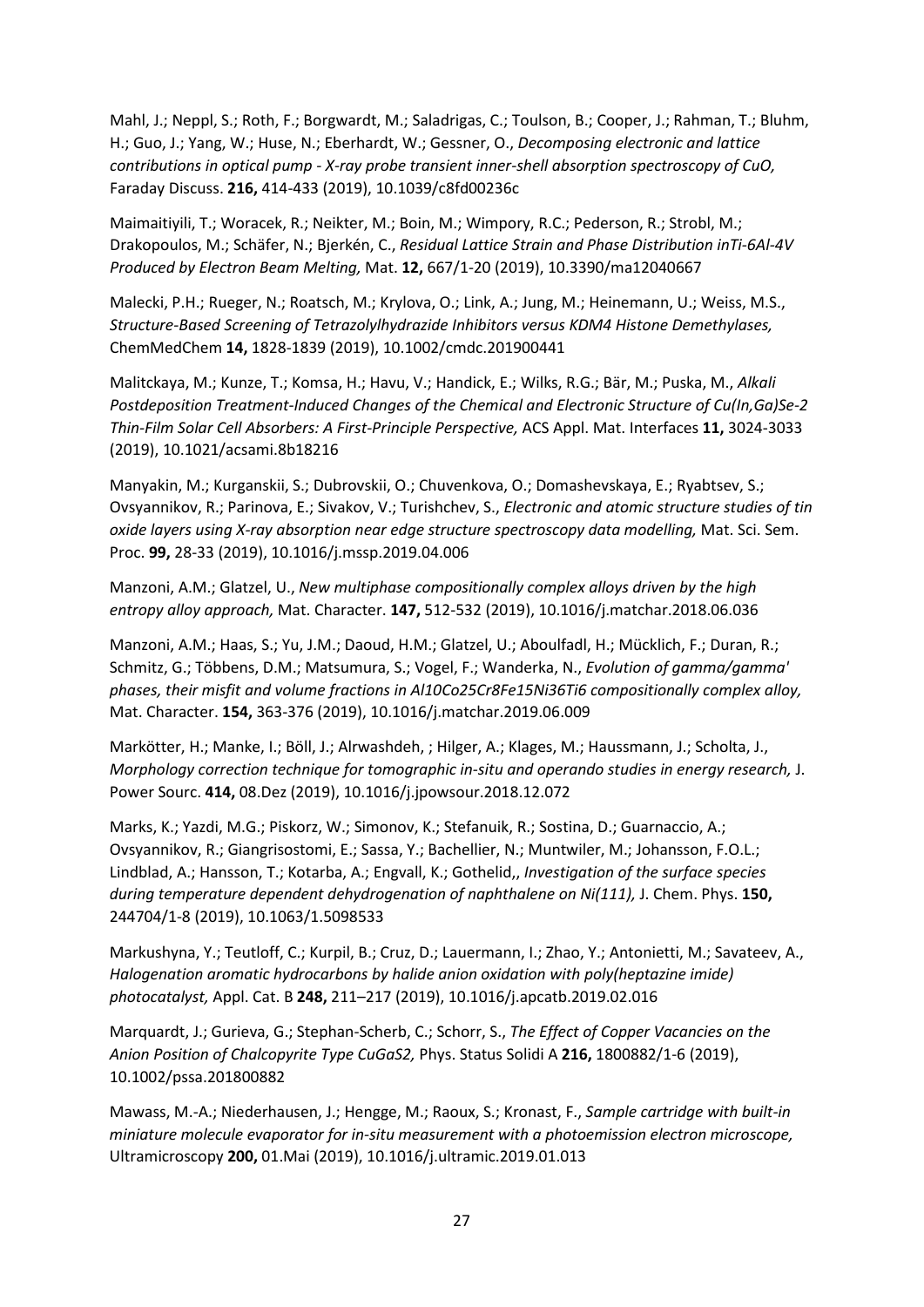May, M.M.; Rehfeld, K., *ESD Ideas: Photoelectrochemical carbon removal as negative emission technology,* Earth Syst. Dyn. **10,** 01.Jul (2019), 10.5194/esd-10-1-2019

Mazzarella, L.; Lin, Y.-H.; Kirner, S.; Morales-Vilches, A.B.; Korte, L.; Albrecht, S.; Crossland, E.; Stannowski, B.; Case, C.; Snaith, H.J.; Schlatmann, R., *Infrared Light Management Using a Nanocrystalline Silicon Oxide Interlayer in Monolithic Perovskite/Silicon Heterojunction Tandem Solar Cells with Efficiency above 25%,* Adv. Energy Mat. **9,** 1803241/1-9 (2019), 10.1002/aenm.201803241

Mei, S.; Kochovski, Z.; Roa, R.; Gu, S.; Xu, X.; Yu, H.; Dzubiella, J.; Ballauff, M.; Lu, Y., *Enhanced Catalytic Activity of Gold@Polydopamine Nanoreactors with Multi-compartment Structure Under NIR Irradiation,* Nano-Micro Letters **11,** 83/1-16 (2019), 10.1007/s40820-019-0314-9

Meng, J.; Chen, K.; Mijiti, Y.; Chen, D.; Choueikani, F.; Zou, Z.; Wang, L.; Mu, G.; Geng, W.; Kong, Q.; Jiang, A.; Ning, X.-J.; Weng, T.-C., *Charge-Transfer-Induced Interfacial Exchange Coupling at the Co/BiFeO3 Interface,* Phys. Rev. Appl. **12,** 044010/1-10 (2019), 10.1103/PhysRevApplied.12.044010

Merdasa, A.; Kiligaridis, A.; Rehermann, C.; Abdi-Jalebi, M.; Stöber, J.; Louis, B.; Gerhard, M.; Stranks, S.; Unger, E.; Scheblykin, I., *Impact of Excess Lead Iodide on the Recombination Kinetics in Metal Halide Perovskites,* ACS En. Lett. **4,** 1370-1378 (2019), 10.1021/acsenergylett.9b00774

Miedema, P. S.; Thielemann-Kühn, N.; Alonso Calafell, I.; Schüßler-Langeheine, C.; Beye, M., *Strain analysis from M-edge resonant inelastic X-ray scattering of nickel oxide films,* Phys. Chem. Chem. Phys. **21,** 21596-21602 (2019), 10.1039/c9cp03593a

Miletic, M.; Palczynski, K.; Jacobs, M.R.; Valencia, A.M.; Cocchi, C.; Dzubiella, J., *Impact of Polarity on Anisotropic Diffusion of Conjugated Organic Molecules on the (10 (1) over bar 0) Zinc Oxide Surface,* J. Phys. Chem. C **123,** 6549-6559 (2019), 10.1021/acs.jpcc.8b12112

Milster, S.; Chudoba, R.; Kanduc, M.; Dzubiella, J., *Cross-linker effect on solute adsorption in swollen thermoresponsive polymer networks,* Phys. Chem. Chem. Phys. **21,** 6588-6599 (2019), 10.1039/C8CP07601D

Mohamed, M.; May, M.M.; Kanis, M.; Brützam, M.; Uecker, R.; Van De Krol, R.; Janowitz, C.; Mulazzi, M., *The electronic structure and the formation of polarons in Mo-doped BiVO4 measured by angleresolved photoemission spectroscopy,* RSC Adv. **9,** 15606-15614 (2019), 10.1039/c9ra01092k

Molina-García, D.; Vera-Ramírez, L.; Pérez-Beteta, J.; Arana, E.; Pérez-García, V., *Prognostic models based on imaging findings in glioblastoma: Human versus Machine,* Sci. Rep. **9,** 09.01.5982 (2019), 10.1038/s41598-019-42326-3

Molle, A.; Berikaa, E.R.; Pont, F.; Bande, A., *Quantum Size Effect Affecting Environment Assisted Electron Capture in Quantum Confinements,* J. Chem. Phys. **150,** 224105/1-14 (2019), 10.1063/1.5095999

Moncho-Jordá, A.; Germán-Bellod, A.; Angioletti-Uberti, S.; Adroher-Benítez, I.; Dzubiella, J., *Nonequilibrium Uptake Kinetics of Molecular Cargo into Hollow Hydrogels Tuned by Electrosteric Interactions,* ACS Nano **13,** 1603-1616 (2019), 10.1021/acsnano.8b07609

Morris, D.; Siemensmeyer, K.; Hoffmann, J.; Klemke, B.; Glavatskyi, I.; Seiffert, K.; Tennant, D.; Isakov, S.; Sondhi, S.; Moessner, R., *Neutron studies of gauge field and charge in Ih heavy-water ice, Phys.* Rev. B **99,** 174111/1-7 (2019), 10.1103/PhysRevB.99.174111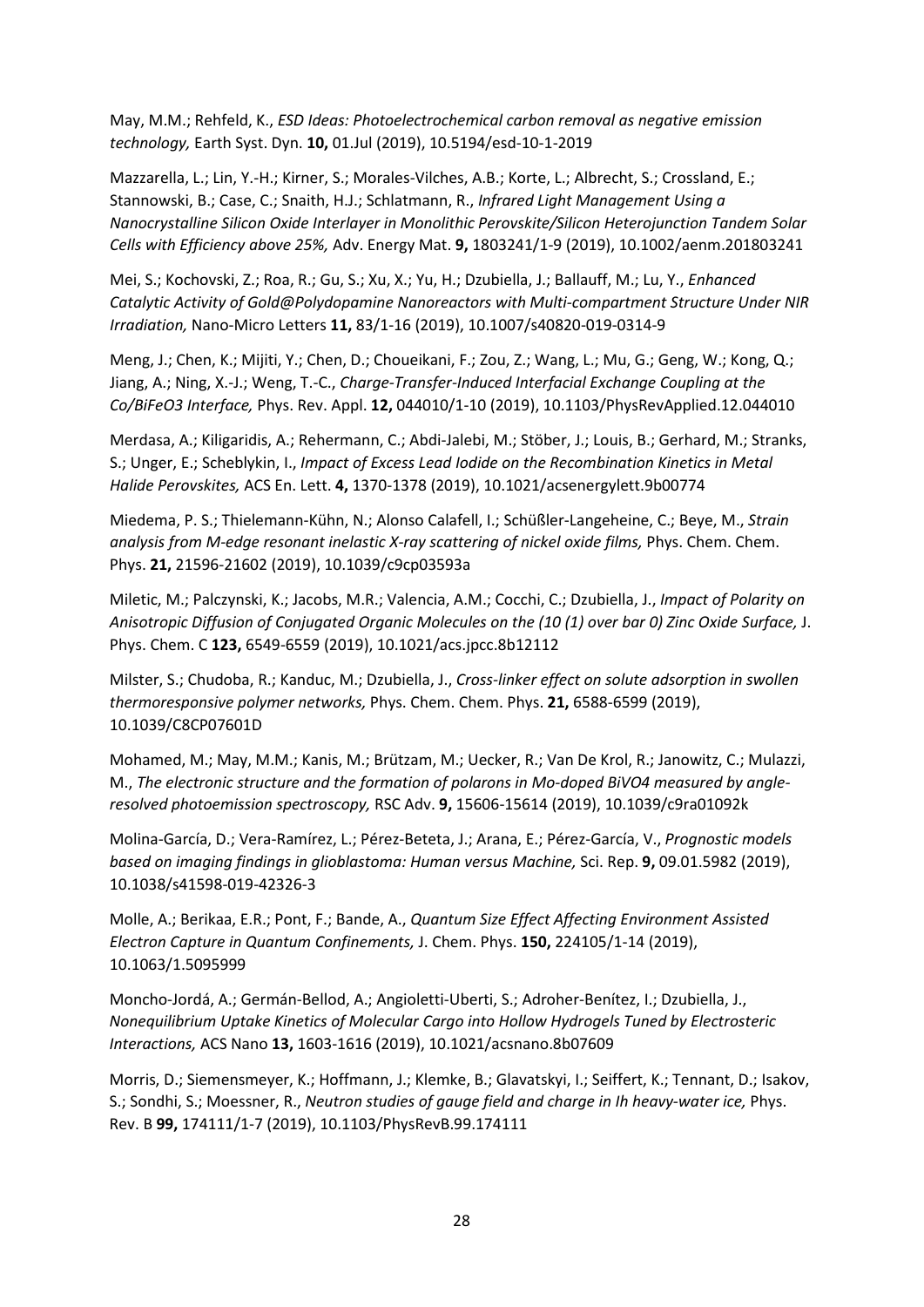Mueller, J.; Trapp, M.; Neubert, R., *The effect of hydrophilic penetration/diffusion enhancer on stratum corneum lipid models: Part II: DMSO,* Chem. Phys. Lipids **225,** 104816 (2019), 10.1016/j.chemphyslip.2019.104816

Muench, F.; El-Nagar, G.; Tichter, T.; Zintler, A.; Kunz, U.; Molina-Luna, L.; Sikolenko, V.; Pasquini, C.; Lauermann, I.; Roth, C., *Conformal Solution Deposition of Pt-Pd Titania Nanocomposite Coatings for Light-Assisted Formic Acid Electro-Oxidation,* ACS Appl. Mat. Interfaces **11,** 43081-43092 (2019), 10.1021/acsami.9b12783

Müller, M.; Komander, K.; Höhn, C.; Van De Krol, R.; Bronneberg, A., *Growth of Bi2O3 Films by Thermal- and Plasma-Enhanced Atomic Layer Deposition Monitored with Real-Time Spectroscopic Ellipsometry for Photocatalytic Water Splitting,* ACS App. Nano Mat. **2,** 6277-6286 (2019), 10.1021/acsanm.9b01261

Muydinov, R.; Steigert, A.; Wollgarten, M.; Michalowski, P.P.; Bloeck, U.; Pflug, A.; Erfurt, D.; Klenk, R.; Körner, S.; Lauermann, I.; Szyszka, B., *Crystallisation Phenomena of In2O3:H Films,* Mat. **12,** 266/1- 20 (2019), 10.3390/ma12020266

Myers, H.F.; McCormack, D.; Saifullah, M.; Bertram, T.; Schlatmann, R.; Kaufmann, C.A., *Functional Data Analysis of Electrical Measurements on Thin-Film Photovoltaic Devices,* IEEE J. Photovolt, **0,**  1436-1441 (2019), 10.1109/JPHOTOV.2019.2924395

Naberezhnov, A.A.; Stukova, E.V.; Alekseeva, O.A.; Novikova, S.A.; Franz, A., *Effects Associated with Confined Geometry in Nanocomposites Based on Mesoporous 2D-SBA-15 and 3D-SBA-15 Matrices Containing Sodium Nitrite Nanoparticles,* Techn. Phys. **64,** 1866-1871 (2019), 10.1134/S106378421912020X

Nägelein, A.; Timm, C.; Schwarzburg, K.; Steidl, M.; Kleinschmidt, P.; Hannappel, T., *Spatially resolved analysis of dopant concentration in axial GaAs NW pn-contacts,* Solar Energy Mat Solar Cells **197,** 13- 18 (2019), 10.1016/j.solmat.2019.03.049

Nakeeb, N.A.; Kochovski, Z.; Li, T.; Zhang, Y.; Lu, Y.; Schmidt, B.V.K.J., *Poly(ethylene glycol) brush-bpoly(N-vinylpyrrolidone)-based double hydrophilic block copolymer particles crosslinked via crystalline alpha-cyclodextrin domains,* Soft Matter **9,** 4993-5001 (2019), 10.1039/C8RA10672J

Nehla, P.; Anand, V.K.; Klemke, B.; Lake, B.; Dhaka, R.S., *Magnetocaloric properties and critical behavior of Co2Cr1-xMnxAl Heusler alloys,* J. Appl. Phys. **126,** 203903/1-13 (2019), 10.1063/1.5128157

Nehrkorn, J.; Bonke, S.; Aliabadi, A.; Schwalbe, M.; Schnegg, A., *Examination of the Magneto-Structural Effects of Hangman Groups on Ferric Porphyrins by EPR,* Inorg. Chem. **58,** 14228-14237 (2019), 10.1021/acs.inorgchem.9b02348

Neumann, M.; Cabiscol, R.; Osenberg, M.; Markoetter, H.; Manke, I.; Finke, J.H.; Schmidt, V., *Characterization of the 3D microstructure of Ibuprofen tablets by means of synchrotron tomography,*  J. of Microsc. **274,** 102-113 (2019), 10.1111/jmi.12789

Neumann, M.; Wagner, A.; Bohn, N.; Osenberg, M.; Hilger, A.; Manke, I.; Binder, J.; Schmidt, V., *Characterization of hierarchically structured electrodes with different thicknesses by means of experiments and image analysis,* Mat. Character. **155,** 109778/1-9 (2019), 10.1016/j.matchar.2019.06.020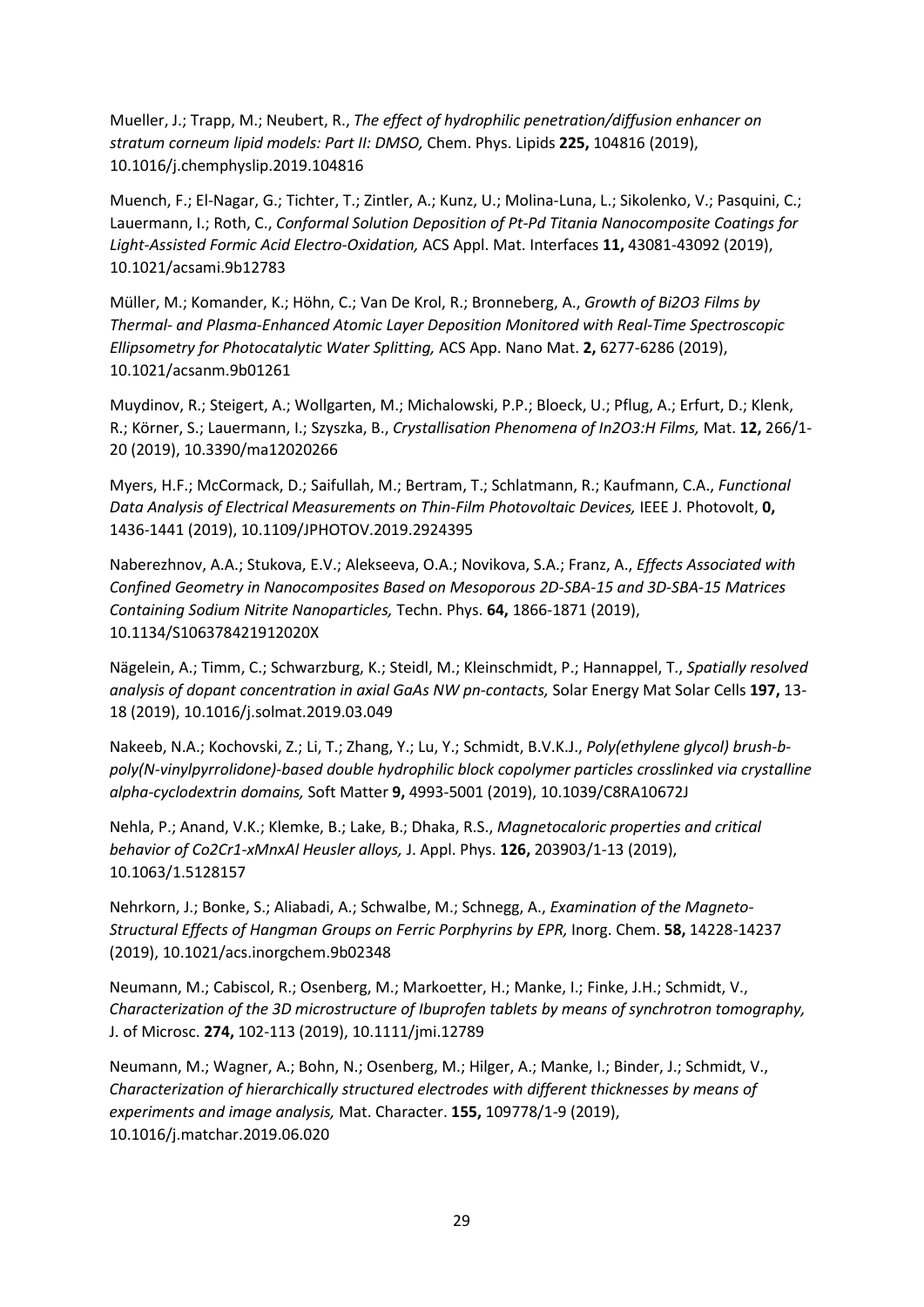Nickel, N. H.; Lang, F.; Villora, E. G.; Shimamura, K.; Rappich, J., *Thermal properties of the dominant O – H complex in beta-Ga2O3,* AIP Adv. **9,** 105026/1-5 (2019), 10.1063/1.5112168

Niedenzu, S.; Gurieva, G.; Schorr, S., *Cu2ZnGe(S1-xSex)(4) - The challenge to synthesize single phase material,* Thin Solid Films **669,** 625-628 (2019), 10.1016/j.tsf.2018.11.039

Niggemann, N.; Hering, M.; Reuther, J., *Classical spiral spin liquids as a possible route to quantum spin liquids,* J. Phys.: Condens. Matter **32,** 024001/1-12 (2019), 10.1088/1361-648X/ab4480

Nikolay, C.; Alexey, L.; Andrey, N.; Dmitriy, P.; Alexey, P.; Vladimir, P.; Nikolay, S.; Franz, S.; Mewael, S.; Andrey, S.; Mikhail, S.; Nikolay, T.; Sergey, Z., *Beryllium-Based Multilayer Mirrors and Filters for the Extreme Ultraviolet Range,* J. Nanosci. Nanotechnol. **19,** 546-553 (2019), 10.1166/jnn.2019.16474

Ning, De; Baki, A.; Scherb, T.; Song, J.; Fantin, A.; Liu, X.-H.; Schumacher, G.; Banhart, J.; Bouwmeester, H.J.M., *Influence of A-site deficiency on structural evolution of Pr2-xNiO4+δ with temperature,* Solid State Ionics **342,** 115056/1-9 (2019), 10.1016/j.ssi.2019.115056

Niskanen, J.; Fondell, M.; Sahle, C.; Eckert, S.; Jay, R.; Gilmore, K.; Pietzsch, A.; Dantz, M.; Lu, X.; McNally, D.; Schmitt, T.; Vaz da Cruz, V.; Kimberg, V.; Gelmukhanov, F.; Föhlisch, A., *Compatibility of quantitative X-ray spectroscopy with continuous distribution models of water at ambient conditions,*  Proc. Nat. Acad. Sci. USA **116,** 4058-4063 (2019), 10.1073/pnas.1815701116

Niskanen, J.; Fondell, M.; Sahle, C.J.; Eckert, S.; Jay, R.; Gilmore, K.; Pietzsch, A.; Dantz, M.; Lu, X.; McNally, D.E.; Schmitt, T.; Vaz da Cruz, V.; Kimberg, V.; Gel'mukhanov, F.; Foehlisch, A., *Reply: Why X*ray spectral features are compatible to continuous distribution models in ambient water, Proc. Nat. Acad. Sci. USA **116,** 17159 (2019), 10.1073/pnas.1909551116

Noda, Y.; Merschjann, C.; Tarábek, J.; Amsalem, P.; Koch, N.; Bojdys, M., *Directional Charge Transport in Layered Two-Dimensional Triazine-Based Graphitic Carbon Nitride,* Angew. Chem. Int. Ed. **58,** 9394- 9398 (2019), 10.1002/anie.201902314

Noda, Y.; Merschjann, C.; Tarábek, J.; Amsalem, P.; Koch, N.; Bojdys, M., *Directional Charge Transport in Layered Two-Dimensional Triazine-Based Graphitic Carbon Nitride,* Angew. Chem. **131,** 9494-9498 (2019), 10.1002/ange.201902314

Nonomura, K.; Vlachopoulos, N.; Unger, E.; Häggman, L.; Hagfeldt, A.; Boschloo, G., *Blocking the Charge Recombination with Diiodide Radicals by TiO2 Compact Layer in Dye-Sensitized Solar Cells,* J. Electrochem. Soc. **166,** B3203-B3208 (2019), 10.1149/2.0281909jes

Norell, J.; Eckert, S.; Van Kuiken, B. E.; Foehlisch, A.; Odelius, M., *Ab initio simulations of complementary K-edges and solvatization effects for detection of proton transfer in aqueous 2 thiopyridone,* J. Chem. Phys. **151,** 114117/1-12 (2019), 10.1063/1.5109840

Ntia, T.S.; Supasai, T.; Tang, I.-M.; Amornkitbumrung, V.; Yuan, J.; Li, Y.; Dittrich, T.; Rujisamphan, N., *An analytical approach to CH3NH3PbI3 perovskite solar cells based on different hole transport materials,* Phys. Status Solidi A **216,** 190087/1-11 (2019), 10.1002/pssa.201900087

Oddone, V.; Wimpory, R.C.; Reich, S., *Understanding the negative thermal expansion in planar graphite–metal composites,* J. Mater. Sci. **54,** 1267–1274 (2019), 10.1007/s10853-018-2879-y

Öhl, D.; Franzen, D.; Paulisch, M.; Dieckhöfer, S.; Barwe, S.; Andronescu, C.; Manke, I.; Turek, T.; Schuhmann, W., *Catalytic Reactivation of Industrial Oxygen Depolarized Cathodes by in situ Generation of Atomic Hydrogen,* ChemSusChem **12,** 2732-2739 (2019), 10.1002/cssc.201900628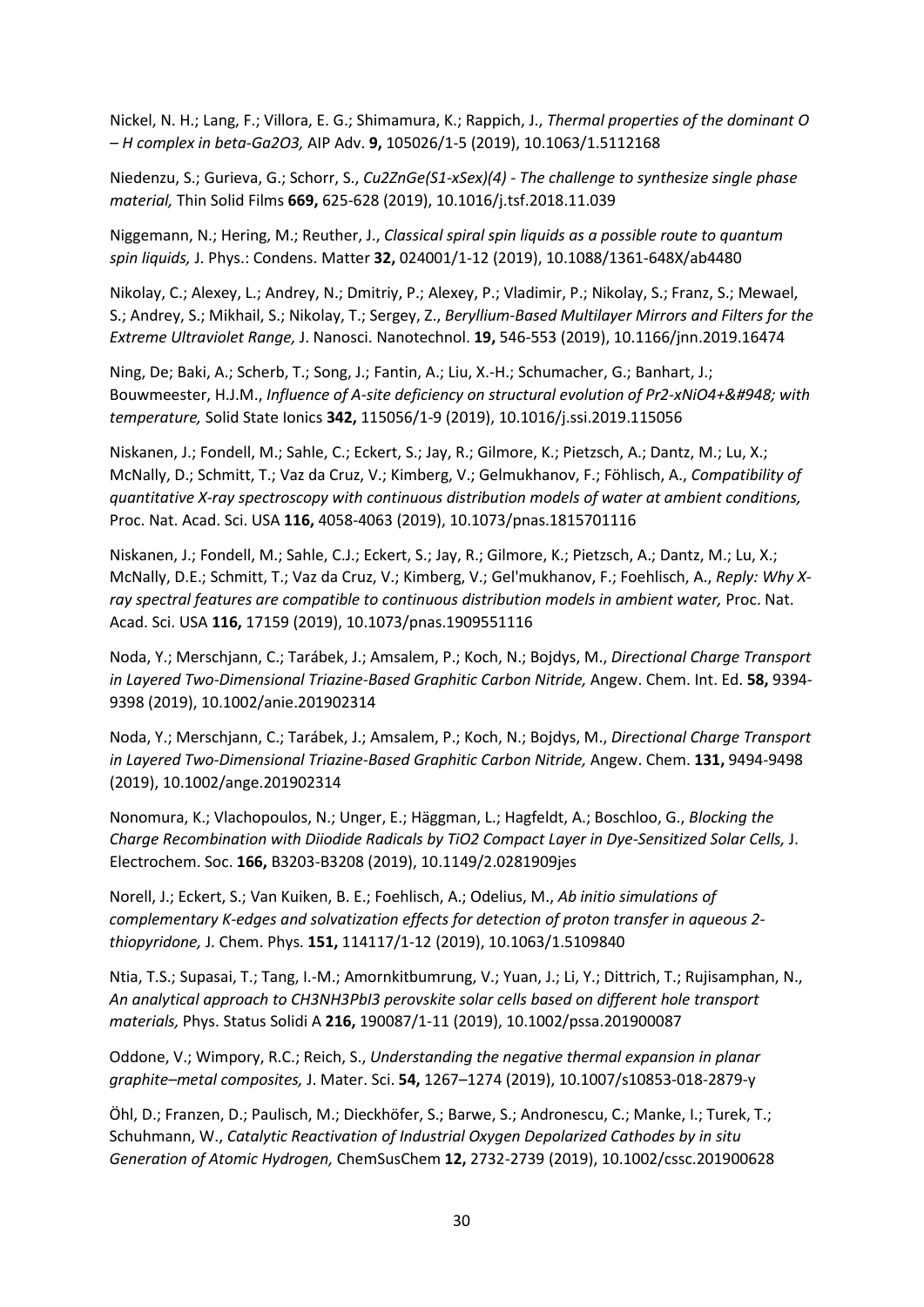Ometto, F.; Carbonio, E.; Teixeira-Neto, É.; Villullas, H., *Changes induced by transition metal oxides in*  Pt nanoparticles unveil the effects of electronic properties on oxygen reduction activity, J. Mater. Chem. A **7,** 2075-2086 (2019), 10.1039/c8ta10642h

Onorati, E.; Werner, A.; Eisert, J., *Randomized Benchmarking for Individual Quantum Gates,* Phys. Rev. Lett. **123,** (2019), 10.1103/PhysRevLett.123.060501

Orendác, M.; Gabáni, S.; Gazo, E.; Pristás, G.; Shitsevalova, N.; Siemensmeyer, K.; Flachbart, K., *Rotating magnetocaloric effect in TmB 4: A comparison between estimations based on heat capacity and magnetization measurements,* J. Magn. Magn. Mater. **482,** 186-191 (2019), 10.1016/j.jmmm.2019.03.047

Oscarsson, M.; Beteva, A.; Flot, D.; Gordon, E.; Guijarro, M.; Leonard, G.; McSweeney, S.; Monaco, S.; Mueller-Dieckmann, C.; Nanao, M.; Nurizzo, D.; Popov, A.N.; von Stetten, D.; Svensson, O.; Rey-Bakaikoa, V.; Chado, I.; Chavas, L.M. G.; Gadea, L.; Gour, *MXCuBE2: the dawn of MXCuBE Collaboration,* J. Synchrot. Radiat. **26,** 393-405 (2019), 10.1107/S1600577519001267

Osterkamp, C.; Mangold, M.; Lang, J.; Balasubramanian, P.; Teraji, T.; Naydenov, B.; Jelezko, F., *Engineering preferentially-aligned nitrogen-vacancy centre ensembles in CVD grown diamond,* Sci. Rep. **9,** 07.01.5786 (2019), 10.1038/s41598-019-42314-7

Otrokov, M.M.; Klimovskikh, I.I.; Bentmann, H.; Estyunin, D.; Zeugner, A.; Aliev, Z.S.; Gaß, S.; Wolter, A.U.B.; Koroleva, A.V.; Shikin, A.M.; Blanco-Rey, M.; Hoffmann, M.; Rusinov, I.P.; Vyazovskaya, A.Yu.; Eremeev, S.V.; Koroteev, Y.M.; Kuznetsov, V.M.;, *Prediction and observation of an antiferromagnetic topological insulator,* Nat. **576,** 416-422 (2019), 10.1038/s41586-019-1840-9

Pal, S.; Jana, S.; Govinda, S.; Pal, B.; Mukherjee, S.; Keshavarz, S.; Thonig, D.; Kvashnin, Y.; Pereiro, M.; Mathieu, R.; Nordblad, P.; Freeland, J.W.; Eriksson, O.; Karis, O.; Sarma, D.D., *Peculiar magnetic states in the double perovskite Nd2NiMnO6,* Phys. Rev. B **100,** 045122/1-12 (2019), 10.1103/PhysRevB.100.045122

Palm, G.J.; Reisky, L.; Boettcher, D.; Mueller, H.; Michels, E.A. P.; Walczak, M.C.; Berndt, L.; Weiss, M.S.; Bornscheuer, U.T.; Weber, G., *Structure of the plastic-degrading Ideonella sakaiensis MHETase bound to a substrate,* Nat. Commun. **10,** 1717/1-10 (2019), 10.1038/s41467-019-09326-3

Panchenko, O.; Giesenberg, L.; Borgardt, E.; Zwaygardt, W.; Kardjilov, N.; Markötter, H.; Arlt, T.; Manke, I.; Müller, M.; Stolten, D.; Lehnert, W., *Influence of Stoichiometry on the Two-Phase Flow Behavior of Proton Exchange Membrane Electrolyzers.,* Energ. **12,** 350/1-12 (2019), 10.3390/en12030350

Park, C.; Ronneburg, A.; Risse, S.; Ballauff, M.; Kanduc, M.; Dzubiella, J., *Structural and Transport Properties of Li/S Battery Electrolytes: Role of the Polysulfide Species,* J. Phys. Chem. C **123,** 10167- 10177 (2019), 10.1021/acs.jpcc.8b10175

Park, S.; Schultz, T.; Han, A.; Aljarb, A.; Xu, X.; Beyer, P.; Opitz, A.; Ovsyannikov, R.; Li, L.-J.; Meissner, M.; Yamaguchi, T.; Kera, S.; Amsalem, P.; Koch, N., *Electronic band dispersion determination in azimuthally disordered transition-metal dichalcogenide monolayers,* Comm. Phys. **2,** 68/1-6 (2019), 10.1038/s42005-019-0166-0

Park, S.; Schultz, T.; Xu, X.; Wegner, B.; Aljarb, A.; Han, A.; Li, L.; Tung, V.C.; Amsalem, P.; Koch, N., *Demonstration of the key substrate-dependent charge transfer mechanisms between monolayer MoS2 and molecular dopants,* Comm. Phys. **2,** 109/1-8 (2019), 10.1038/s42005-019-0212-y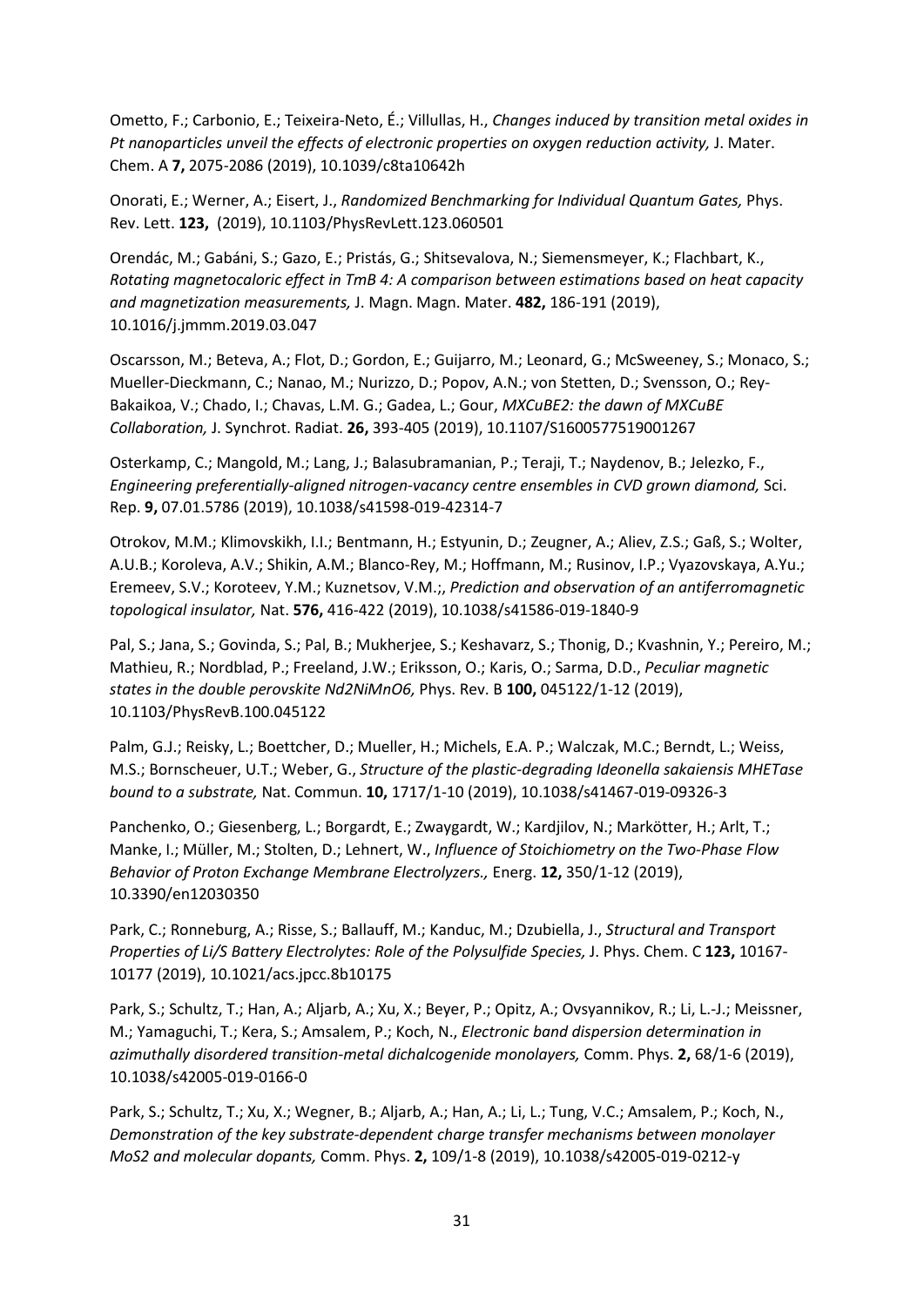Pasanen, H.P.; Vivo, P.; Canil, L.; Abate, A.; Tkachenko, N., *Refractive index change dominates the transient absorption response of metal halide perovskite thin films in the near infrared,* Phys. Chem. Chem. Phys. **21,** 14663-14670 (2019), 10.1039/c9cp02291k

Pascual, J.; Collavini, S.; Völker, S.; Phung, N.; Palacios-Lidon, E.; Irusta, L.; Grande, H.; Abate, A.; Tena-Zaera, R.; Delgado, J.L., *Unravelling fullerene-perovskite interactions introduces advanced blend films for performance-improved solar cells,* Sust. En. Fuels **3,** 2779-2787 (2019), 10.1039/c9se00438f

Paulisch, M. C.; Gebhard, M.; Franzen, D.; Hilger, A.; Osenberg, M.; Kardjilov, N.; Ellendorff, B.; Turek, T.; Roth, C.; Manke, I., *Operando Laboratory X-Ray Imaging of Silver-Based Gas Diffusion Electrodes during Oxygen Reduction Reaction in Highly Alkaline Media,* Mat. **12,** 15.01.2686 (2019), 10.3390/ma12172686

Penc, B.; Baran, S.; Hoser, A.; Szytula, A., *Magnetic properties and magnetic structures of Nd2TGe6 (T = Ni, Cu),* Phase Transit. **92,** 1118-1126 (2019), 10.1080/01411594.2019.1679368

Penc, B.; Baran, S.; Hoser, A.; Szytula, A., *Magnetic properties and magnetic structures of R2TGe6 (T = Ni, Cu; R = Tb, Ho and Er),* J. Alloy. Compd. **803,** 307-313 (2019), 10.1016/j.jallcom.2019.06.027

Pérez Tamarit, S.; Solórzano, E.; Hilger, A.; Manke, I.; Rodríguez-Pérez, M.A., *Effect of solid phase corrugation on the thermo-mechanical properties of low density flexible cellular polymers,* Mater. Design **161,** 106-113 (2019), 10.1016/j.matdes.2018.11.020

Pérez-Del-Rey, D.; Gil-Escrig, L.; Zanoni, K.; Dreessen, C.; Sessolo, M.; Boix, P.; Bolink, H., *Molecular Passivation of MoO3 : Band Alignment and Protection of Charge Transport Layers in Vacuum-Deposited Perovskite Solar Cells,* Chem. Mater. **31,** 6945-6949 (2019), 10.1021/acs.chemmater.9b01396

Pescara, B.; Mazzio, K.A.; Lips, K.; Raoux, S., *Crystallinity and Size Control of Colloidal Germanium Nanoparticles from Organogermanium Halide Reagents,* Inorg. Chem. **58,** 7510-7521 (2019), 10.1021/acs.inorgchem.8b03157

Pfaff, T.; Badaczewski, F.M.; Loeh, M.O.; Franz, A.; Hoffmann, J.-U.; Reehuis, M.; Zeier, W.G.; Smarsly, B.M., *Comparative Microstructural Analysis of Nongraphitic Carbons byWide-Angle X-ray and Neutron Scattering,* J. Phys. Chem. C **123,** 20532-20546 (2019), 10.1021/acs.jpcc.9b03590

Pflüger, M.; Soltwisch, V.; Xavier, J.; Probst, J.; Scholze, F.; Becker, C.; Krumrey, M., *Distortion analysis of crystalline and locally quasicrystalline 2D photonic structures with grazing-incidence small-angle Xray scattering,* J. Appl. Crystallogr. **52,** 322-331 (2019), 10.1107/S1600576719001080

Pham, H.; Gil-Escrig, L.; Feron, K.; Manzhos, S.; Albrecht, S.; Bolink, H.; Sonar, P., *Boosting inverted perovskite solar cell performance by using 9,9-bis(4-diphenylaminophenyl)fluorene functionalized with triphenylamine as a dopant-free hole transporting material, J. Mater. Chem. A 7, 12507-12517* (2019), 10.1039/c9ta01681c

Pietnoczka, A.; Bacewicz, R.; Antonowicz, J.; Schorr, S.; Gurieva, G., *EXAFS Study of the Local Order in Cu2ZnSn(SxSe1-x)4 Alloys,* Phys. Status Solidi B **256,** 1900150/1-6 (2019), 10.1002/pssb.201900150

Pisoni, S.; Stolterfoht, M.; Löckinger, J.; Moser, T.; Jiang, Y.; Caprioglio, P.; Neher, D.; Buecheler, S.; Tiwari, A., *On the origin of open-circuit voltage losses in flexible n-i-p perovskite solar cells,* Sci. Technol. Adv. Mat. **20,** 786-795 (2019), 10.1080/14686996.2019.1633952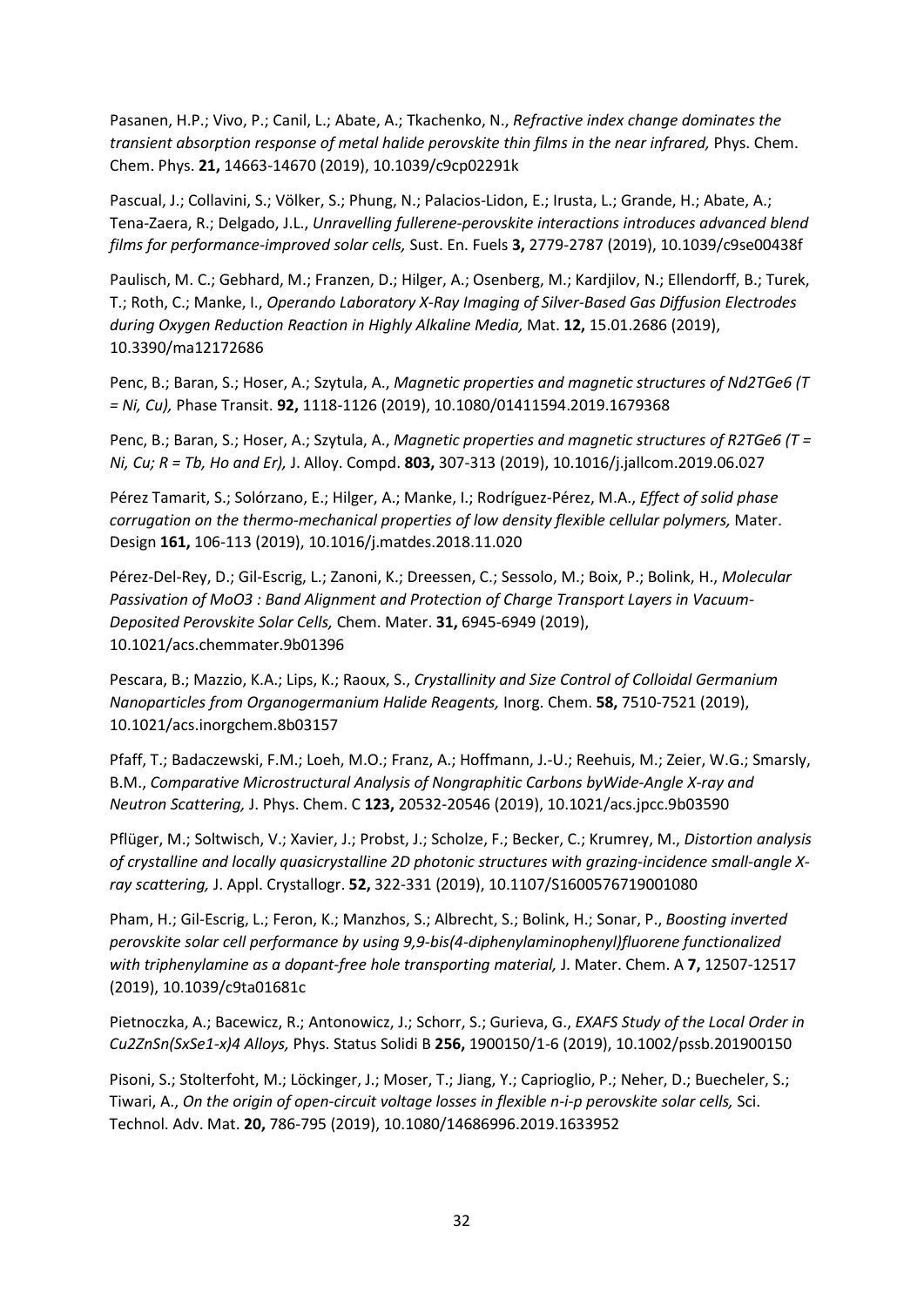Podlesnyak, A.; Prokhnenko, O.; Nikitin, S. E.; Kolesnikov, A. I.; Matsuda, M.; Dissanayake, S. E.; Prisk, T. R.; Nojiri, H.; Díaz-Ortega, I. F.; Kidder, M. K.; Anovitz, L. M., *Magnetic ground state and magnetic excitations in black dioptase Cu6Si6O18,* Phys. Rev. B **100,** 184401/1-7 (2019), 10.1103/PhysRevB.100.184401

Pohl, M.N.; Muchová, E.; Seidel, R.; Ali, H.; Srsen, S.; Wilkinson, I.; Winter, B.; Slavicek, P., *Do water's electrons care about electrolytes?,* Chem. Sci. **10,** 848-865 (2019), 10.1039/C8SC03381A

Polkovnikov, V.N.; Chkhalo, N.I.; Pleshkov, R.S.; Salashchenko, N.N.; Schäfers, F.; Sertsu, M.; Sokolov, A.; Svechnikov, M.V.; Zuev, S.Yu., *Stable high-reflection Be/Mg multilayer mirrors for solar astronomy at 30.4 nm,* Opt. Lett. **44,** 263-266 (2019), 10.1364/OL.44.000263

Pöllath, S.; Aqeel, A.; Bauer, A.; Luo, C.; Ryll, H.; Radu, F.; Pfleiderer, C.; Woltersdorf, G.; Back, C., *Ferromagnetic Resonance with Magnetic Phase Selectivity by Means of Resonant Elastic X-Ray Scattering on a Chiral Magnet,* Phys. Rev. Lett. **123,** 167201/1-7 (2019), 10.1103/PhysRevLett.123.167201

Pont, F.; Molle, A.; Berikaa, E.; Bubeck, S.; Bande, A., *Predicting the Performance of the Inter-Coulombic Electron Capture from Single-Electron Quantities,* J. Phys.: Condens. Matter **32,** 65302 (2019), 10.1088/1361-648X/ab41a9

Portnichenko, P.; Nikitin, S.; Prokofiev, A.; Paschen, S.; Mignot, J.; Ollivier, J.; Podlesnyak, A.; Meng, S.; Lu, Z.; Inosov, D., *Evolution of the propagation vector of antiferroquadrupolar phases in Ce3Pd20Si6 under magnetic field,* Phys. Rev. B **99,** 214431/1-10 (2019), 10.1103/PhysRevB.99.214431

Potashnikov, D.; Caspi, E.; Pesach, A.; Hoser, A.; Kota, S.; Verger, L.; Barsoum, M.; Felner, I.; Keren, A.; Rivin, O., *Magnetic ordering in the nano-laminar ternary Mn2AlB2 using neutron and X-ray diffraction,* J. Magn. Magn. Mater. **471,** 468-474 (2019), 10.1016/j.jmmm.2018.09.078

Pozov, S.M.; Schider, G.; Voigt, S.; Ebert, F.; Popovic, K.; Hermerschmidt, F.; Georgiou, E.; Burgués-Ceballos, I.; Kinner, L.; Nees, D.; Stadlober, B.; Rapley, C.; Ward, R.; Choulis, S.A.; List-Kratochvil, E.J.W.; Boeffel, C., *Up-scalable ITO-free organic light emitting diodes based on embedded inkjetprinted copper grids,* Flex. Print. Elect. **4,** 025004/1-11 (2019), 10.1088/2058-8585/ab17a5

Pregelj, M.; Zorko, A.; Klanjsek, M.; Zaharko, O.; White, J.S.; Prokhnenko, O.; Bartkowiak, M.; Nojiri, H.; Berger, H.; Arcon, D., *Magnetic ground state of the frustrated spin-1/2 chain compound beta-TeVO4 at high magnetic fields,* Phys. Rev. B **100,** 094433/1-7 (2019), 10.1103/PhysRevB.100.094433

Prifling, B.; Ridder, A.; Hilger, A.; Osenberg, M.; Manke, I.; Birke, K.; Schmidt, V., *Analysis of structural and functional aging of electrodes in lithium-ion batteries during rapid charge and discharge rates using synchrotron tomography,* J. Power Sourc. **443,** 227259/1-12 (2019), 10.1016/j.jpowsour.2019.227259

Prifling, B.; Westhoff, D.; Schmidt, D.; Markötter, H.; Manke, I.; Knoblauch, V.; Schmidt, V., *Parametric microstructure modeling of compressed cathode materials for Li-ion batteries,* Comp Mat Science **169,** 01.Nov (2019), 10.1016/j.commatsci.2019.109083

Prokes, K.; Förster, T.; Huang, Y.K.; Mydosh, J.A., *Field-induced phases in a heavy-fermion U(Ru0.92Rh0.08)(2)Si-2 single crystal,* Phys. Rev. B **99,** 045104/1-8 (2019), 10.1103/PhysRevB.99.045104

Prokes, K.; Mezei, F.; Gukasov, A., *Polarized neutron diffraction on a diamagnetic bismuth single crystal,* J. Magn. Magn. Mater. **485,** 286-290 (2019), 10.1016/j.jmmm.2019.04.098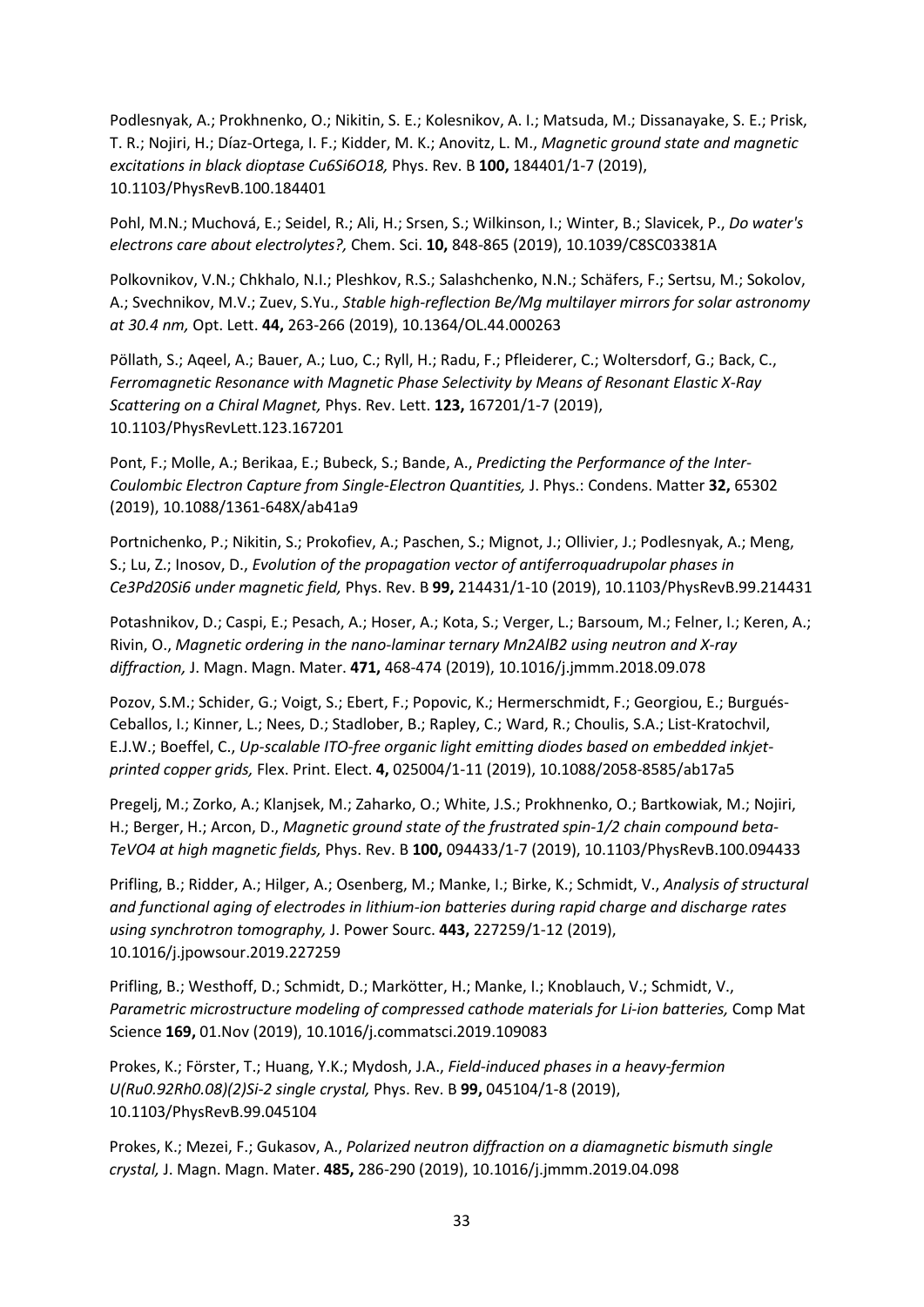Pudell, J.; Sander, M.; Bauer, R.; Bargheer, M.; Herzog, M.; Gaal, P., *Full Spatiotemporal Control of Laser-Excited Periodic Surface Deformations,* Phys. Rev. Appl. **12,** 024036/1-11 (2019), 10.1103/PhysRevApplied.12.024036

Pudell, J.; von Reppert, A.; Schick, D.; Zamponi, F.; Roessle, M.; Herzog, M.; Zabel, H.; Bargheer, M., *Ultrafast negative thermal expansion driven by spin disorder,* Phys. Rev. B **99,** 094304/1-7 (2019), 10.1103/PhysRevB.99.094304

Qiao, Y.; Song, Y.; Lin, K.; Liu, X.; Franz, A.; Ren, Y.; Deng, J.; Huang, R.; Li, L.; Chen, J.; Xing, X., *Negative Thermal Expansion in (Hf,Ti)Fe-2 Induced by the Ferromagnetic and Antiferromagnetic Phase Coexistence,* Inorg. Chem. **58,** 5380-5383 (2019), 10.1021/acs.inorgchem.8b03600

Qin, Z.; Loh, L.; Wang, J.; Xu, X.; Zhang, Q.; Haas, B.; Alvarez, C.; Okuno, H.; Yong, J.; Schultz, T.; Koch, N.; Dan, J.; Pennycook, S.J.; Zeng, D.; Bosman, M.; Eda, G., *Growth of Nb-Doped Monolayer WS2 by Liquid-Phase Precursor Mixing,* ACS Nano **13,** 10768-10775 (2019), 10.1021/acsnano.9b05574

Quan, T.; Goubard-Bretesche, N.; Haerk, E.; Kochovski, Z.; Mei, S.; Pinna, N.; Ballauff, M.; Lu, Y., *Highly Dispersible Hexagonal Carbon-MoS2-Carbon Nanoplates with Hollow Sandwich Structures for Supercapacitors,* Chem. - a Eur. J. **25,** 4745-4766 (2019), 10.1002/chem.201806060

Rabchinskii, M.; Mironov, L.; Sgibnev, Y.; Kolesnikov, I.; Kurdyukov, D.; Eurov, D.; Kirilenko, D.; Shvidchenko, A.; Stolyarova, D.; Smirnov, D.; Golubev, V., *Fluorescence enhancement of monodisperse carbon nanodots treated withaqueous ammonia and hydrogen peroxide,*  Nanotechnology **30,** 475601/1-9 (2019), 10.1088/1361-6528/ab3cdf

Rademacher, N.; Kuropka, B.; Kunde, S.-A.; Wahl, M.C.; Freund, C.; Shoichet, S.A., *Intramolecular domain dynamics regulate synaptic MAGUK protein interactions,* eLife **8,** e41299/1-20 (2019), 10.7554/eLife.41299

Radisavljevic, I.; Novakovic, N.; Mahnke, H.-E.; Andric, V.; Kurko, S.; Milivojevic, D.; Romcevic, N.; Ivanovic, N., *Survey of electronic properties and local structures around Fe in selected multinary chalcogenides,* J. Alloy. Compd. **782,** 160-169 (2019), 10.1016/j.jallcom.2018.12.167

Radnik, J.; Dang, T.T.H.; Gatla, S.; Raghuwanshi, V.S.; Tatchev, D.; Hoell, A., *Identifying the location of Cu ions in nanostructured SAPO-5 molecular sieves and its impact on the redox properties,* RSC Adv. **9,**  6429-6437 (2019), 10.1039/c8ra10417d

Ralaiarisoa, M.; Rodríguez, Y.; Salzmann, I.; Vaillant, L.; Koch, N., *Impact of solvent exposure on the structure and electronic properties of CH3NH3PbI3-xClx mixed halide perovskite films,* Appl. Phys. A **125,** 470/1-7 (2019), 10.1007/s00339-019-2757-8

Ramírez Quiroz, C.O.; Chistiakova, G.; Mews, M.; Korte, L.; Rech, B.; Albrecht, S., *Interface Molecular Engineering for Laminated Monolithic Perovskite/Silicon Tandem Solar Cells with 80.4% Fill Factor,*  Adv. Funct. Mater. **29,** 1901476/1-13 (2019), 10.1002/adfm.201901476

Ramos Oliveira, G.J.; Campos de Oliveira, P.; Surmas, R.; de Paulo Ferreira, L.; Markötter, H.; Kardjilov, N.; Manke, I.; Montoro, L.A.; Isaac, A., *Probing the 3D molecular and mineralogical heterogeneity in oilreservoir rocks at the pore scale,* Sci. Rep. **9,** 10.01.8263 (2019), 10.1038/s41598- 019-44763-6

Rams, M.; Jochim, A.; Böhme, M.; Lohmiller, T.; Ceglarska, M.; Rams, M.M.; Schnegg, A.; Plass, W.; Näther, C., Single-Chain Magnet Based on Cobalt(II) Thiocyanate as XXZ Spin Chain, Chem. - a Eur. J. **26,** 2837-2851 (2019), 10.1002/chem.201903924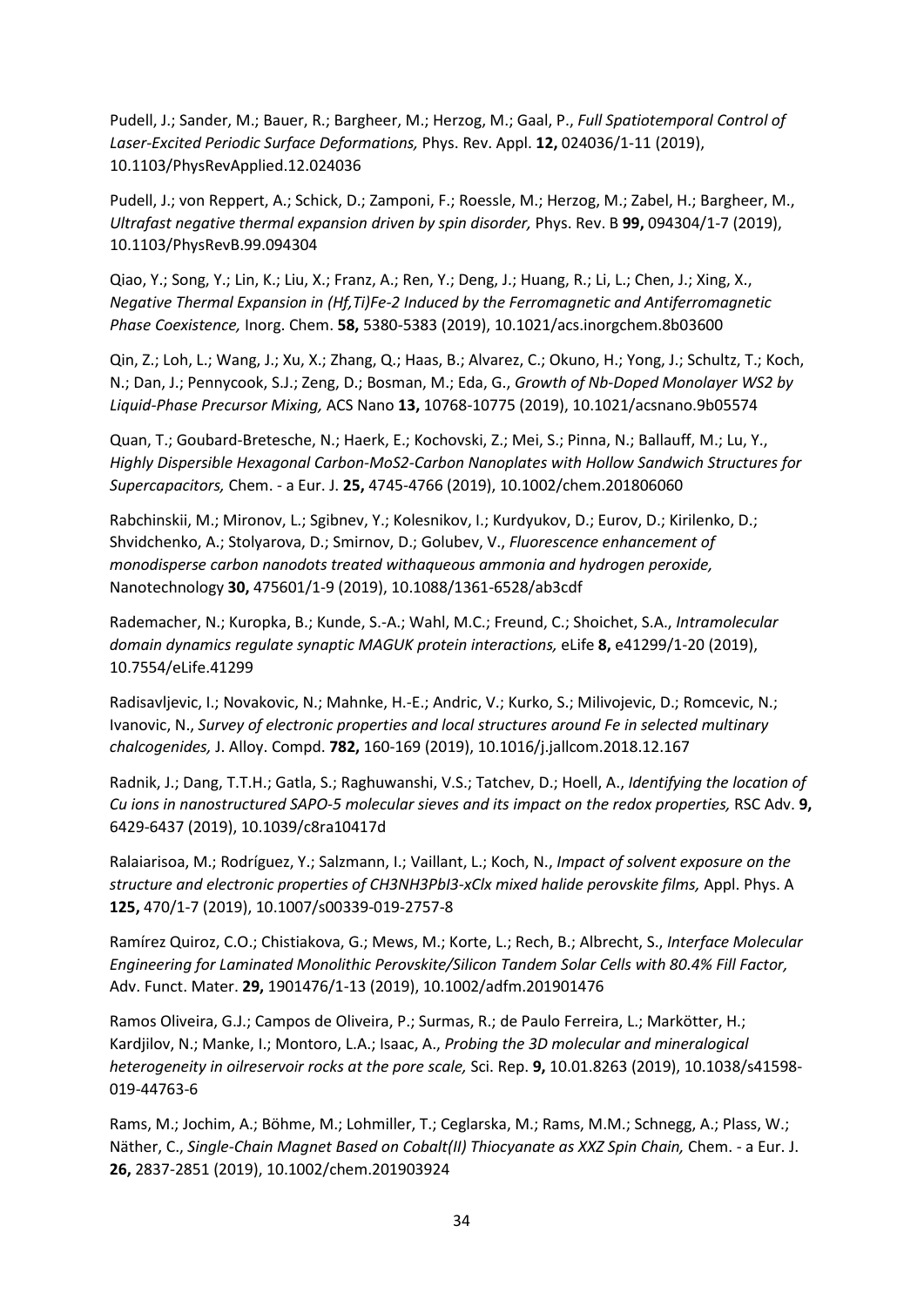Ranieri, U.; Koza, M.M.; Kuhs, W.F.; Gaal, R.; Klotz, S.; Falenty, A.; Wallacher, D.; Ollivier, J.; Gillet, P.; Bove, L.E., *Quantum Dynamics of H2 and D2 Confined in Hydrate Structures as a Function of Pressure and Temperature,* J. Phys. Chem. C **123,** 1888-1903 (2019), 10.1021/acs.jpcc.8b11606

Rasmussen, M. K.; Kardjilov, N.; Oliveira, C.LP; Watts, B.; Villanova, J.; Fongaro Botosso, V.; A Sant'Anna, O.; Fantini, J.CA; Bordallo, H.N., *3D visualisation of hepatitis B vaccine in the oral delivery vehicle SBA-15,* Sci. Rep. **9,** 08.01.6106 (2019), 10.1038/s41598-019-42645-5

Raventós, M.; Tovar, M.; Medarde, M.; Shang, T.; Strobl, M.; Samothrakitis, S.; Pomjakushina, E.; Grünzweig, C.; Schmidt, S., *Laue three dimensional neutron diffraction,* Sci. Rep. **9,** 13.01.4798 (2019), 10.1038/s41598-019-41071-x

Rayaprol, S.; Hoser, A.; Iyer, K.K.; Upadhyay, S.K.; Sampathkumaran, E.V., *Neutron diffraction study of a metallic kagome lattice, Tb3Ru4Al12,* J. Magn. Magn. Mater. **477,** 83-87 (2019), 10.1016/j.jmmm.2018.12.104

Reeve, R.M.; Loescher, A.; Kazemi, H.; Dupé, B.; Mawass, M.A.; Winkler, T.; Schönke, D.; Miao, J.; Litzius, K.; Sedlmayr, N.; Schneider, I.; Sinova, J.; Eggert, S.; Kläui, M., *Scaling of intrinsic domain wall magnetoresistance with confinement in electromigrated nanocontacts,* Phys. Rev. B **99,** 214437/1-10 (2019), 10.1103/PhysRevB.99.214437

Regue, M.; Sibby, S.; Ahmet, I.Y.; Friedrich, D.; Abdi, F.F.; Johnson, A.L.; Eslava, S., *TiO2 photoanodes with exposed {0 1 0} facets grown by aerosol-assisted chemical vapor deposition of a titanium oxo/alkoxy cluster,* J. Mater. Chem. A **7,** 19161-19172 (2019), 10.1039/C9TA04482E

Ren, H.; Dittrich, T.; Ma, H.; Hart, J.N.; Fengler, S.; Chen, S.; Li, Y.; Wang, Y.; Cao, F.; Schieda, M.; Ng, Y.H.; Xie, Z.; Bo, X.; Koshy, P.; Sheppard, L.R.; Zhao, C.; Sorrell, C.C., *Manipulation of Charge Transport by Metallic V13O16 Decorated on Bismuth Vanadate Photoelectrochemical Catalyst,* Adv. Mat. **31,**  1807204/1-9 (2019), 10.1002/adma.201807204

Ren, J.; Achilleos, D.; Golnak, R.; Yuzawa, H.; Xiao, J.; Nagasaka, M.; Reisner, E.; Petit, T., *Uncovering the Charge Transfer between Carbon Dots and Water by In Situ Soft X-ray Absorption Spectroscopy,* J. Phys. Chem. Lett. **10,** 3843-3848 (2019), 10.1021/acs.jpclett.9b01800

Ren, J.; Weber, F.; Weigert, F.; Wang, Y.; Choudhury, S.; Xiao, J.; Lauermann, I.; Resch-Genger, U.; Bande, A.; Petit, T., *Influence of surface chemistry on optical, chemical and electronic properties of blue luminescent carbon dots,* Nanoscale **11,** 2056-2064 (2019), 10.1039/c8nr08595a

Reuß, M.; Reul, J.; Grube, T.; Langemann, M.; Calnan, S.; Robinius, M.; Schlatmann, R.; Rau, U.; Stolten, D., *Solar hydrogen production: a bottom-up analysis of different photovoltaic–electrolysis pathways,* Sust. En. Fuels **3,** 801-813 (2019), 10.1039/C9SE00007K

Riemensberger, J.; Neppl, S.; Potamianos, D.; Schäffer, M.; Schnitzenbaumer, M.; Ossiander, M.; Schröder, C.; Guggenmos, A.; Kleineberg, U.; Menzel, D.; Allegretti, F.; Barth, J.V.; Kienberger, R; Feulner, P; Borisov, A.G.; Echenique, P.M.; Kazansky, A.K., *Attosecond Dynamics of sp-Band Photoexcitation,* Phys. Rev. Lett. **123,** 176801/1-6 (2019), 10.1103/PhysRevLett.123.176801

Rienks, E. D. L.; Wimmer, S.; Sánchez-Barriga, J.; Caha, O.; Mandal, P. S.; Ruzicka, J.; Ney, A.; Steiner, H.; Volobuev, V. V.; Groiss, H.; Albu, M.; Kothleitner, G.; Michalicka, J.; Khan, S. A.; Minár, J.; Ebert, H.; Bauer, G.; Freyse, F.; Varykhalov, A., *Large magnetic gap at the Dirac point in Bi2Te3/MnBi2Te4 heterostructures,* Nat. **576,** 423–428 (2019), 10.1038/s41586-019-1826-7

Risse, S.; Härk, E.; Kent, B.; Ballauff, M., *Operando Analysis of a Lithium/Sulfur Battery by Small-Angle Neutron Scattering,* ACS Nano **13,** 10233-10241 (2019), 10.1021/acsnano.9b03453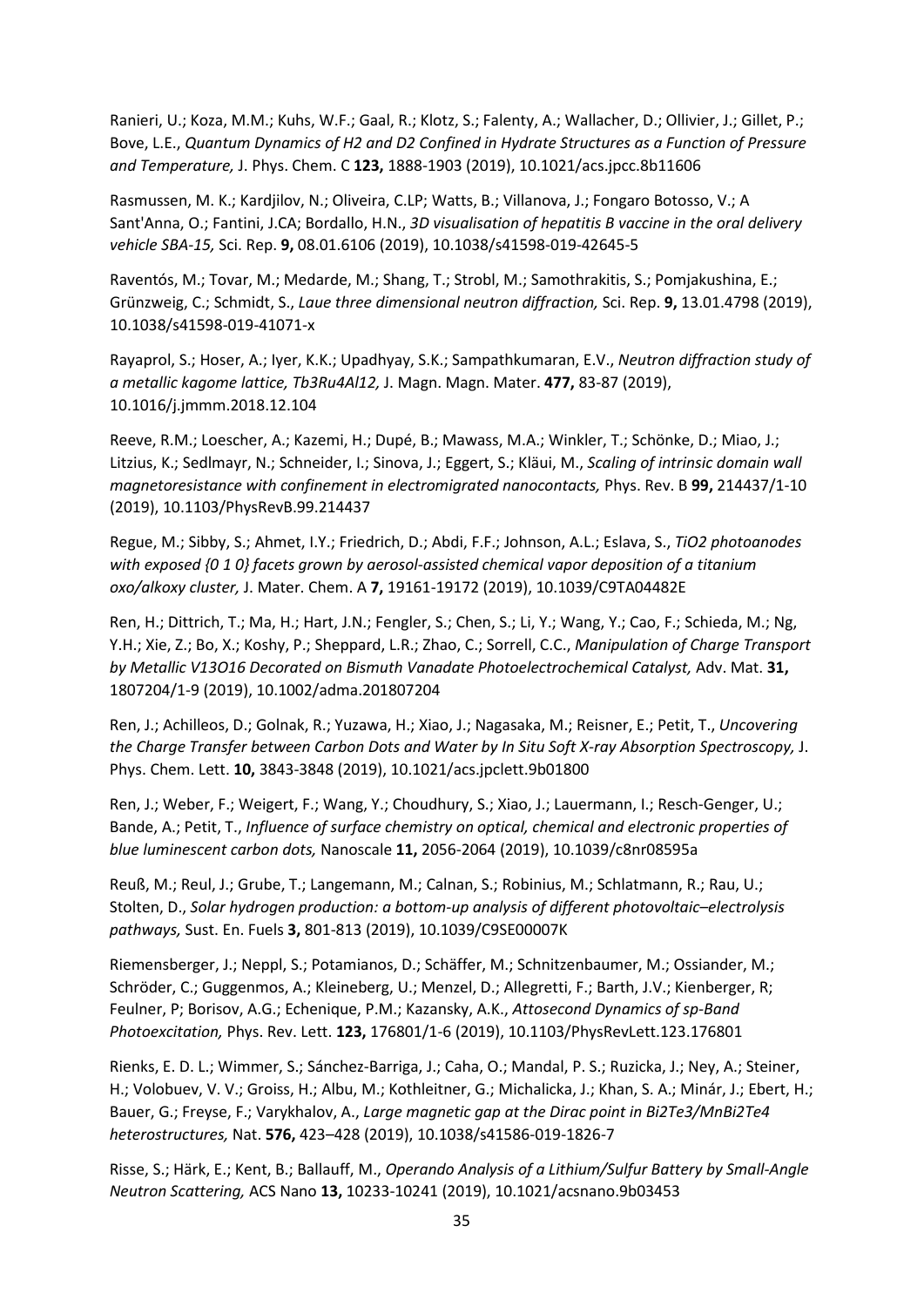Risthaus, T.; Chen, L.; Wang, J.; Li, J.; Zhou, D.; Zhang, L.; Ning, D.; Cao, X.; Zhang, X.; Schumacher, G.; Winter, M.; Paillard, E.; Li, J., *P3 Na0.9Ni0.5Mn0.5O2 Cathode Material for Sodium Ion Batteries,*  Chem. Mater. **31,** 5376-5383 (2019), 10.1021/acs.chemmater.8b03270

Ritter, E.; Puskar, L.; Kim, S.Y.; Park, J.H.; Hofmann, K.P.; Bartl, F.; Hegemann, P.; Schade, U., *Féry Infrared Spectrometer for Single-Shot Analysis of Protein Dynamics,* J. Phys. Chem. Lett. **10,** 7672- 7677 (2019), 10.1021/acs.jpclett.9b03099

Robinson, J.S.; Wimpory, R.C., *Influence of low magnitude plastic strains on residual stress in 7075 aluminium alloy,* Mater. Sci. Technol. **35,** 1381-1391 (2019), 10.1080/02670836.2019.1625555

Ronneburg, A.; Trapp, M.; Cubitt, R.; Silvi, L.; Cap, S.; Ballauff, M.; Risse, S., *Surface structure inhibited lithiation of crystalline silicon probed with operando neutron reflectivity,* En. Stor. Mat. **18,** 182-189 (2019), 10.1016/j.ensm.2018.11.032

Roose, B.; Wang, Q.; Abate, A., *The Role of Charge Selective Contacts in Perovskite Solar Cell Stability,*  Adv. Energy Mat. **9,** 1803140/1-20 (2019), 10.1002/aenm.201803140

Roth, F.; Neppl, S.; Shavorskiy, A.; Arion, T.; Mahl, J.; Seo, H.; Bluhm, H.; Hussain, Z.; Gessner, O.; Eberhardt, W., *Efficient charge generation from triplet excitons in metal-organic heterojunctions,*  Phys. Rev. B **99,** 020303/1-6 (2019), 10.1103/PhysRevB.99.020303

Rothe, M.; Zhao, Y.; Kewes, G.; Kochovski, Z.; Sigle, W.; van Aken, P.; Koch, C.; Ballauff, M.; Lu, Y.; Benson, O., *Silver nanowires with optimized silica coating as versatile plasmonic resonators,* Sci. Rep. **9,** 12.01.3859 (2019), 10.1038/s41598-019-40380-5

Russina, M.; Günther, G.; Grzimek, V.; Schlegel, M.; Veziri, C.; Karanikolos, G.; Yamada, T.; Mezei, F., *Nanoscale Dynamics and Transport in Highly Ordered Low-Dimensional Water,* J. Phys. Chem. Lett. **10,** 6339-6344 (2019), 10.1021/acs.jpclett.9b02303

Salikhov, R.; Alekhin, A.; Parpiiev, T.; Pezeril, T.; Makarov, D.; Abrudan, R.; Meckenstock, R.; Radu, F.; Farle, M.; Zabel, H.; Temnov, V., *Gilbert damping in NiFeGd compounds: Ferromagnetic resonance versus time-resolved spectroscopy,* Phys. Rev. B **99,** 104412/1-8 (2019), 10.1103/PhysRevB.99.104412

Samolova, E.; Kuchar, J.; Grzimek, V.; Kliuikov, A.; Cizmar, E., *Synthesis, crystal structure and magnetic properties of the new Cu(II)/Mn(II) coordination polymer [{Cu(cyclam)MnCl3(H2O)(2)}Cl](n),*  Polyhedron **170,** 51-59 (2019), 10.1016/j.poly.2019.05.024

Samoylova, N.Yu.; Kiselev, M.A.; Hauß, T., *Effect of DMSO, urea and ethanol on hydration of stratum corneum model membrane based on short-chain length ceramide [AP],* Chem. Phys. Lipids **221,** 01.Jul (2019), 10.1016/j.chemphyslip.2019.02.012

Sarhan, R.M.; Koopman, W.; Pudell, J.; Stete, F.; Rössle, M.; Herzog, M.; Schmitt, C.N.Z.; Liebig, F.; Koetz, J.; Bargheer, M., *Scaling Up Nanoplasmon Catalysis: The Role of Heat Dissipation,* J. Phys. Chem. C **123,** 9352-9357 (2019), 10.1021/acs.jpcc.8b12574

Sarhan, R.M.; Koopman, W.; Schuetz, R.; Schmid, T.; Liebig, F.; Koetz, J.; Bargheer, M., *The importance of plasmonic heating for the plasmon-driven photodimerization of 4-nitrothiophenol,* Sci. Rep. **9,** 08.01.3060 (2019), 10.1038/s41598-019-38627-2

Schlecker, B.; Hoffmann, A.; Chu, A.; Ortmans, M.; Lips, K.; Anders, J., *Towards low-cost, highsensitivity point-of-care diagnostics using VCO-based ESR-on-a-chip detectors,* IEEE Sens J. **19,** 8995 - 9003 (2019), 10.1109/JSEN.2018.2875767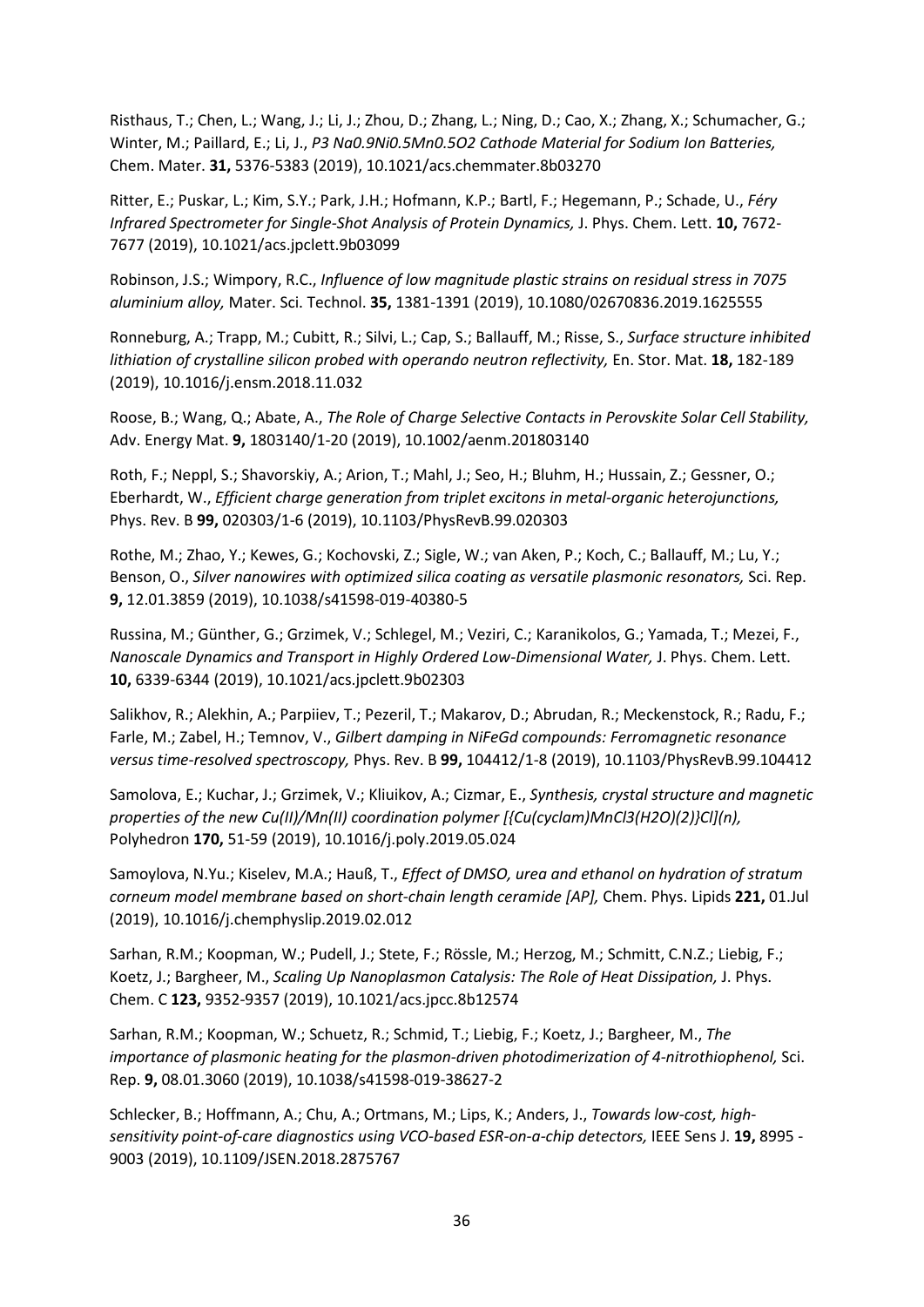Schlesinger, R.; Bussolotti, F.; Yang, J.; Sadofev, S.; Vollmer, A.; Blumstengel, S.; Kera, S.; Ueno, N.; Koch, N., *Gap states induce soft Fermi level pinning upon charge transfer at ZnO/molecular acceptor interfaces,* Phys. Rev. Mat. **3,** 074601/1-8 (2019), 10.1103/PhysRevMaterials.3.074601

Schlesinger, R.; Winkler, S.; Brandt, M.; Blumstengel, S.; Ovsyannikov, R.; Vollmer, A.; Koch, N., *Energy level alignment at organic/inorganic semiconductor heterojunctions: Fermi level pinning at the molecular interlayer with a reduced energy gap,* Phys. Chem. Chem. Phys. **21,** 15072-15079 (2019), 10.1039/c9cp02763g

Schlisske, S.; Mathies, F.; Busko, D.; Strobel, N.; Rödlmeier, T.; Richards, B.; Lemmer, U.; Paetzold, U.; Hernandez-Sosa, G.; Klampaftis, E., *Design and Color Flexibility for Inkjet-Printed Perovskite Photovoltaics,* ACS Appl. En. Mat. **2,** 764-769 (2019), 10.1021/acsaem.8b01829

Schmeißer, D.; Henkel, K.; Pozarowska, E.; Kegelmann, L.; Tsud, N.; Kot, M., *Point Defect-Mediated Interface Formation and Appearance of a Cooper Minimum for AlOx Atomic-Layer-Deposited Films on CH3NH3PbI3,* J. Phys. Chem. C **123,** 23352-23360 (2019), 10.1021/acs.jpcc.9b05282

Schmidt, A.; Jelezko, F.; Naydenov, B.; Reithmaier, J.P.; Popov, C., *Fabrication of highly dense arrays of nanocrystalline diamond nanopillars with integrated silicon-vacancy color centers during the growth,* Opt. Mat. Expr. **9,** 4545-4555 (2019), 10.1364/OME.9.004545

Schmidt, N.Y.; Laureti, S.; Radu, F.; Ryll, H.; Luo, C.; d'Acapito, F.; Tripathi, S.; Goering, E.; Weller, D.; Albrecht, M., *Structural and magnetic properties of FePt-Tb alloy thin films,* Phys. Rev. B **100,**  064428/1-9 (2019), 10.1103/PhysRevB.100.064428

Schmitt, S.W.; Schwarzburg, K.; Dubourdieu, C., *Direct measurement and analytical description of the mode alignment in inversely tapered silicon nano-resonators,* Sci. Rep. **9,** 07.01.9024 (2019), 10.1038/s41598-019-45034-0

Schmitt, T.; Arlt, T.; Manke, I.; Latz, A.; Horstmann, B., *Zinc Electrode Shape-Change in Secondary Air Batteries: A 2D Modeling Approach,* J. Power Sourc. **432,** 119-132 (2019), 10.1016/j.jpowsour.2019.126649

Schmitz-Antoniak, C.; Izarova, N.V.; Svechkina, N.; Smekhova, A.; Stuckart, M.; Schmitz, D.; Kögerler, P., *Polyoxopalladates as Prototype Molecular Hydrogen Uptake Systems and Novel In situ Hydrogen Detectors on the Nanoscale,* Eur. J. Inorg. Chem. **2019,** 448-455 (2019), 10.1002/ejic.201800972

Schoenlein, R.; Elsaesser, T.; Holldack, K.; Huang, Z.; Kapteyn, H.; Murnane, M.; Woerner, M., *Recent advances in ultrafast X-ray sources,* Philos. Trans. Royal Soc. A **377,** 2018038/1-37 (2019), 10.1098/rsta.2018.0384

Schuck, G.; Lehmann, F.; Ollivier, J.; Mutka, H.; Schorr, S., *Influence of Chloride Substitution on the Rotational Dynamics of Methylammonium in MAPbI3–xClx Perovskites,* J. Phys. Chem. C **123,** 11436- 11446 (2019), 10.1021/acs.jpcc.9b01238

Schultz, T.; Frey, N.; Hantanasirisakul, K.; Park, S.; May, S.; Shenoy, V.; Gogotsi, Y.; Koch, N., *Surface Termination Dependent Work Function and Electronic Properties of Ti3C2TxMXene,* Chem. Mater. **31,**  6590-6597 (2019), 10.1021/acs.chemmater.9b00414

Schweinar, K.; Nicholls, R.L.; Rajamathi, C.R.; Zeller, P.; Amati, M.; Gregoratti, L.; Raabe, D.; Greiner, M.; Gault, B.; Kasian, O., *Probing catalytic surfaces by correlative scanning photoemission electron microscopy and atom probe tomography,* J. Mater. Chem. A **8,** 388-400 (2019), 10.1039/c9ta10818a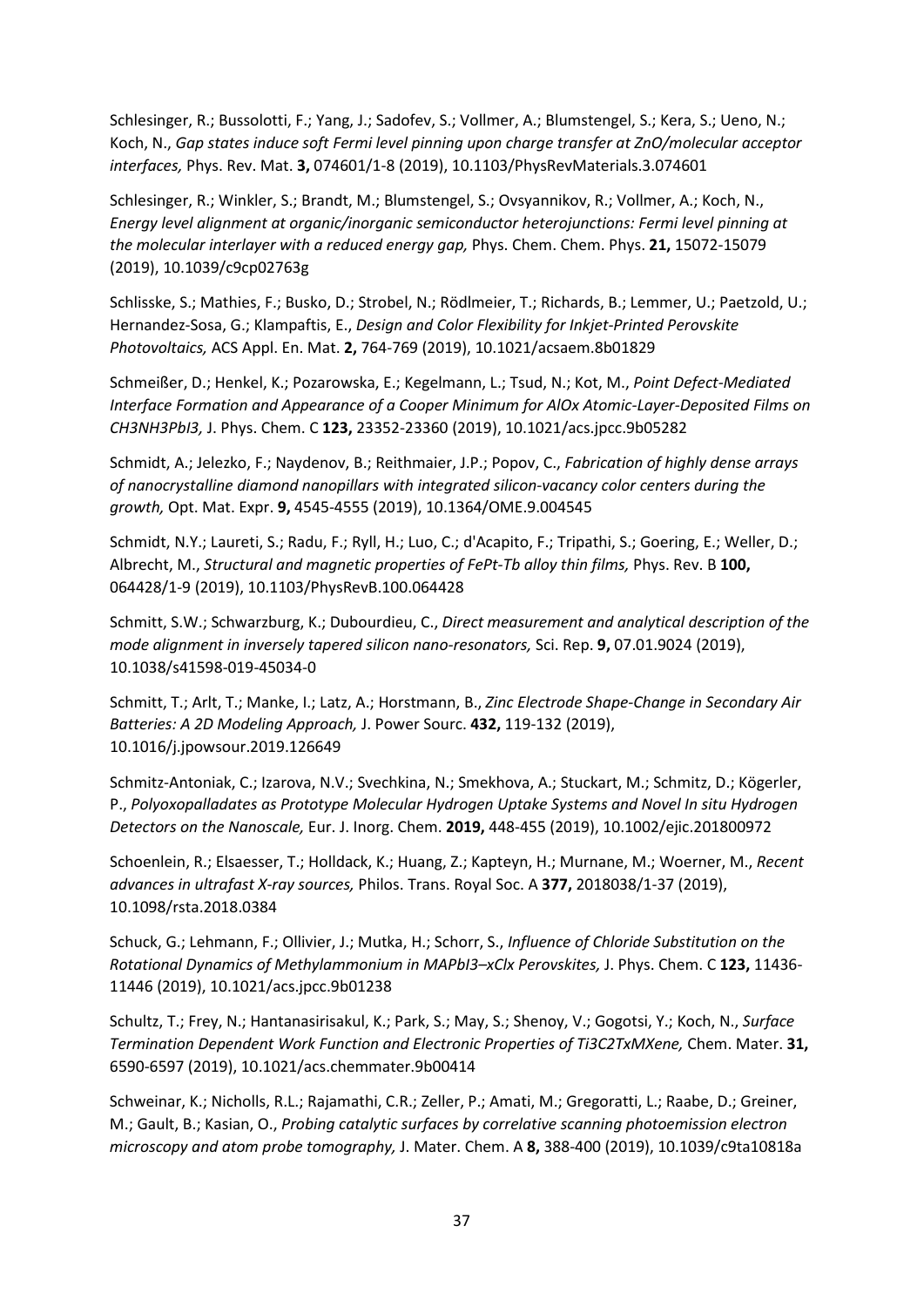Sentker, K.; Yildirim, A.; Lippmann, M.; Zantop, A.W.; Bertram, F.; Hofmann, T.; Seeck, O.H.; Kityk, A.A.; Mazza, M.G.; Schönhals, A.; Huber, P., *Self-assembly of liquid crystals in nanoporous solids for adaptive photonic metamaterials,* Nanoscale **11,** 23304/1-14 (2019), 10.1039/C9NR07143A

Shinagawa, T.; Obata, K.; Takanabe, K., *Switching of Kinetically Relevant Reactants for the Aqueous Cathodic Process Determined by Mass-transport Coupled with Protolysis,* ChemCatChem **11,** 5961- 5968 (2019), 10.1002/cctc.201901459

Shokr, M.; Tosson, A.; Abboud, A.; Algashi, A.; Schlosser, D.; Hartmann, R.; Klaus, M.; Genzel, C.; Strueder, L.; Pietsch, U., *Energy-dispersive Laue diffraction by means of a pnCCD detector coupled to a CsI(Tl) scintillator using ultra-hard X-ray synchrotron radiation,* J. Synchrot. Radiat. **26,** 1612-1620 (2019), 10.1107/S160057751900626X

Shokr, Y.A.; Sandig, O.; Erkovan, M.; Zhang, B.; Bernien, M.; Ünal, A.A.; Kronast, F.; Parlak, U.; Vogel, J.; Kuch, W., *Steering of magnetic domain walls by single ultrashort laser pulses,* Phys. Rev. B **99,**  214404/1-8 (2019), 10.1103/PhysRevB.99.214404

Shou, K.; Hong, J.K.; Wood, E.S.; Hook, J.M.; Nelson, A.; Yin, Y.; Andersson, G.G.; Abate, A.; Steiner, U.; Neto, C., *Ultralow surface energy self-assembled monolayers of iodo-perfluorinated alkanes on silica driven by halogen bonding,* Nanoscale **11,** 2401-2411 (2019), 10.1039/c8nr08195f

Shvets, I.; Klimovskikh, I.; Aliev, Z.; Babanly, M.; Zúñiga, F.; Sánchez-Barriga, J.; Krivenkov, M.; Shikin, A.; Chulkov, E., *Surface electronic structure of the wide band gap topological insulator PbBi4Te4Se3,*  Phys. Rev. B **100,** 195127/1-5 (2019), 10.1103/PhysRevB.100.195127

Sieg, J.; Bandlow, J.; Mitsch, T.; Dragicevic, D.; Materna, T.; Spier, B.; Witzenhausen, H.; Ecker, M.; Sauer, D., *Fast charging of an electric vehicle lithium-ion battery at the limit of the lithium deposition process,* J. Power Sourc. **427,** 260-270 (2019), 10.1016/j.jpowsour.2019.04.047

Sieg, J.; Bandlow, J.; Mitsch, T.; Dragicevic, D.; Materna, T.; Spier, B.; Witzenhausen, H.; Ecker, M.; Sauer, D., *Erratum to Fast charging of an electric vehicle lithium-ion battery at the limit of the lithium deposition process,* J. Power Sourc. **436,** 226846 (2019), 10.1016/j.jpowsour.2019.226846

Siewert, F.; Buchheim, J.; Gwalt, G.; Bean, R.; Mancuso, A., *On the characterization of a 1 m long, ultra-precise KB-focusing mirror pair for European XFEL by means of slope measuring deflectometry,*  Rev. Sci. Instrum. **90,** 021713/1-9 (2019), 10.1063/1.5065473

Silvi, L.; Zhao-Karger, Z.; Röhm, E.; Fichtner, M.; Petry, W.; Lohstroh, W., *A quasielastic and inelastic neutron scattering study of the alkaline and alkaline-earth borohydrides LiBH4 and Mg(BH4)2 and the mixture LiBH4+ Mg(BH4)2,* Phys. Chem. Chem. Phys. **21,** 718-728 (2019), 10.1039/c8cp04316g

Sirotina, A.; Callaert, C.; Volykhov, A.; Frolov, A.; Sánchez-Barriga, J.; Knop-Gericke, A.; Hadermann, J.; Yashina, L., *Mechanistic Studies of Gas Reactions with Multicomponent Solids: What Can We Learn By Combining NAP XPS and Atomic Resolution STEM/EDX?,* J. Phys. Chem. C **123,** 26201-26210 (2019), 10.1021/acs.jpcc.9b05052

Smertin, R.M.; Garakhin, S.A.; Zuev, S.Yu.; Nechai, A.N.; Polkovnikov, V.N.; Salashchenko, N.N.; Svechnikov, M.V.; Sertsu, M.G.; Sokolov, A.; Chkhalo, N.I.; Schäfers, F.; Yunin, P.A., *Influence of Thermal Annealing on the Properties of Multilayer Mo/Be Mirrors,* Techn. Phys. **64,** 1692-1697 (2019), 10.1134/S1063784219110252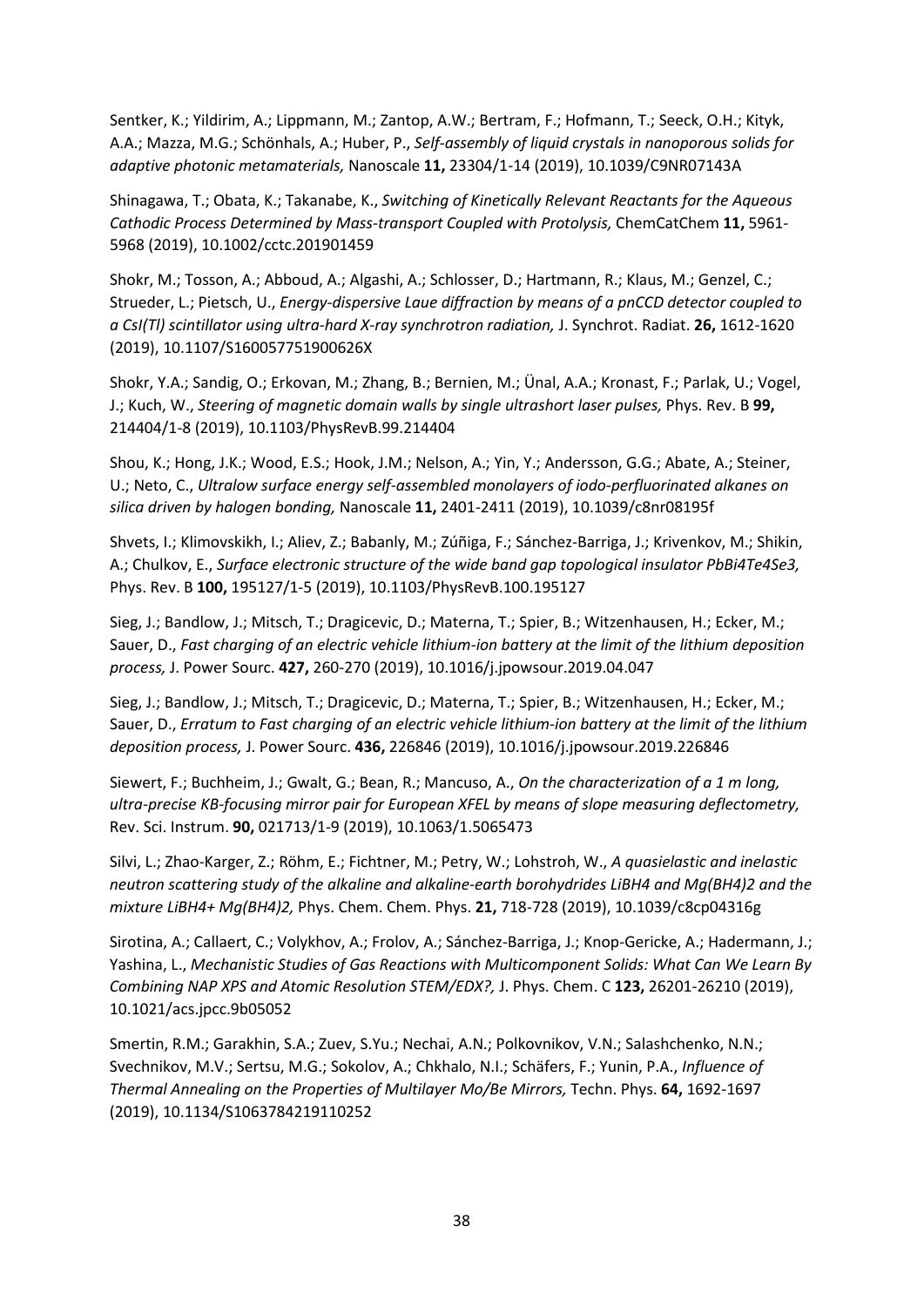Sokolov, A.; Huang, Q.; Senf, F.; Feng, J.; Lemke, S.; Alimov, S.; Knedel, J.; Zeschke, T.; Kutz, O.; Seliger, T.; Gwalt, G.; Schäfers, F.; Siewert, F.; Kozhevnikov, I.V.; Qi, R.; Zhang, Z.; Li, W.; Wang, Z., *Optimized highly efficient multilayer-coated blazed gratings for the tender X-ray region,* Opt. Express **27,** 16833-16846 (2019), 10.1364/OE.27.016833

Song, A.; Plate, P.; Chemseddine, A.; Wang, F.; Abdi, F.F.; Wollgarten, M.; van de Krol, R.; Berglund, S.P., *Cu: NiO as a hole- selective back contact to improve the photoelectrochemical performance of CuBi2O4 thin film photocathodes,* J. Mater. Chem. A **7,** 9183-9194 (2019), 10.1039/C9TA01489F

Sonnenschein, J.; Balz, C.; Tutsch, U.; Lang, M.; Ryll, H.; Rodriguez-Rivera, J.A.; Islam, A.T.M.N.; Lake, B.; Reuther, J., *Signatures for spinons in the quantum spin liquid candidate Ca10Cr7O28*, Phys. Rev. B **100,** 174428/1-15 (2019), 10.1103/PhysRevB.100.174428

Sreekantan Nair Lalithambika, S.; Golnak, R.; Winter, B.; Atak, K., *Electronic Structure of Aqueous [Co(bpy)3]2+/3+ Electron Mediators,* Inorg. Chem. **58,** 4731-4740 (2019), 10.1021/acs.inorgchem.9b00167

Stange, H.; Brunken, S.; Greiner, D.; Heinemann, M.D.; Yani, D.A.B.; Waegele, L.A.; Li, C.; Sanli, E.S.; Kahnt, M.; Schmidt, S.S.; Baecker, J.-P.; Kaufmann, C.A.; Klaus, M.; Scheer, R.; Genzel, C.; Mainz, R., *Stacking fault reduction during annealing in Cu-poor CuInSe2 thin film solar cell absorbers analyzed by in situ XRD and grain growth modeling,* J. Appl. Phys. **125,** 035303/1-12 (2019), 10.1063/1.5052245

Steidl, M.; Schwarzburg, K.; Galiana, B.; Kups, T.; Supplie, O.; Kleinschmidt, P.; Lilienkamp, G.; Hannappel, T., *MOVPE growth of GaP/GaPN core-shell nanowires: N incorporation, morphology and crystal structure,* Nanotechnology **30,** 104002/1-8 (2019), 10.1088/1361-6528/aaf607

Stock, C.; Johnson, R. D.; Giles-Donovan, N.; Songvilay, M.; Rodriguez-Rivera, J. A.; Lee, N.; Xu, X.; Radaelli, P. G.; Chapon, L. C.; Bombardi, A.; Cochran, S.; Niedermayer, Ch.; Schneidewind, A.; Husges, Zita; Lu, Zhilun; Meng, S.; Cheong, S.-W., *Spin-wave directional anisotropies in antiferromagnetic Ba3NbFe3Si2O14,* Phys. Rev. B **100,** 134429/1-6 (2019), 10.1103/PhysRevB.100.134429

Stockhausen, V.; Andrade, L.; Ivanou, D.; Stannowski, B.; Mendes, A., *Incident Angle and Light Intensity Variation: a Comparative Impact Study on Perovskite, Dye-sensitized and Silicon Heterojunction Solar Cells Towards Building-Integrated Applications,* Solar Energy Mat Solar Cells **191,**  451-458 (2019), 10.1016/j.solmat.2018.11.020

Stolterfoht, M.; Caprioglio, P.; Wolff, C.; Márquez, J.A.; Nordmann, J.; Zhang, S.; Rothhardt, D.; Hörmann, U.; Amir, Y.; Redinger, A.; Kegelmann, L.; Zu, F.; Albrecht, S.; Koch, N.; Kirchartz, T.; Saliba, M.; Unold, T.; Neher, D., *The impact of energy alignment and interfacial recombination on the internal and external open-circuit voltage of perovskite solar cells,* En. Envir. Science **12,** 2778-2788 (2019), 10.1039/c9ee02020a

Stolterfoht, M.; Le Corre, V.M.; Feuerstein, M.; Caprioglio, P.; Koster, J.A.L.; Neher, D., *Voltage dependent photoluminescence and how it correlates to the fill factor and open-circuit voltage in perovskite solar cells,* ACS En. Lett. **4,** 2887-2892 (2019), 10.1021/acsenergylett.9b02262

Storm, P.; Kneiß, M.; Hassa, A.; Schultz, T.; Splith, D.; Von Wenckstern, H.; Koch, N.; Lorenz, M.; Grundmann, M., *Epitaxial kappa-(AlxGa1-x)(2)O-3 thin films and heterostructures grown by tinassisted VCCS-PLD,* APL Mater. **7,** 111110/1-8 (2019), 10.1063/1.5124231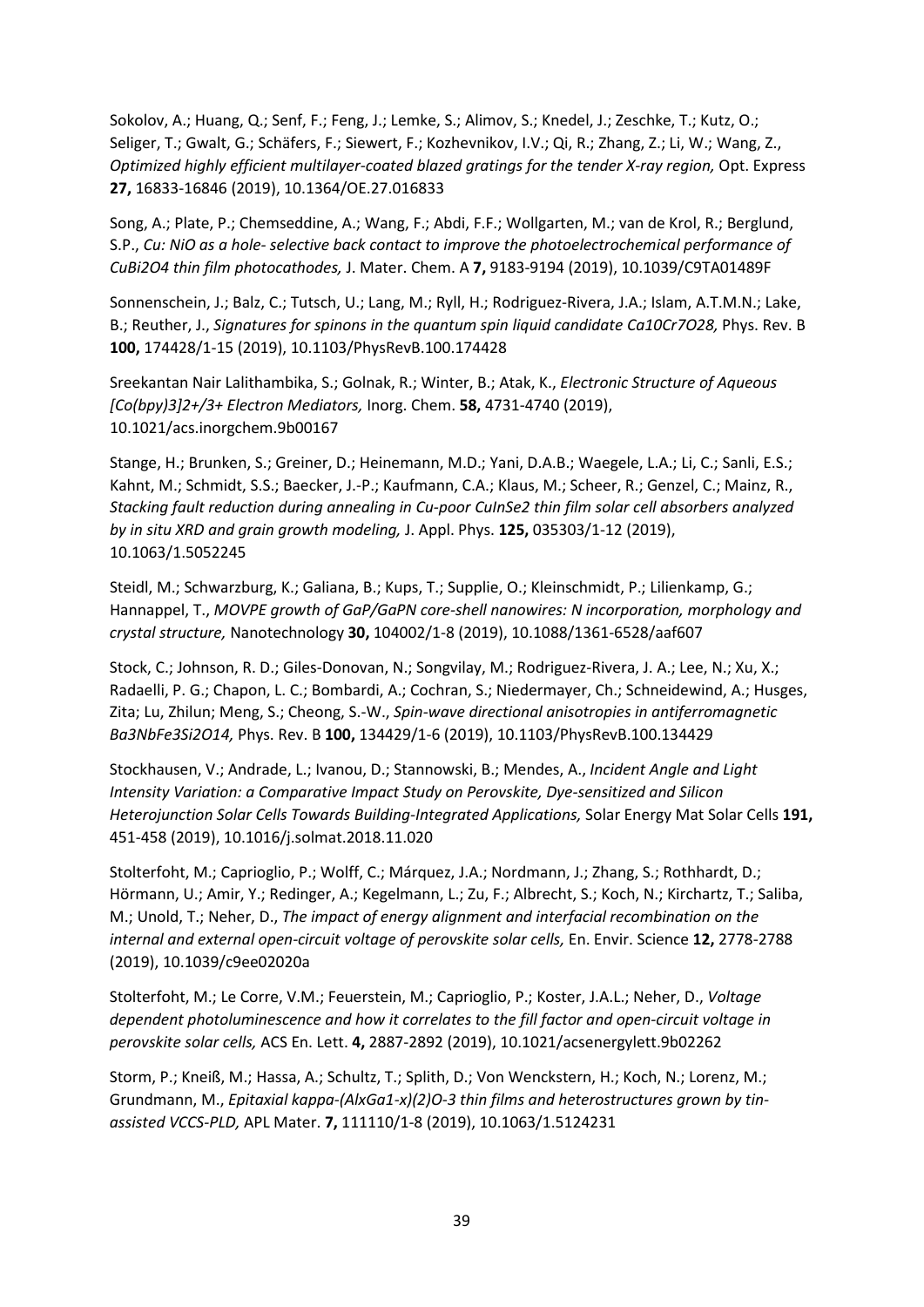Strobl, M.; Heimonen, H.; Schmidt, S.; Sales, M.; Kardjilov, N.; Hilger, A.; Manke, I.; Shinohara, T.; Valsecchi, J., *Polarization measurements in neutron imaging,* J. Phys. D. Appl. Phys. **52,** 123001/1-14 (2019), 10.1088/1361-6463/aafa5e

Sun, F.; Gao, R.; Zhou, D.; Osenberg, M..; Dong, K.; Kardjilov, N.; Hilger, A.; Markötter, H.; Bieker, P.M.; Liu, X.; Manke, I., *Revealing Hidden Facts of Li Anode in Cycled Lithium–Oxygen Batteries through X-ray and Neutron Tomography,* ACS En. Lett. **4,** 306-316 (2019), 10.1021/acsenergylett.8b02242

Sun, F.; He, X.; Jiang, X.; Osenberg, M.; Li, J.; Zhou, D.; Dong, K.; Hilger, A.; Zhu, X.; Gao, R.; Liu, X.; Huang, K.; Ning, D.; Markötter, H.; Zhang, L.; Wilde, F.; Cao, Y.; Winter, M.; Manke, I., *Advancing knowledge of electrochemically generated lithiummicrostructure and performance decay of lithium ion battery by synchrotron X-ray tomography,* Mater. Today **27,** 21-32 (2019), 10.1016/j.mattod.2018.11.003

Sun, F.; Manke, I., *Differentiating and Quantifying Dead Lithium,* ChemElectroChem **6,** 5787-5789 (2019), 10.1002/celc.201901603

Sun, G.; Zu, F.; Koch, N.; Rappich, J.; Hinrichs, K., *In Situ Infrared Spectroscopic Monitoring and Characterization of the Growth of Polydopamine (PDA) Films,* Phys. Status Solidi B **256,** 1800308/1-8 (2019), 10.1002/pssb.201800308

Sun, J.; Márquez, J.; Stange, H.; Mainz, R.; Mitzi, D., *Phase and film formation pathway for vacuumdeposited Cu2BaSn(S,Se)4 absorber layers,* Phys. Rev. Mat. **3,** 055402/1-7 (2019), 10.1103/PhysRevMaterials.3.055402

Szabo, E.; Wilk, P.; Nagy, B.; Zambo, Z.; Bui, D.; Weichsel, A.; Arjunan, P.; Torocsik, B.; Hubert, A.; Furey, W.; Montfort, W.R; Jordan, F.; Weiss, M.S.; Adam-Vizi, V; Ambrus, A, *Underlying molecular alterations in human dihydrolipoamide dehydrogenase deficiency revealed by structural analyses of disease-causing enzyme variants,* Hum. Mol. Gen. **28,** 3339–3354 (2019), 10.1093/hmg/ddz177

Szostak, R.; Silva, J.C.; Turren-Cruz, S.H.; Soares, M.M.; Freitas, R.O.; Hagfeldt, A.; Tolentino, H.C.N.; Nogueira, A.F., *Nanoscale mapping of chemical composition in organic-inorganic hybrid perovskite films,* Sci. Adv. **5,** eaaw6619/1-7 (2019), 10.1126/sciadv.aaw6619

Szytula, A.; Baran, S.; Penc, B.; Hoser, A.; Dyakonov, V., *Magnetic order in quaternary NiMnGe:T (T = cr, ti) compounds,* Solid State Phenom. **289,** p 156-163 (2019), 10.4028/www.scientific.net/SSP.289.156

Taberman, H.; Bury, C.S.; Van Der Woerd, M.J.; Snell, E.H.; Garman, E.F., *Structural knowledge or Xray damage? A case study on xylose isomerase illustrating both,* J. Synchrot. Radiat. **26,** 931-944 (2019), 10.1107/S1600577519005599

Tan, H.L.; Abdi, F.F.; Ng, Y.H., *Heterogeneous photocatalysts: an overview of classic and modern approaches for optical, electronic, and charge dynamics evaluation,* Chem. Soc. Rev. **48,** 1255-1271 (2019), 10.1039/c8cs00882e

Tan, Q.; Hinrichs, K.; Mao-Dong, H.; Fengler, S.; Rappich, J.; Prajongtat, P.; Nickel, N.; Dittrich, T., *Temperature Dependent Diffusion of DMSO in CH3NH3PbI3 Precursor Films during Layer Formation and Impact on Solar Cells,* ACS Appl. En. Mat. **2,** 5116-5123 (2019), 10.1021/acsaem.9b00769

Tang, Y.; Li, M.; Zhang, Y.; Wang, Z.; Hou, X.; Dong, C.; Qin, C.C.; Cao, S.; Jiang, Y.H., *Ultrafast carrier dynamics in high-performance alpha-bis-PCBM doped organic-inorganic hybrid perovskite solar cell,*  Org. Electr. **75,** 105384/1-6 (2019), 10.1016/j.orgel.2019.105384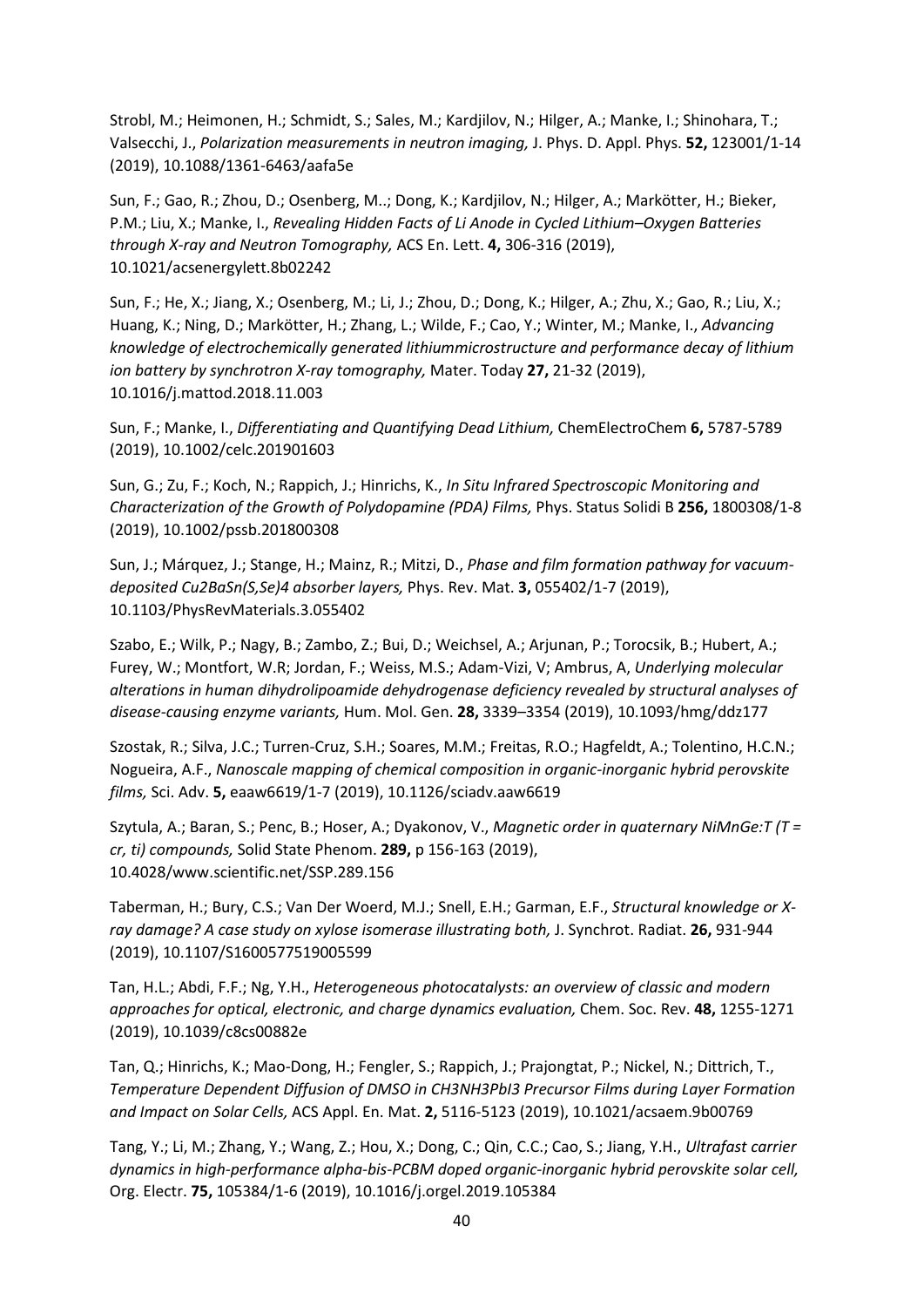Tao, Q.; Lu, J.; Dahlqvist, M.; Mockute, A.; Calder, S.; Petruhins, A.; Meshkian, R.; Rivin, O.; Potashnikov, D.; Caspi, E.; Shaked, H.; Hoser, A.; Opagiste, C.; Galera, R.; Salikhov, R.; Wiedwald, U.; Ritter, C.; Wildes, A.; Johansson, B.; Hultman, L.; F, *Atomically Layered and Ordered Rare-Earth i-MAX Phases: A New Class of Magnetic Quaternary Compounds,* Chem. Mater. **31,** 2476-2485 (2019), 10.1021/acs.chemmater.8b05298

Taube, M.; Pietralik, Z.; Szymanska, A.; Szutkowski, K.; Clemens, D.; Grubb, A.; Kozak, M., *The domain swapping of human cystatin C induced by synchrotron radiation,* Sci. Rep. **9,** 11.01.8548 (2019), 10.1038/s41598-019-44811-1

Taylor, J.; Lesne, E.; Markou, A.; Dejene, F.; Sivakumar, P.; Pöllath, S.; Rana, G.; Kumar, N.; Luo, C.; Ryll, H.; Radu, F.; Kronast, F.; Werner, P.; Back, C.; Parkin, S.; Felser, C., *Magnetic and electrical transport signatures of uncompensated moments in epitaxial thin films of the noncollinear antiferromagnet Mn3Ir,* Appl. Phys. Lett. **115,** 062403/1-6 (2019), 10.1063/1.5099428

Tejada, A.; Montañez, L.; Torres, C.; Llontop, P.; Flores, L.; de Zela, F.; Winnacker, A.; Guerra, J.A., *Determination of the fundamental absorption and optical bandgap of dielectric thin films from single optical transmittance measurements,* Appl. Optics **58,** 9585-9594 (2019), 10.1364/AO.58.009585

Tennyson, E.; Howard, J.; Roose, B.; Garrett, J.; Munday, J.; Abate, A.; Leite, M., *The Effects of Incident Photon Energy on the Time-Dependent Voltage Response of Lead Halide Perovskites, Chem.* Mater. **31,** 8969-8976 (2019), 10.1021/acs.chemmater.9b03089

Tennyson, E.M.; Roose, B.; Garett, J.L.; Gong, C.; Munday, J.N.; Abate, A.; Leite, M.S., *Caesium-Incorporated Triple Cation Perovskites Deliver Fully Reversible and Stable Nanoscale Voltage Response,* ACS Nano **13,** 1538-1546 (2019), 10.1021/acsnano.8b07295

Tesch, M.F.; Bonke, S.A.; Jones, T.E.; Shaker, M.N.; Xiao, J.; Skorupska, K.; Mom, R.; Melder, J.; Kurz, P.; Knop-Gericke, A.; Schlögl, R.; Hocking, R.K.; Simonov, A.N., *Evolution of Oxygen-Metal Electron Transfer and Metal Electronic States During Manganese Oxide Catalyzed Water Oxidation Revealed with In Situ Soft X-Ray Spectroscopy,* Angew. Chem. Int. Ed. **58,** 3426-3432 (2019), 10.1002/anie.201810825

Tessarek, C.; Schechtel, F.; Heilmann, M.; Sarau, G.; Gust, A.; Klein, T.; Figge, S.; Christiansen, S., *Axial p-n Junctions in GaN Microrods,* Phys. Status Solidi B **8,** 1800452/1-7 (2019), 10.1002/pssb.201800452

Thielen, M.; Schaefer, F.; Gruenewald, P.; Laub, M.; Marx, M.; Meixner, M.; Klaus, M.; Motz, C., *In situ synchrotron stress mappings to characterize overload effects in fatigue crack growth,* Int. J. of Fatigue **121,** 155-162 (2019), 10.1016/j.ijfatigue.2018.12.013

Tian, L.; Liu, P.; Xu, Z.; Li, Y.; Lu, Z.; Walker, H.; Stuhr, U.; Tan, G.; Lu, X.; Dai, P., *Spin fluctuation anisotropy as a probe of orbital-selective hole-electron quasiparticle excitations in detwinned Ba(Fe1 xCox)2As2,* Phys. Rev. B **100,** 134509/1-10 (2019), 10.1103/PhysRevB.100.134509

Titscher, P.; Götz von Olenhusen, A.; Arlt, T.; Manke, I.; Kwade, A., *Evaluation of a High-Intensive Mixing Process in a Ring Shear Mixer and Its Impact on the Properties of Composite Particles for Lithium–Sulfur Battery Cathodes,* En. Techn. **7,** 1801059/1-10 (2019), 10.1002/ente.201801059

Topp, A.; Vergniory, M.G.; Krivenkov, M.; Varykhalov, A.; Rodolakis, F.; McChesney, J.L.; Lotsch, B.V.; Ast, C.R.; Schoop, L.M., *The effect of spin-orbit coupling on nonsymmorphic square-net compounds,* J. Phys. Chem. Solids **128,** 296-300 (2019), 10.1016/j.jpcs.2017.12.035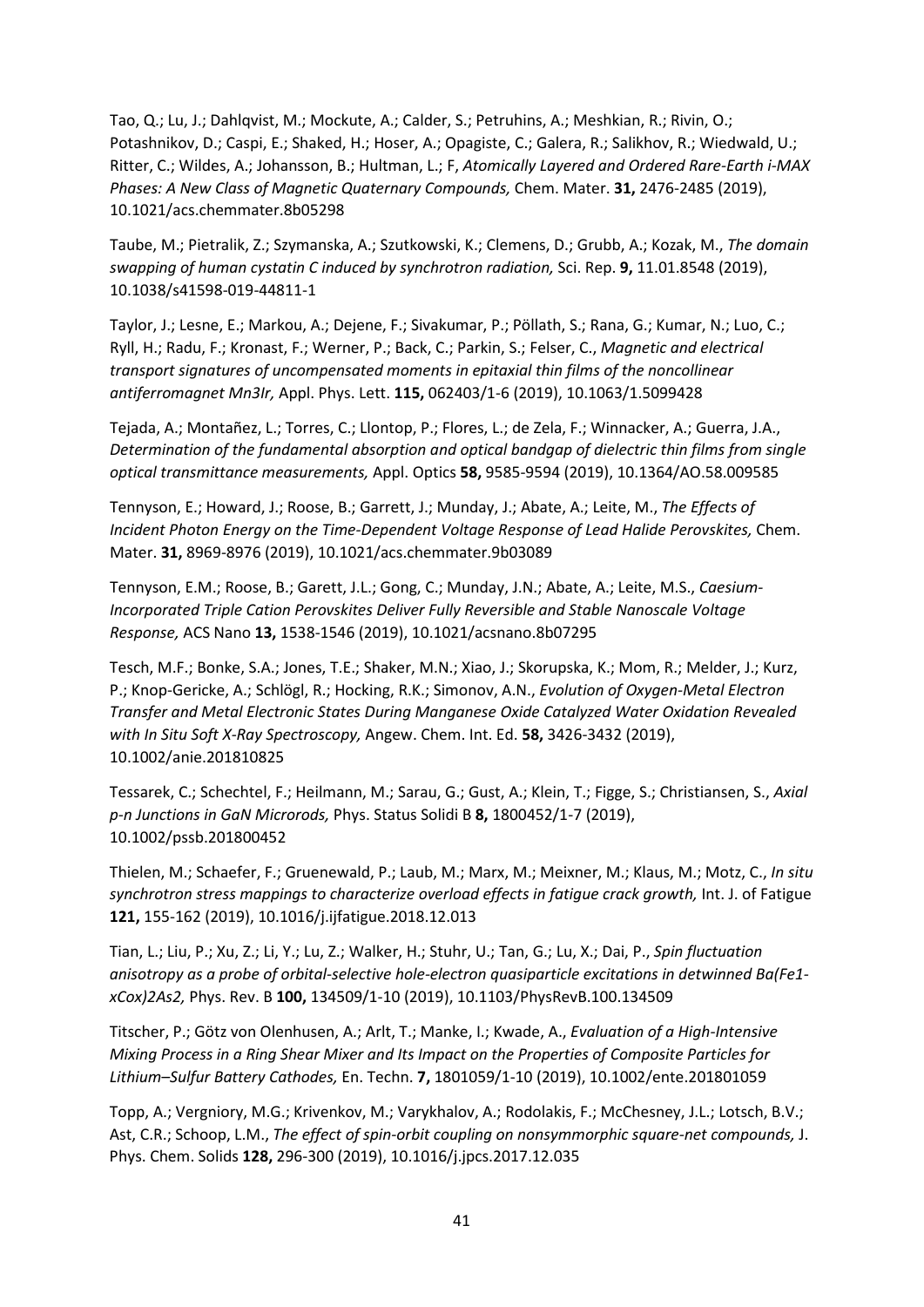Tornos, J.; Gallego, F.; Valencia, S.; Liu, Y.; Rouco, V.; Lauter, V.; Abrudan, R.; Luo, C.; Ryll, H.; Wang, Q.; Hernandez-Martin, D.; Orfila, G.; Cabero, M.; Cuellar, F.; Arias, D.; Mompean, F.; Garcia-Hernandez, M.; Radu, F.; Charlton, T.; Rivera-Calzad, *Ferroelectric Control of Interface Spin Filtering in Multiferroic Tunnel Junctions,* Phys. Rev. Lett. **122,** 037601/1-6 (2019), 10.1103/PhysRevLett.122.037601

Tosson, A.; Shokr, M.; Abboud, A.; Bebawy, Y.; Algashi, A.; Hartmann, R.; Klaus, M.; Genzel, C; Strüder, L; Pietsch, U, *EDLD-Tool: A real-time GPU-based tool to stream and analyze energy-dispersive Laue diffraction of BIG Data sets collected by a pnCCD,* J. Instrum. **14,** P01008/1-19 (2019), 10.1088/1748-0221/14/01/P01008

Tötzke, C.; Kardjilov, N.; Lenoir, N.; Manke, I.; Oswald, S.E.; Tengattini, A., *What comes NeXT? – High-Speed Neutron Tomography at ILL,* Opt. Express **27,** 28640-28648 (2019), 10.1364/OE.27.028640

Trahms, M.; Jošt, M.; Trinh, C.T.; Preissler, N.; Albrecht, S.; Schlatmann, Rutger; Rech, Bernd; Amkreutz, Daniel, *All-Thin-Film Tandem Cells Based on Liquid Phase Crystallized Silicon and Perovskites,* IEEE J. Photovolt, **9,** 621-628 (2019), 10.1109/JPHOTOV.2019.2896995

Trimby, P.; Bewick, A.; Abou-Ras, D.; Caprioglio, P.; Neher, D.; Otter, L., *The Analysis of Sensitive Materials Using EBSD: The Importance of Beam Conditions and Detector Sensitivity,* Micro. Microanal. **25,** 2394-2395 (2019), 10.1017/S1431927619012704

Trinh, C.T.; Bokalic, M.; Preissler, N.; Trahms, M.; Abou-Ras, D.; Schlatmann, R.; Amkreutz, D.; Topic, M., *Assessment of Bulk and Interface Quality for Liquid Phase Crystallized Silicon on Glass,* IEEE J. Photovolt, **9,** 364-373 (2019), 10.1109/JPHOTOV.2018.2889183

Troyanchuk, I.O.; Bushinsky, M.V.; Khomchenko, V.A.; Sikolenko, V.v.; Ritter, C.; Schorr, S., *Spin state crossover and colossal magnetoresistance in barium-doped cobaltites,* J. Phys. Chem. Solids **129,** 86- 91 (2019), 10.1016/j.jpcs.2018.12.035

Troyanchuk, I.O.; Bushinsky, M.V.; Khomchenko, V.A.; Sikolenko, V.V.; Ritter, C.; Schorr, S., *Origins of the Appearance of Ferromagnetic State and Colossal Magnetoresistance in Cobaltites,* Phys. Met. Metallogr. **120,** 325-332 (2019), 10.1134/S0031918X19040136

Tudisco, E.; Etxegarai, M.; Hall, S.A.; Charalampidou, E.M.; Couples, G.D.; Lewis, H.; Tengattini, A.; Kardjilov, N., *Fast 4-D Imaging of Fluid Flow in Rock by High-Speed Neutron Tomography,* J. Geophys. Res. Solid E. **124,** 3557-3569 (2019), 10.1029/2018JB016522

Turishchev, S.Yu.; Parinova, E.V.; Pisliaruk, A.K.; Koyuda, D.A.; Yermukhamed, D.; Ming, T.; Ovsyannikov, R.; Smirnov, D.; Makarova, A.; Sivakov, V., *Surface deep profile synchrotron studies of mechanically modified top-down silicon nanowires array using ultrasoft X-ray absorption near edge structure spectroscopy,* Sci. Rep. **9,** 07.01.8066 (2019), 10.1038/s41598-019-44555-y

Ueland, B. G.; Kreyssig, A.; Mun, E. D.; Lynn, J. W.; Harriger, L. W.; Pratt, D. K.; Prokes, K.; Huesges, Z.; Toft-Petersen, R.; Sauerbrei, S.; Saunders, S. M.; Furukawa, Y.; Bud'ko, S. L.; McQueeney, R. J.; Canfield, P. C.; Goldman, A., I, *Magnetic-field effects on the fragile antiferromagnetism in YbBiPt,*  Phys. Rev. B **99,** 184431/1-12 (2019), 10.1103/PhysRevB.99.184431

van Duren, S.; Levcenco, S.; Kretzschmar, S.; Just, J.; Unold, T., *Investigation of reflectometry for in situ process monitoring and characterization of co-evaporated and stacked Cu-Zn-Sn-S based thin films,* J. Alloy. Compd. **779,** 870-878 (2019), 10.1016/j.jallcom.2018.11.337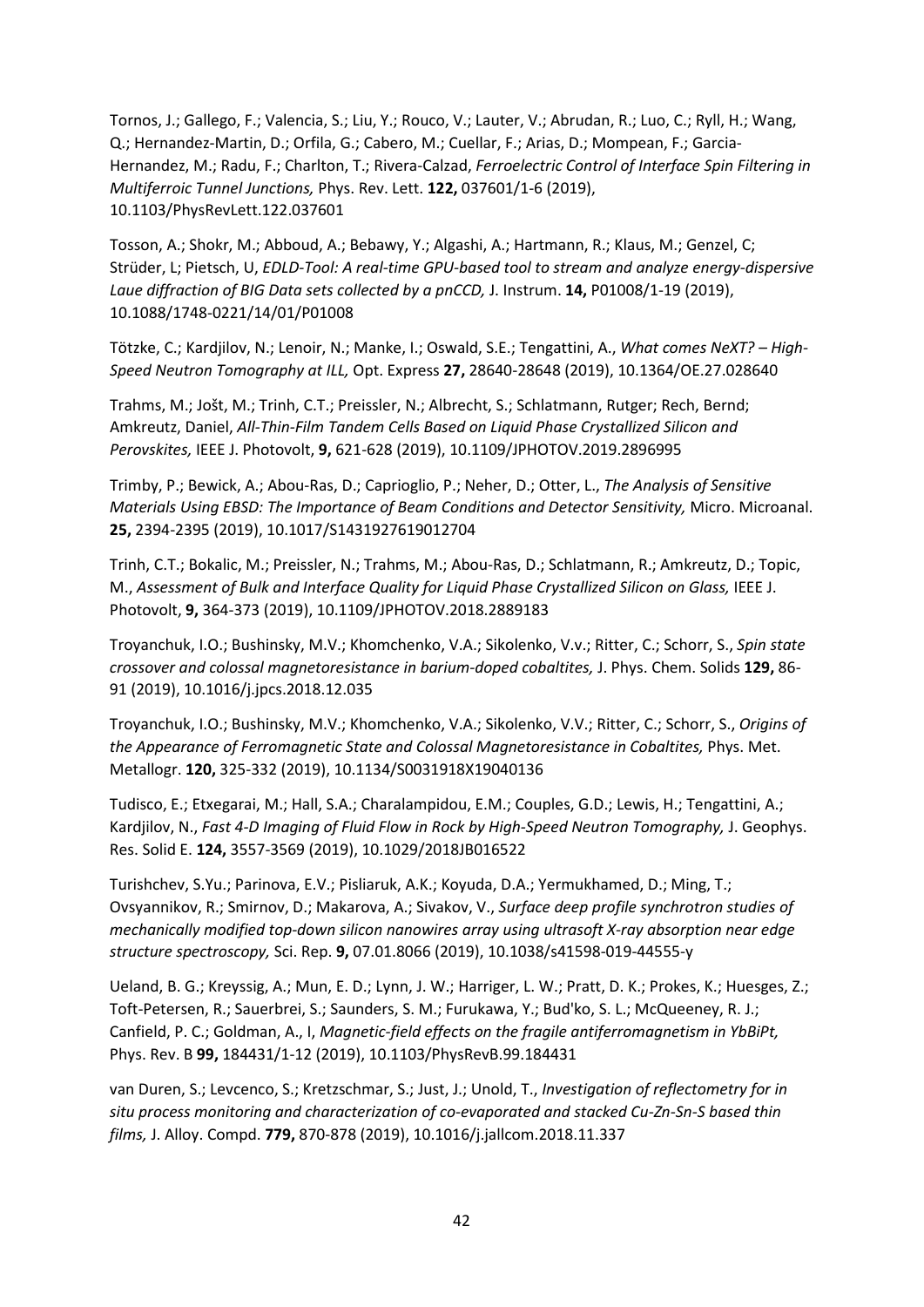Vasic, B.; Konstantinovic, Z.; Pannunzio-Miner, E.; Valencia, S.; Abrudan, R.; Gajic, R.; Pomar, A., *Nanoscale mechanical control of surface electrical properties of manganite films with magnetic nanoparticles,* Nanoscale Adv. **1,** 1763-1771 (2019), 10.1039/c8na00301g

Vaz da Cruz, V.; Gel'mukhanov, F.; Eckert, S.; Iannuzzi, M.; Ertan, E.; Pietzsch, A.; Couto, R.C.; Niskanen, J.; Fondell, M.; Dantz, M.; Schmitt, T.; Lu, X.; McNally, D.; Jay, R.M.; Kimberg, V.; Foehlisch, A.; Odelius, M., *Probing hydrogen bond strength in liquid water by resonant inelastic X-ray scattering,*  Nat. Commun. **10,** 1013/1-9 (2019), 10.1038/s41467-019-08979-4

Vaz da Cruz, V.; Ignatova, N.; Couto, R.C.; Fedotov, D.A.; Rehn, D.R.; Savchenko, V.; Norman, P.; Agren, H.; Polyutov, S.; Niskanen, J.; Eckert, S.; Jay, R.M.; Fondell, M.; Schmitt, T.; Pietzsch, A.; Foehlisch, A.; Gel'mukhanov, F.; Odelius, M.; Kimberg,, *Nuclear dynamics in resonant inelastic X-ray scattering and X-ray absorption of methanol,* J. Chem. Phys. **150,** 234301 (2019), 10.1063/1.5092174

Vaz, D.; Noël, P.; Johansson, A.; Göbel, B.; Bruno, F.Y.; Singh, G.; McKeown-Walker, S.; Trier, F.; Vicente-Arche, L.M.; Sander, A.; Valencia, S.; Bruneel, P.; Vivek, M.; Gabay, M.; Bergeal, N.; Baumberger, F.; Okuno, H.; Barthélémy, A.; Fert, A.; Vila, L, *Mapping spin-charge conversion to the band structure in a topological oxide two-dimensional electron gas,* Nat. Mat. **18,** 1187–1193 (2019), 10.1038/s41563-019-0467-4

Velasco-Vélez, J.J.; Jones, T.; Gao, D.; Carbonio, E.; Arrigo, R.; Hsu, C.-J.; Huang, Y.-C.; Dong, C.-L.; Chen, J.-M.; Lee, J.-F.; Strasser, P.; Roldan Cuenya, B.; Schlögl, R.; Knop-Gericke, A.; Chuang, C.-H., *The Role of the Copper Oxidation State in the Electrocatalytic Reduction of CO2 into Valuable Hydrocarbons,* ACS Sust. Chem. Eng. **7,** 1485-1492 (2019), 10.1021/acssuschemeng.8b05106

Vermang, B.; Brammertz, G.; Meuris, M.; Schnabel, T.; Ahlswede, E.; Choubrac, L.; Harel, S.; Cardinaud, C.; Arzel, L.; Barreau, N.; Van Deelen, J.; Bolt, P.-J.; Bras, P.; Ren, Y.; Jaremalm, E.; Khelifi, S.; Yang, S.; Lauwaert, J.; Batuk, M.; Hadermann, J., *Wide band gap kesterite absorbers for thin film solar cells: potential and challenges for their deployment in tandem devices,* Sust. En. Fuels **3,** 2246- 2259 (2019), 10.1039/c9se00266a

Vermang, B.; Brammertz, G.; Meuris, M.; Schnabel, T.; Ahlswede, E.; Choubrac, L.; Harel, S.; Cardinaux, C.; Arzel, L.; Barreau, N.; van Deelen, J.; Bolt, P.-J.; Bras, P.; Ren, Y.; Jaremalm, E.; Khelifi, S.; Yang, S.; Lauwaert, J.; Batuk, M.; Hadermann, J., *Wide band gap kesterite absorbers for thin film solar cells: Potential and challenges for their deployment in tandem devices.,* Sust. En. Fuels **3,** 2246- 2259 (2019), 10.1039/C9SE00266A

Vieten, J.; Bulfin, B.; Starr, D.E.; Hariki, A.; de Groot, F.M.F.; Azarpira, A.; Zachäus, C.; Hävecker, M.; Skorupska, K.; Knoblauch, N.; Schmücker, M.; Roeb, M.; Sattler, C., *Redox Behavior of Solid Solutions in the SrFe1-xCuxO3-delta System for Application in Thermochemical Oxygen Storage and Air Separation,* En. Techn. **7,** 131-139 (2019), 10.1002/ente.201800554

Vilao, R.C.; Alberto, H.V.; Gil, J.M.; Weidinger, A., *Thermal spike in muon implantation,* Phys. Rev. B **99,** 195206/1-7 (2019), 10.1103/PhysRevB.99.195206

Vilao, R.C.; Curado, M.A.; Alberto, H.V.; Gil, J.M.; Paixao, J.A.; Lord, J.S.; Weidinger, Alois, *Paramagnetic rare-earth oxide Nd2O3 investigated by muon spin spectroscopy, Phys. Rev. B* 100, 205203/1-7 (2019), 10.1103/PhysRevB.100.205203

Vistoli, L.; Wang, W.; Sander, A.; Zhu, Q.; Casals, B.; Cichelero, R.; Barthelemy, A.; Fusil, S.; Herranz, G.; Valencia, S.; Abrudan, R.; Weschke, E.; Nakazawa, K.; Kohno, H.; Santamaria, J.; Wu, W,; Garcia, V.; Bibes, M., *Giant topological Hall effect in correlated oxide thin films,* Nat. Phys. **15,** 67-72 (2019), 10.1038/s41567-018-0307-5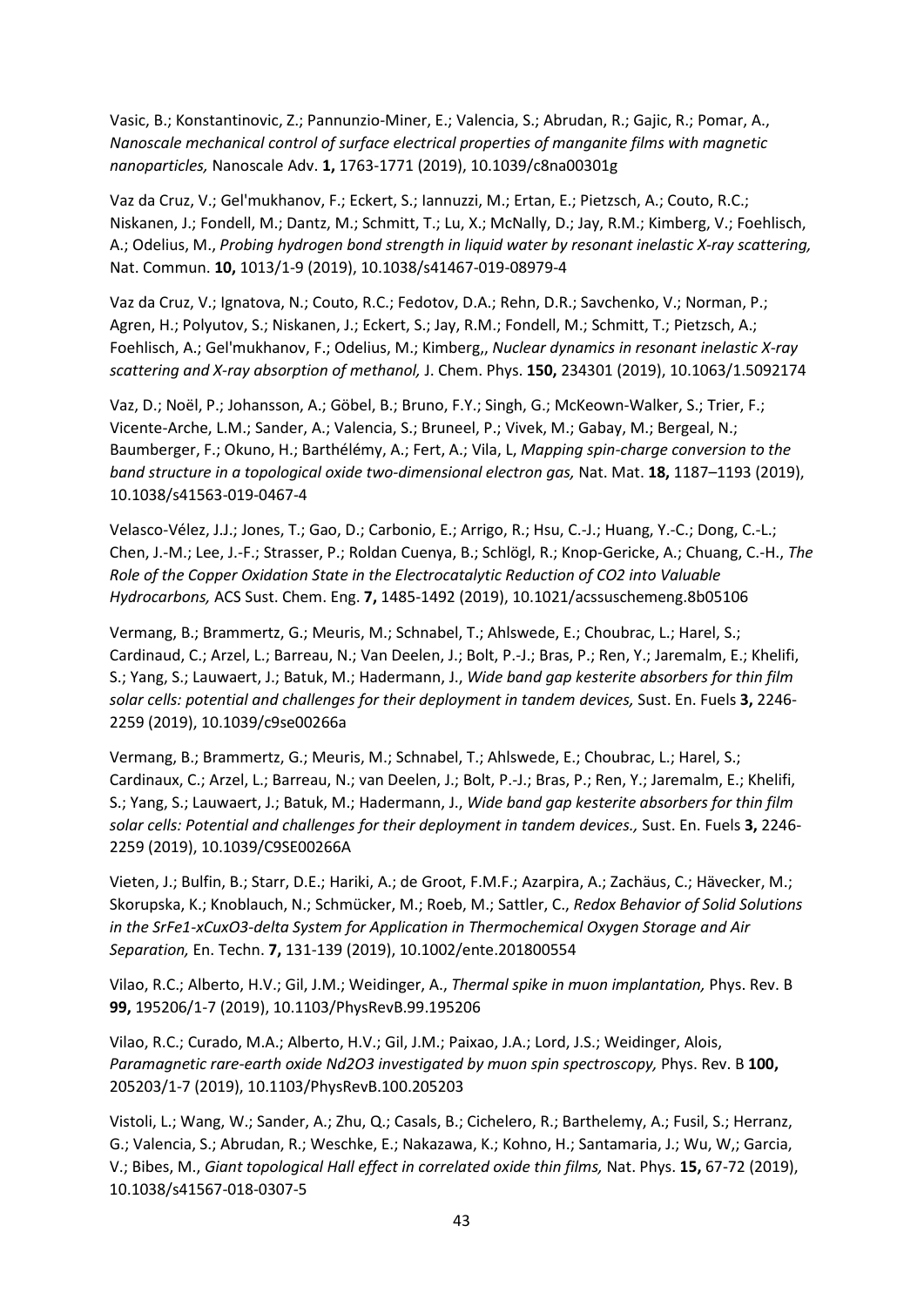Vistoli, L.; Wang, W.; Sander, A.; Zhu, Q.; Casals, B.; Cichelero, R.; Barthélémy, A.; Fusil, S.; Herranz, G.; Valencia, S.; Abrudan, R.; Weschke, E.; Nakazawa, K.; Kohno, H.; Santamaria, J.; Wu, W.; Garcia, V.; Bibes, M., *Erratum to: Giant topological Hall effect in correlated oxide thin films,* Nat. Phys. **15,**  104 (2019), 10.1038/s41567-018-0357-8

Vogel, C.; Sekine, R.; Steckenmesser, D.; Lombi, E.; Herzel, H.; Zuin, L.; Wang, D.; Felix, R.; Adam, C., *Combining diffusive gradients in thin films (DGT) and spectroscopic techniques for the determination of phosphorus species in soils,* Anal. Chim. Acta **1057,** 80-87 (2019), 10.1016/j.aca.2019.01.037

Vogel, F.; Ngai, S.; Smith, C.; Holler, R.; Weinberger, C.; Wanderka, N.; Thompson, G., *Carbide and nitride phase characterization in a transition metal carbo-nitride using x-ray spectroscopy and atom probe tomography,* Micron **122,** 32-40 (2019), 10.1016/j.micron.2019.04.005

Volkov, O.M.; Kakay, A.; Kronast, F.; Moench, I.; Mawass, M.-A.; Fassbender, J.; Makarov, D., *Experimental Observation of Exchange-Driven Chiral Effects in Curvilinear Magnetism,* Phys. Rev. Lett. **123,** 077201/1-6 (2019), 10.1103/PhysRevLett.123.077201

Wahila, M.; Lebens-Higgins, Z.; Butler, K.; Fritsch, D.; Treharne, R.; Palgrave, R.; Woicik, J.; Morgan, B.; Walsh, A.; Piper, L., *Accelerated optimization of transparent, amorphous zinc-tin-oxide thin films for optoelectronic applications,* APL Mater. **7,** 022509/1-9 (2019), 10.1063/1.5053683

Wahl, M.; Sen, R., *Exploiting phage strategies to modulate bacterial transcription*, Transcr. **10,** 222-230 (2019), 10.1080/21541264.2019.1684137

Walter, M.; Vogel, M.; Zamudio-Bayer, V.; Lindblad, R.; Reichenbach, T.; Hirsch, K.; Langenberg, A.; Rittmann, J.; Kulesza, A.; Mitric, R.; Moseler, M.; Möller, T.; Issendorff, B. von; Lau, J.T., *Experimental and theoretical 2p core-level spectra of size-selected gas-phase aluminum and silicon cluster cations: chemical shifts, geometric structure, and coordination-dependent screening,* Phys. Chem. Chem. Phys. **21,** 6651-6661 (2019), 10.1039/C8CP07169A

Wang, H.; Liu, X.; Hao, L.; Ma, X.; Han, W.; Sun, K.; Chen, D.; Guo, H.; Fu, Z.; Wang, C.; Zhu, P.; Liu, Y., *The structure and magnetism of orthochromites Ho1-xYxCrO3,* J. Magn. Magn. Mater. **473,** 428-434 (2019), 10.1016/j.jmmm.2018.10.086

Wang, K.; Tang, M.; Dang, H.; Munir, R.; Barrit, D.; De Bastiani, M.; Aydin, E.; Smilgies, D.; De Wolf, S.; Amassian, A., *Kinetic Stabilization of the Sol-Gel State in Perovskites Enables Facile Processing of High-Efficiency Solar Cells,* Adv. Mat. **31,** 1808357/1-11 (2019), 10.1002/adma.201808357

Wang, Q.; Diez-Cabanes, V.; Dell'elce, S.; Liscio, A.; Kobin, B.; Li, H.; Brédas, J.-L.; Hecht, S.; Palermo, V.; List-Kratochvil, E.J.W.; Cornil, J.; Koch, N.; Ligorio, G., *Dynamically Switching the Electronic and Electrostatic Properties of Indium-Tin Oxide Electrodes with Photochromic Monolayers: Toward Photoswitchable Optoelectronic Devices,* ACS App. Nano Mat. **2,** 1102-1110 (2019), 10.1021/acsanm.9b00094

Wang, Q.; Ligorio, G.; Schlesinger, R.; Diez-Cabanes, V.; Cornil, D.; Garmshausen, Y.; Hecht, S.; Cornil, J.; List-Kratochvil, E.J.W.; Koch, N., *Switching the Electronic Properties of ZnO Surfaces with Negative T-Type Photochromic Pyridyl-dihydropyrene Layers and Impact of Fermi Level Pinning,* Adv. Mater. Interfaces **6,** 1900211/1-10 (2019), 10.1002/admi.201900211

Wang, Q.; Mosconi, E.; Wolff, C.; Li, J.; Neher, D.; De Angelis, F.; Suranna, G.P.; Grisorio, R.; Abate, A., *Rationalizing the Molecular Design of Hole-Selective Contacts to Improve Charge Extraction in Perovskite Solar Cells,* Adv. Energy Mat. **9,** 1900990/1-9 (2019), 10.1002/aenm.201900990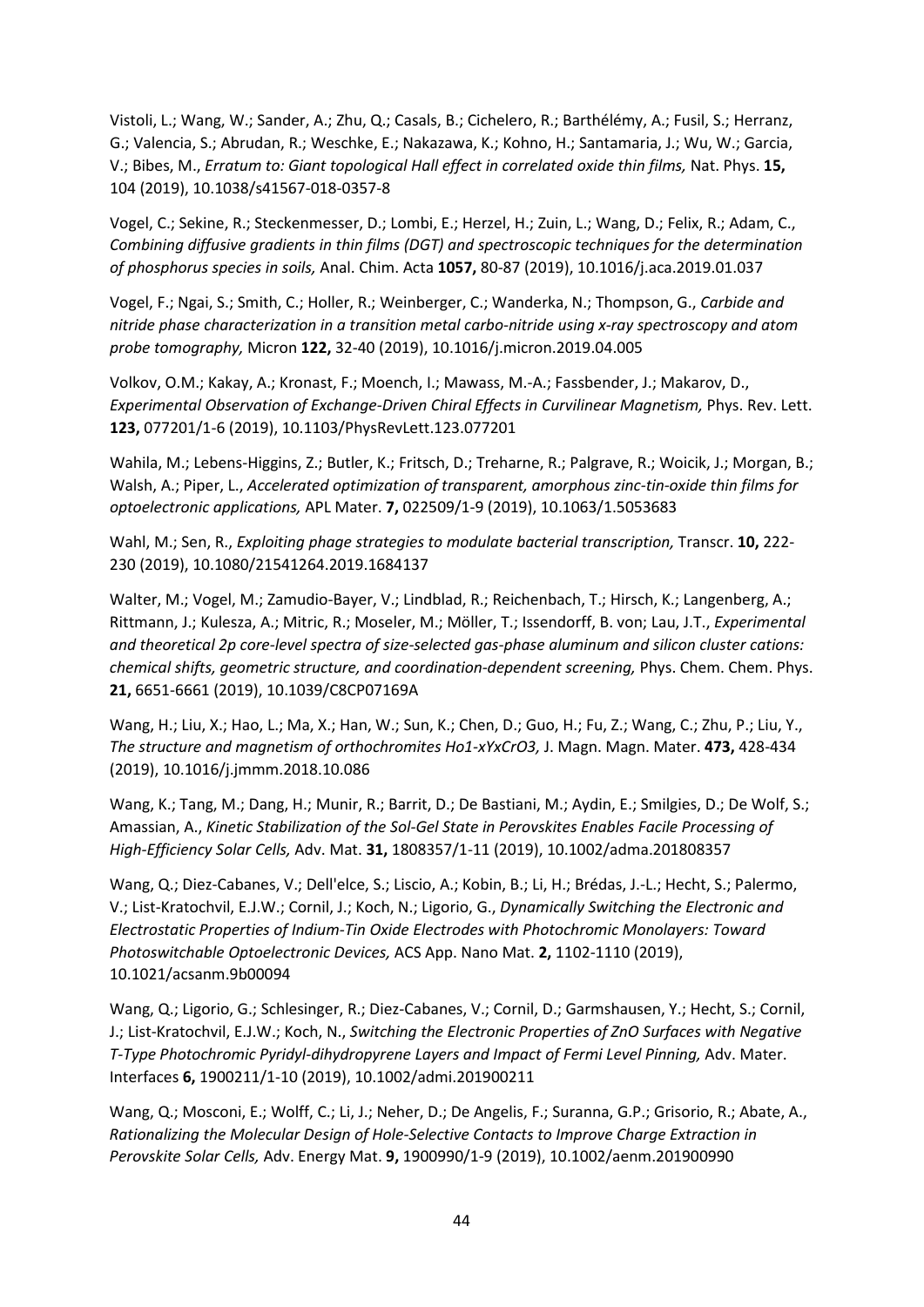Wang, Q.; Phung, N.; Di Girolamo, D.; Vivo, P.; Abate, A., *Enhancement in Lifespan of Halide Perovskite Solar Cells,* En. Envir. Science **12,** 865-886 (2019), 10.1039/C8EE02852D

Wang, R.; Purdie, D.G.; Fan, Y.; Massabuau, F.C.-P.; Braeuninger-Weimer, P.; Burton, O.J.; Blume, R.; Schloegl, R.; Lombardo, A.; Weatherup, R.S.; Hofmann, S., *A peeling approach for integrated manufacturing of large monolayer h-BN crystals,* ACS Nano **13,** 2114-2126 (2019), 10.1021/acsnano.8b08712

Wang, T.; Jiang, C.Y.; Bilheux, H.Z.; Dhiman, I.; Bilheux, J.C.; Crow, L.; McDonald, L.; Robertson, L.; Kardjilov, N.; Pynn, R.; Tong, X., *Improving polarized neutron imaging for visualization of the Meissner effect in superconductors,* Rev. Sci. Instrum. **90,** 033705/1-6 (2019), 10.1063/1.5053690

Wang, X.; Schmidt, F.; Hanaor, D.; Kamm, P.H.; Li, S.; Gurlo, A., *Additive Manufacturing of Ceramics from Preceramic Polymers: A Versatile Stereolithographic Approach Assisted by Thiol-Ene Click Chemistry,* Add. Manuf. **27,** 80-90 (2019), 10.1016/j.addma.2019.02.012

Wansleben, M.; Kayser, Y.; Hönicke, P.; Holfelder, I.; Wählisch, A.; Unterumsberger, R.; Beckhoff, B., *Experimental determination of line energies, line widths and relative transition probabilities of the Gadolinium L x-ray emission spectrum,* Metrol. **56,** 065007/1-11 (2019), 10.1088/1681-7575/ab40d2

Wansleben, M.; Zech, C.; Streeck, C.; Weser, J.; Genzel, C.; Beckhoff, B.; Mainz, R., *Photon flux determination of a liquid-metal jet X-ray source by means of photon scattering,* J. Anal. At. Spectr. **34,**  1497-1502 (2019), 10.1039/C9JA00127A

Weber, F.; Ren, J.; Petit, T.; Bande, A., *Theoretical X-Ray Absorption Spectroscopy Database Analysis for Oxidized 2D Carbon Nanomaterials,* Phys. Chem. Chem. Phys. **21,** 6999-7008 (2019), 10.1039/C8CP06620E

Wegner, B.; Grubert, L.; Dennis, C.; Opitz, A.; Röttger, A.; Zhang, Y.; Barlow, S.; Marder, S.R.; Hecht, S.; Müllen, K.; Koch, N., *Predicting the yield of ion pair formation in molecular electrical doping: redox-potentials versus ionization energy/electron affinity,* J. Mater. Chem. C **7,** 13839-13848 (2019), 10.1039/c9tc04500g

Wehrhold, M.; Neubert, T.; Yadav, A.; Vondrácek, M.; Iost, R.; Honolka, J.; Balasubramanian, K., *Correctiopon: pH sensitivity of interfacial electron transfer at a supported graphene monolayer,*  Nanoscale **11,** 15668 (2019), 10.1039/c9nr90181g

Wehrhold, M.; Neubert, T.J.; Yadav, A.; Vondrácek, M.; Iost, R.M.; Honolka, J.; Balasubramanian, K., *pH sensitivity of interfacial electron transfer at a supported graphene monolayer,* Nanoscale **11,**  14742-14756 (2019), 10.1039/c9nr05049c

Weinhardt, L.; Benkert, A.; Meyer, F.; Blum, M.; Hauschild, D.; Wilks, R.G.; Bär, M.; Yang, W.; Zharnikov, M.; Reinert, F.; Heske, C., *Local electronic structure of the peptide bond probed by resonant inelastic soft X-ray scattering,* Phys. Chem. Chem. Phys. **21,** 13216-13223 (2019), 10.1039/c9cp02481f

Weiss, M.; Seidlhofer, B.-K.; Geiß, M.; Geis, C.; Busche, M.R.; Vargas-Barbosa, N.M.; Silvi, L.; Zeier, W.G.; Schröder, D., *Unraveling the Formation Mechanism of Solid–Liquid Electrolyte Interphases on LiPON Thin Films,* ACS Appl. Mat. Interfaces **0,** 9539-9547 (2019), 10.1021/acsami.8b19973

Wernet, P., *Chemical interactions and dynamics with femtosecond X-ray spectroscopy and the role of X-ray free-electron lasers,* Philos. Trans. Royal Soc. A **377,** 2017046/1-30 (2019), 10.1098/rsta.2017.0464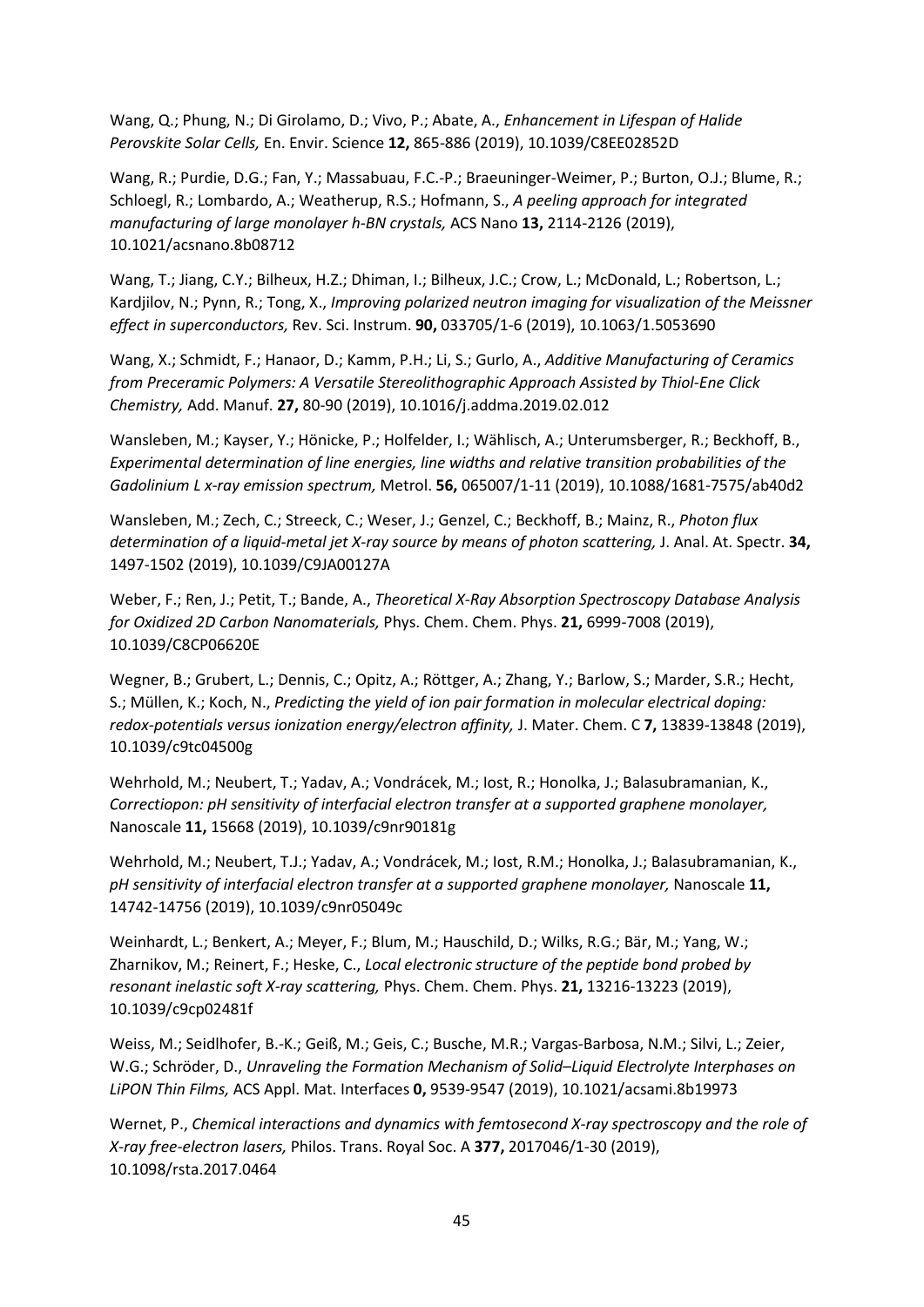Werwein, A.; Benndorf, C.; Bertmer, M.; Franz, A.; Oeckler, O.; Kohlmann, H., *Hydrogenation Properties of LnAl2 (Ln = La, Eu, Yb), LaGa2, LaSi2 and the Crystal Structure of LaGa2H0.71(2),* Cryst. **9,** 193/1-12 (2019), 10.3390/cryst9040193

Westhoff, D.; Danner, T.; Hein, S.; Scurtu, R.; Kremer, L.; Hoffmann, A.; Hilger, A.; Manke, I.; Wohlfahrt-Mehrens, M.; Latz, A.; Schmidt, V., *Analysis of microstructural effects in multi-layer lithium-ion battery cathodes,* Mat. Character. **151,** 166-174 (2019), 10.1016/j.matchar.2019.02.031

Wiedemann, D.; Heppke, E.M.; Franz, A., *And Yet It Moves: A High‐Temperature Neutron Diffraction Study of Ion Diffusion in the Inverse Perovskites BaLiX3 (X = F, H, D), Eur. J. Inorg. Chem.* **2019,** 5085-5088 (2019), 10.1002/ejic.201901232

Williams, A.; Edge, E.; Grazzi, F.; Kardjilov, N., *A New Method of Revealing Armourers' Marks,* Studies in cons. **64,** Okt.15 (2019), 10.1080/00393630.2017.1306997

Willig, L.; Von Reppert, A.; Deb, M.; Ganss, F.; Hellwig, O.; Bargheer, M., *Finite-size effects in ultrafast remagnetization dynamics of FePt,* Phys. Rev. B **100,** 224408/1-6 (2019), 10.1103/PhysRevB.100.224408

Wilming, H.; Goihl, M.; Roth, I.; Eisert, J., *Entanglement-Ergodic Quantum Systems Equilibrate Exponentially Well,* Phys. Rev. Lett. **123,** 200604/1-6 (2019), 10.1103/PhysRevLett.123.200604

Wittkämper, F.; Bikowski, A.; Ellmer, K.; Gärtner, K.; Wendler, E., *Energy-Dependent RBS Channelling Analysis of Epitaxial ZnO Layers Grown on ZnO by RF-Magnetron Sputtering,* Cryst. **9,** 290/1-10 (2019), 10.3390/cryst9060290

Wolff, C.; Caprioglio, P.; Stolterfoht, M.; Neher, D., *Nonradiative Recombination in Perovskite Solar Cells: The Role of Interfaces,* Adv. Mat. **31,** 1902762/1-20 (2019), 10.1002/adma.201902762

Woracek, R.; Krzyzagorski, M.; Markötter, H.; Kadletz, P.M.; Kardjilov, N.; Manke, I.; Hilger, A., *Spatially resolved time-of-flight neutron imaging using a scintillator CMOS-camera detector with kHz time Resolution,* Opt. Express **27,** 26218-26228 (2019), 10.1364/OE.27.026218

Wozniak, P.; De Leon, I.; Höflich, K.; Leuchs, G.; Banzer, P., *Interaction of light carrying orbital angular momentum with a chiral dipolar scatterer,* Opt. **6,** 961-965 (2019), 10.1364/OPTICA.6.000961

Wu, Y.; Meyer, Q.; Liu, F.; Rasha, L.; Cho, J.I.S.; Neville, T.P.; Millichamp, J.; Ziesche, R.; Kardjilov, N.; Boillat, P.; Markötter, H.; Manke, I.; Cochet, M.; Shearing, P.; Brett, D.J.L., *Investigation of water generation and accumulation in polymer electrolytefuel cells using hydro-electrochemical impedance Imaging,* J. Power Sourc. **414,** 272-277 (2019), 10.1016/j.jpowsour.2019.01.003

Würfel, U.; Perdigón-Toro, L.; Kurpiers, J.; Wolff, C.; Caprioglio, P.; Rech, J.; Zhu, J.; Zhan, X.; You, W.; Shoaee, S.; Neher, D.; Stolterfoht, M., *Recombination between Photogenerated and Electrode-Induced Charges Dominates the Fill Factor Losses in Optimized Organic Solar Cells, J. Phys. Chem.* Lett. **10,** 3473-3480 (2019), 10.1021/acs.jpclett.9b01175

Xi, F.; Bogdanoff, P.; Harbauer, K.; Plate, P.; Höhn, C.; Rappich, J.; Wang, B.; Han, X.; Van De Krol, R.; Fiechter, S., *Structural Transformation Identification of Sputtered Amorphous MoSX as an Efficient Hydrogen-Evolving Catalyst during Electrochemical Activation,* ACS Catal. **9,** 2368-2380 (2019), 10.1021/acscatal.8b04884

Xi, L.; Schellenberger, M.; Praeg, R.F.; Gao, D.; Drevon, D.; Plate, P.; Bogdanoff, P.; van de Krol, R.; Lange, K., Structural Monitoring of NiBi Modified BiVO4 photoanodes Using in Situ Soft and Hard X*ray Absorption Spectroscopies,* ACS Appl. En. Mat. **2,** 4126-4134 (2019), 10.1021/acsaem.9b00304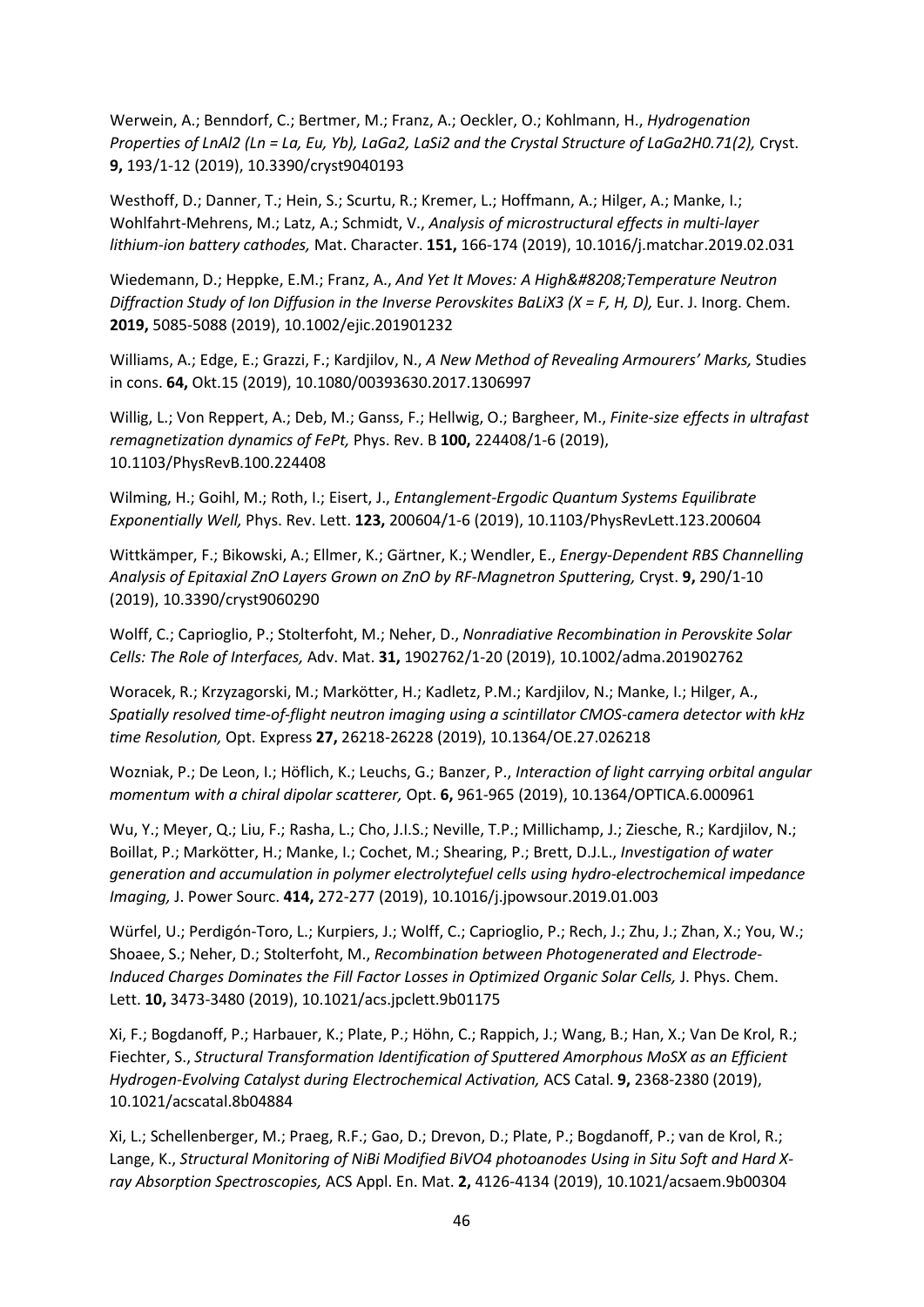Xie, F.; Zhu, J.; Li, Y.; Shen, D.; Abate, A.; Wei, M., *TiO2-B as an electron transporting material for highly efficient perovskite solar cells,* J. Power Sourc. **415,** Aug.14 (2019), 10.1016/j.jpowsour.2019.01.041

Xu, J.; Benton, O.; Anand, V.K.; Islam, A.T.M.N.; Guidi, T.; Ehlers, G.; Feng, E.; Su, Y.; Sakai, A.; Gegenwart, P.; Lake, B., *Anisotropic exchange Hamiltonian, magnetic phase diagram, and domain inversion of Nd2Zr2O7,* Phys. Rev. B **99,** 144420/1-14 (2019), 10.1103/PhysRevB.99.144420

Xu, X.; Angioletti-Uberti, S.; Lu, Y.; Dzubiella, J.; Ballauff, M., *Interaction of Proteins with Polyelectrolytes: A Comparison between Theory and Experiment,* Langmuir **35,** 5373-5391 (2019), 10.1021/acs.langmuir.8b01802

Xu, X.; Ballauff, M., *Interaction of Lysozyme with a Dendritic Polyelectrolyte: Quantitative Analysis of the Free Energy of Binding and Comparison to Molecular Dynamics Simulations,* J. Phys. Chem. B **123,**  8222-8231 (2019), 10.1021/acs.jpcb.9b07448

Yadav, A.; Iost, R.M.; Neubert, T.J.; Baylan, S.; Schmid, T.; Balasubramanian, K., *Selective electrochemical functionalization of the graphene edge,* Chem. Sci. **10,** 936-942 (2019), 10.1039/c8sc04083d

Yan, X.; Wang, E.-C.; Chen, N.; Zhang, L.; Gong, X.; Zhang, X.; Duttagupta, S., *Investigation of phosphorus diffused back surface field (BSF) in bifacial nFAB solar cells,* Sol. Energy **179,** 335-342 (2019), 10.1016/j.solener.2018.12.052

Yang, C.; Feng, J.; Zhang, Y.; Yang, Q.; Li, P.; Arlt, T.; Lei, F.; Wang, J.; Yin, C.; Wang, W.; Qian, G.; Cui, L.; Yang, W.; Chen, Y.; Manke, I., *Multidimensional Integrated Chalcogenides Nanoarchitecture Achieves Highly Stable and Ultrafast Potassium-Ion Storage,* Small **15,** 1903720/1-12 (2019), 10.1002/smll.201903720

Yang, C.; Lv, F:; Zhang, Y.; Wen, J.; Dong, K.; Su, H.; Lai, F.; Qian, G.; Wang, W.; Hilger, A.; Xu, Y.; Zhu, Y.; Deng, Y.; Hu, W.; Manke, I.; Chen, Y., *Confined Fe2VO4 subset Nitrogen-Doped Carbon Nanowires*  with Internal Void Space for High-Rate and Ultrastable Potassium-Ion Storage, Adv. Energy Mat. 9, 1902674/1-12 (2019), 10.1002/aenm.201902674

Yang, G.; Zheng, W.; Tao, G.; Wu, L.; Zhou, Q.; Kochovski, Z.; Ji, T.; Chen, H.; Li, X.; Lu, Y.; Ding, H.; Yang, H.; Chen, G.; Jiang, M., *Diversiform and Transformable Glyco-Nanostructures Constructed from Amphiphilic Supramolecular Metallocarbohydrates through Hierarchical Self-Assembly: The Balance between Metallacycles and Saccharides,* ACS Nano **13,** 13474-13485 (2019), 10.1021/acsnano.9b07134

Yang, S.; Li, S.; Song, L.; Lv, Y.; Duan, Z.; Li, C.; Praeg, R.; Gao, D.; Chen, G., *Defect-density control of platinum-based nanoframes with high-index facets for enhanced electrochemical properties,* Nano Res. **12,** 2881-2888 (2019), 10.1007/s12274-019-2530-5

Yang, W.; List-Kratochvil, E.J.W.; Wang, C., *Metal particle-free inks for printed flexible electronics,* J. Mater. Chem. C **7,** 15098-15117 (2019), 10.1039/C9TC05463D

Yang, Z.; Liang, Z.; Leyvraz, D.; Banhart, J., *Hardness data related to pre-ageing, natural secondary ageing, and paint bake hardening in Al-Mg-Si alloys,* Data Brief **27,** 104494/1-11 (2019), 10.1016/j.dib.2019.104494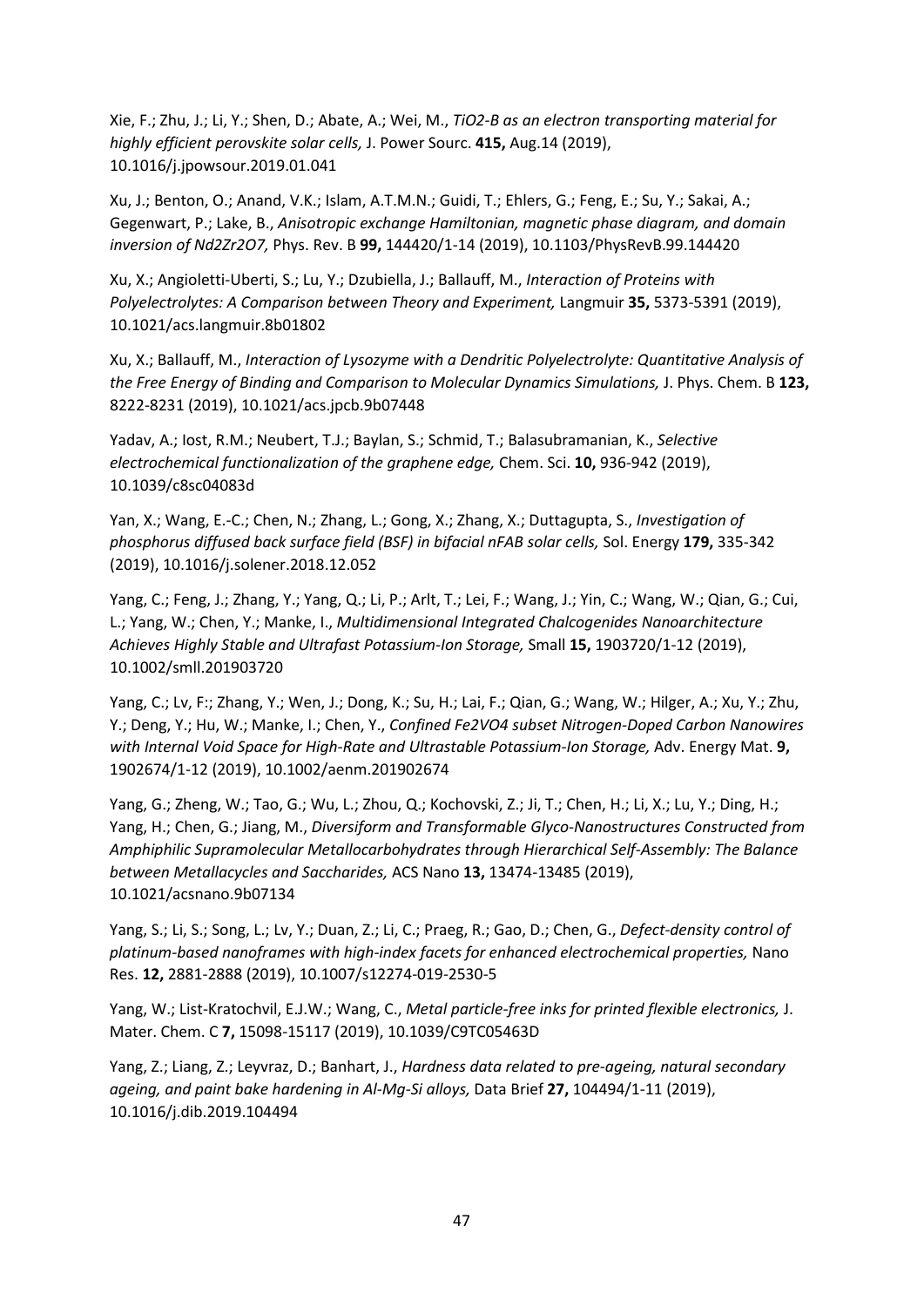Yavari, M.; Ebadi, F.; Meloni, S.; Wang, Z.; Yang, T.C.; Sun, S.; Schwartz, H.; Wang, Z.; Niesen, B.; Durantini, J.; Rieder, P.; Tvingstedt, K.; Buonassi, T.; Choy, W.C. H.; Filipetti, A.; Dittrich, T.; Olthof, S.; Correa-Baena, J.-P.; Tress, W., *How far does the defect tolerance of lead-Halide perovskites range? The example of Bi impurities introducing efficient recombination centers,* J. Mater. Chem. A **7,** 23838- 23853 (2019), 10.1039/C9TA01744E

Yin, G.; Song, M.; Schmid, M., *Rear point contact structures for performance enhancement of semitransparent ultrathin Cu(In,Ga)Se2 solar cells,* Solar Energy Mat Solar Cells **195,** 318-322 (2019), 10.1016/j.solmat.2019.03.025

Yogi, A.; Bera, A.K.; Mohan, A.; Kulkarni, R.; Yusuf, S.M.; Hoser, A.; Tsirlin, A.A.; Isobe, M.; Thamizhavel, A., *Zigzag spin chains in the spin-5/2 antiferromagnet Ba2Mn(PO4)2,* Inorg. Chem. Front. **6,** 2736-2746 (2019), 10.1039/c9qi00570f

Yu, H.; Ting, Q.; Mei, S.; Kochovski, Z.; Huang, W.; Meng, H.; Lu, Y., *Prompt Electrodeposition of Ni Nanodot Clusters on Nickel Foam to Construct a High-performance Water Splitting Electrode: Efficient, Scalable, and Recyclable,* Nano-Micro Letters **11,** 41 (2019), 10.1007/s40820-019-0269-x

Zaulychnyy, Y.; Gun'ko, V.; Yavorskyi, Y.; Gasyuk, I.; Wanderka, N.; Dudka, O., *Effect of mechanical treatment on the distribution of valence electrons and characteristics of nanocomposite (SiO2)(x)(Al2O3)(1-x) (x=0.8, x=0.7) electrodes in lithium power sources,* Appl. Surf. Sci. **494,** 1013- 1022 (2019), 10.1016/j.apsusc.2019.07.206

Zeuschner, S.; Parpiiev, T.; Pezeril, T.; Hillion, A.; Dumesnil, K.; Anane, A.; Pudell, J.; Willig, L.; Rössle, M.; Herzog, M.; Von Reppert, A.; Bargheer, M., *Tracking picosecond strain pulses in heterostructures that exhibit giant magnetostriction,* Str. Dyn. **6,** 024302/1-8 (2019), 10.1063/1.5084140

Zhai, Y.; Zhang, J.; Zhang, H.; Liu, X.; Wang, C.; Sun, L.; Liu, X., *The synergic effects of Zr doping and Li2TiO3 coating on the crystal structure and electrochemical performances of Li-Rich Li1.2Ni0.2Mn0.6O2,* J. Electrochem. Soc. **166,** A1323-A1329 (2019), 10.1149/2.0121908jes

Zhang, G.; Hermerschmidt, F.; Pramanik, A.; Schollmeyer, D.; Baumgarten, M.; Sarkar, P.; List-Kratochvil, E. J.W.; Muellen, K., *Bulky, Dendronized Iridium Complexes and their Photoluminescence,*  J. Mater. Chem. C **7,** 15252-15258 (2019), 10.1039/C9TC04748D

Zhang, J.; Zhou, D.; Yang, W.; Yang, J.; Sun, L.; Schumacher, G.; Liu, X., *Probing the Nature of Li+/Ni2+ Disorder on the Structure and Electrochemical Performance in Ni-Based Layered Oxide Cathodes,* J. Electrochem. Soc. **166,** A4097-A4105 (2019), 10.1149/2.0641916jes

Zhang, L.; Jee, S.; Park, J.; Jung, M.; Wallacher, D.; Franz, A.; Lee, W.; Yoon, M.; Choi, K.; Hirscher, M.; Oh, H., *Exploiting Dynamic Opening of Apertures in a Partially Fluorinated MOF for Enhancing H2 Desorption Temperature and Isotope Separation,* J. Am. Chem. Soc. **141,** 19850-19858 (2019), 10.1021/jacs.9b10268

Zhang, M.; Antony, R.P.; Chiam, S.Y.; Abdi, F.F.; Wong, L.H., *Understanding the Roles of NiOx in Enhancing the Photoelectrochemical Performance of BiVO4 Photoanodes for Solar Water Splitting,*  ChemSusChem **2,** 2022-2028 (2019), 10.1002/cssc.201801780

Zhang, M.; Pham, H.K.; Fang, Y.; Tay, Y.F.; Abdi, F.F.; Wong, L.H., *The synergistic effect of cation mixing in mesoporous BixFe1-xVO4 heterojunction photoanodes for solar water splitting,* J. Mater. Chem. A **7,** 14816-14824 (2019), 10.1039/c9ta01791g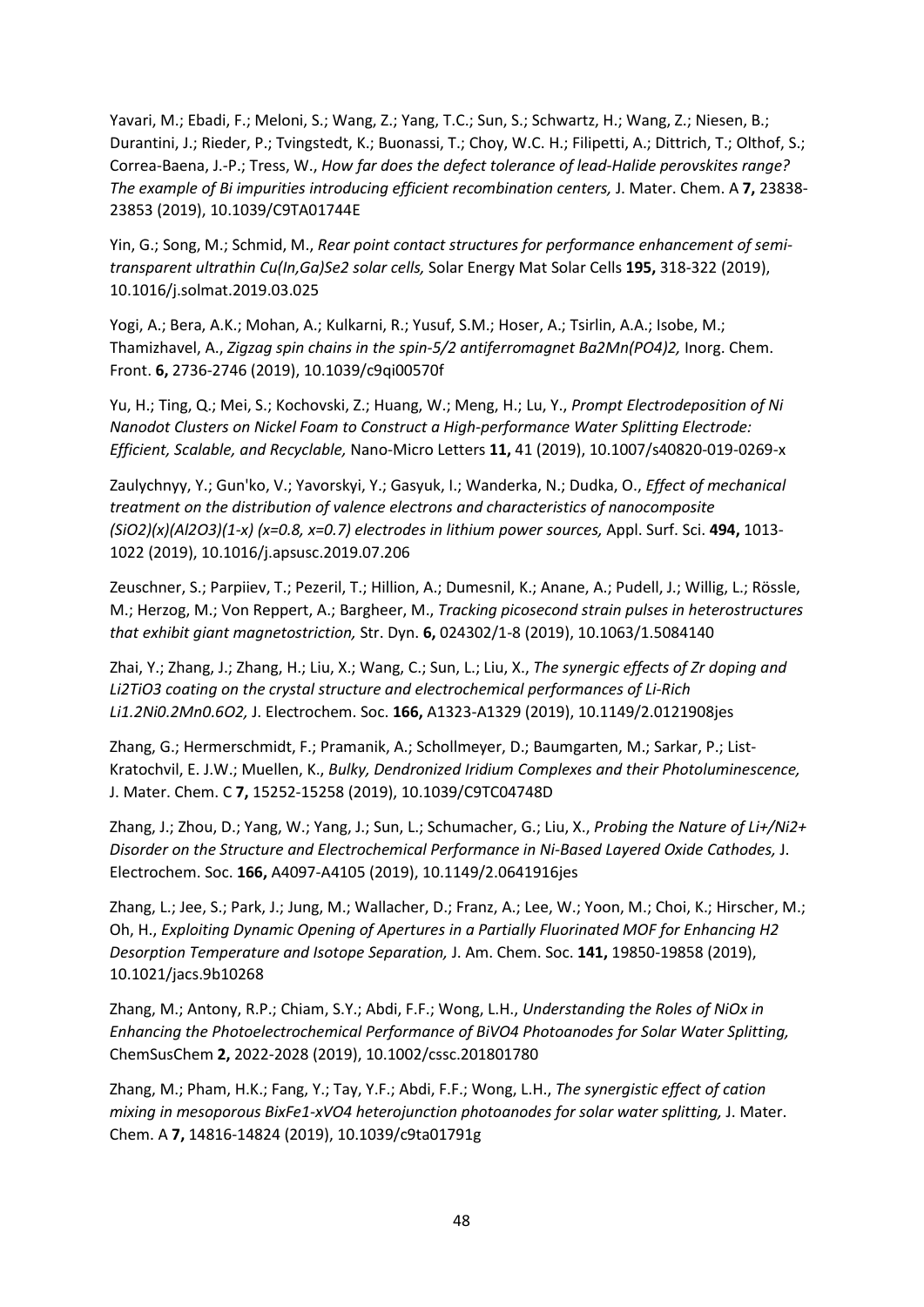Zhang, P.; Norden, T.; Pientka, J.; Oszwaldowski, R.; Najafi, A.; Barman, B.; Tsai, Y.; Fan, W.; Chou, W.; Han, J.; Zutic, I.; McCombe, B.; Petrou, A., *Optical Control of Hole Wavefunction in Type-II Magnetic Quantum Dot Structures,* J. Phys. Chem. C **123,** 25934-25940 (2019), 10.1021/acs.jpcc.9b06264

Zhang, S.; Hosseini, S.M.; Gunder, R.; Petsiuk, A.; Caprioglio, P.; Wolff, C.P.; Shoaee, S.; Meredith, P.; Schorr, S.; Unold, T.; Burn, P.; Neher, D.; Stolterfoht, M., *The Role of Bulk and Interface Recombination in High-Efficiency Low-Dimensional Perovskite Solar Cells,* Adv. Mat. **31,** 1901090/1-11 (2019), 10.1002/adma.201901090

Zhang, S.; Kochovski, Z.; Lee, H.-C.; Lu, Y.; Zhang, H.; Zhang, J.; Sun, J.; Yuan, J., *Ionic organic cageencapsulating phase-transferable metal clusters,* Chem. Sci. **10,** 1450-1456 (2019), 10.1039/C8SC04375B

Zhang, S.; Rohloff, M.; Kasian, O.; Mingers, A.; Mayrhofer, K.; Fischer, A.; Scheu, C.; Cherevko, S., *Dissolution of BiVO4 Photoanodes Revealed by Time-Resolved Measurements under Photoelectrochemical Conditions, J. Phys. Chem. C 123, 23410−23418 (2019),* 10.1021/acs.jpcc.9b07220

Zhang, W.; Wei, Y.; Xie, T.; Liu, Z.; Gong, D.; Ma, X.; Hu, D.; Cermák, P.; Schneidewind, A.; Tucker, G.; Meng, S.; Huesges, Z.; Lu, Z.; Song, J.; Luo, W.; Xu, L.; Zhu, Z.; Yin, X.; Li, H.; Yang, Y.; Luo, H.; Li, S., *Unconventional Antiferromagnetic Quantum Critical Point in Ba(Fe0.97Cr0.03)(2)(As1-xPx)(2),* Phys. Rev. Lett. **122,** 037001/1-6 (2019), 10.1103/PhysRevLett.122.037001

Zhang, X.P.; Liu, M.; Sun, H.M.; Banhart, J., *Influence of Sn on the age hardening behavior of Al–Mg–Si alloys at different temperatures,* Acta Mat. **8,** 100441/1-8 (2019), 10.1016/j.mtla.2019.100441

Zheng, J.-H.; Pan, R.; Wimpory, R.C.; Lin, J.; Li, C.; Davies, C.M., *A novel manufacturing process and validated predictive model for high-strength and low-residual stresses in extra-large 7xxx panels,*  Mater. Design **173,** 107767/1-19 (2019), 10.1016/j.matdes.2019.107767

Zhong, S.; Morales-Masis, M.; Mews, M.; Korte, L.; Jeangros, Q.; Wu, W.; Boccard, M.; Ballif, C., *Exploring co-sputtering of ZnO:Al and SiO2 for efficient electron-selective contacts on silicon solar cells,* Solar Energy Mat Solar Cells **194,** 67-73 (2019), 10.1016/j.solmat.2019.02.005

Zhou, S.; Weiß, R.G.; Cheng, L.; Dzubiella, J.; McCammon, J.A.; Li, B., *Variational implicit-solvent predictions of the dry-wet transition pathways for ligand-receptor binding and unbinding kinetics,*  Proc. Nat. Acad. Sci. USA **116,** 14989-14994 (2019), 10.1073/pnas.1902719116

Zivanovic, V.; Seifert, S.; Drescher, D.; Schrade, P.; Werner, S.; Guttmann, P.; Szekeres, G.; Bachmann, S.; Schneider, G.; Arenz, C.; Kneipp, J., *Optical nanosensing of lipid accumulation due to enzyme inhibition in live cells,* ACS Nano **13,** 9363-9375 (2019), 10.1021/acsnano.9b04001

Zu, F.; Amsalem, P.; Egger, D.; Wang, R.; Wolff, C.; Fang, H.; Loi, M.; Neher, D.; Kronik, L.; Duhm, S.; Koch, N., *Constructing the Electronic Structure of CH3NH3PbI3 and CH3NH3PbBr3 Perovskite Thin Films from Single-Crystal Band Structure Measurements,* J. Phys. Chem. Lett. **10,** 601-609 (2019), 10.1021/acs.jpclett.8b03728

Zu, F.; Wolff, C.; Ralaiarisoa, M.; Amsalem, P.; Neher, D.; Koch, N., *Unraveling the Electronic Properties of Lead Halide Perovskites with Surface Photovoltage in Photoemission Studies,* ACS Appl. Mat. Interfaces **11,** 21578-21583 (2019), 10.1021/acsami.9b05293

Zuev, S.Yu.; Pleshkov, R.S.; Polkovnikov, V.N.; Salashchenko, N.N.; Svechnikov, M.V.; Chkhalo, N.I.; Schäfers, F.; Sertsu, M.; Sokolov, A., *Influence of Beryllium Barrier Layers on the Properties of Mo/Si Multilayer Mirrors,* Techn. Phys. **64,** 1688-1691 (2019), 10.1134/S1063784219110318